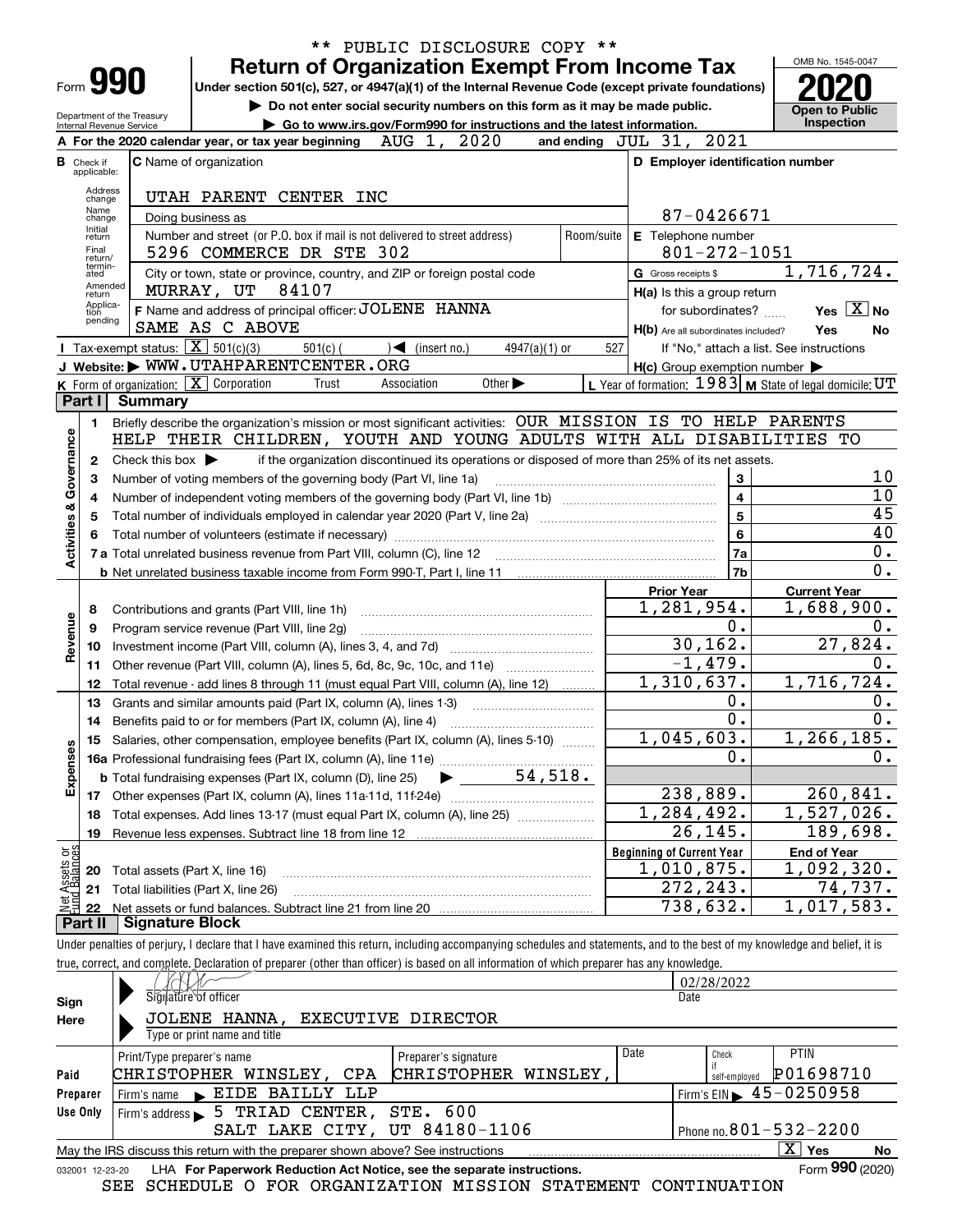|              | UTAH PARENT CENTER INC<br>Form 990 (2020)                                                                                                    | 87-0426671<br>Page 2                            |
|--------------|----------------------------------------------------------------------------------------------------------------------------------------------|-------------------------------------------------|
|              | <b>Statement of Program Service Accomplishments</b><br>Part III                                                                              |                                                 |
|              |                                                                                                                                              |                                                 |
| 1            | Briefly describe the organization's mission:                                                                                                 |                                                 |
|              | OUR MISSION IS TO HELP PARENTS HELP THEIR CHILDREN, YOUTH AND YOUNG                                                                          |                                                 |
|              | ADULTS WITH ALL DISABILITIES TO LIVE INCLUDED, PRODUCTIVE LIVES AS                                                                           |                                                 |
|              |                                                                                                                                              |                                                 |
|              | MEMBERS OF THE COMMUNITY.                                                                                                                    |                                                 |
|              |                                                                                                                                              |                                                 |
| $\mathbf{2}$ | Did the organization undertake any significant program services during the year which were not listed on the                                 |                                                 |
|              |                                                                                                                                              | $\boxed{\phantom{1}}$ Yes $\boxed{\text{X}}$ No |
|              | If "Yes," describe these new services on Schedule O.                                                                                         |                                                 |
| 3            |                                                                                                                                              |                                                 |
|              | If "Yes," describe these changes on Schedule O.                                                                                              |                                                 |
| 4            | Describe the organization's program service accomplishments for each of its three largest program services, as measured by expenses.         |                                                 |
|              | Section 501(c)(3) and 501(c)(4) organizations are required to report the amount of grants and allocations to others, the total expenses, and |                                                 |
|              | revenue, if any, for each program service reported.                                                                                          |                                                 |
| 4a           | 1, 340, 869. including grants of \$<br>$\begin{pmatrix} \text{Code:} \\ \end{pmatrix}$ (Expenses \$<br>) (Revenue \$                         |                                                 |
|              | INFORMATION AND TRAINING - THIS PROGRAM PROVIDES PARENTS AND                                                                                 |                                                 |
|              | PROFESSIONALS WITH INFORMATION AND TRAINING FOR CHILDREN WHO HAVE                                                                            |                                                 |
|              |                                                                                                                                              |                                                 |
|              | DISABILITIES AND SPECIAL NEEDS.                                                                                                              |                                                 |
|              |                                                                                                                                              |                                                 |
|              |                                                                                                                                              |                                                 |
|              |                                                                                                                                              |                                                 |
|              |                                                                                                                                              |                                                 |
|              |                                                                                                                                              |                                                 |
|              |                                                                                                                                              |                                                 |
|              |                                                                                                                                              |                                                 |
|              |                                                                                                                                              |                                                 |
|              |                                                                                                                                              |                                                 |
|              |                                                                                                                                              |                                                 |
| 4b           |                                                                                                                                              |                                                 |
|              |                                                                                                                                              |                                                 |
|              |                                                                                                                                              |                                                 |
|              |                                                                                                                                              |                                                 |
|              |                                                                                                                                              |                                                 |
|              |                                                                                                                                              |                                                 |
|              |                                                                                                                                              |                                                 |
|              |                                                                                                                                              |                                                 |
|              |                                                                                                                                              |                                                 |
|              |                                                                                                                                              |                                                 |
|              |                                                                                                                                              |                                                 |
|              |                                                                                                                                              |                                                 |
|              |                                                                                                                                              |                                                 |
|              |                                                                                                                                              |                                                 |
| 4с           | (Code: ) (Expenses \$<br>) (Revenue \$<br>including grants of \$                                                                             |                                                 |
|              |                                                                                                                                              |                                                 |
|              |                                                                                                                                              |                                                 |
|              |                                                                                                                                              |                                                 |
|              |                                                                                                                                              |                                                 |
|              |                                                                                                                                              |                                                 |
|              |                                                                                                                                              |                                                 |
|              |                                                                                                                                              |                                                 |
|              |                                                                                                                                              |                                                 |
|              |                                                                                                                                              |                                                 |
|              |                                                                                                                                              |                                                 |
|              |                                                                                                                                              |                                                 |
|              |                                                                                                                                              |                                                 |
|              |                                                                                                                                              |                                                 |
| 4d           | Other program services (Describe on Schedule O.)                                                                                             |                                                 |
|              | (Expenses \$<br>including grants of \$<br>Revenue \$                                                                                         |                                                 |
| 4е           | 1,340,869.<br>Total program service expenses >                                                                                               |                                                 |
|              |                                                                                                                                              | $F_{\text{sum}}$ 990 (2020)                     |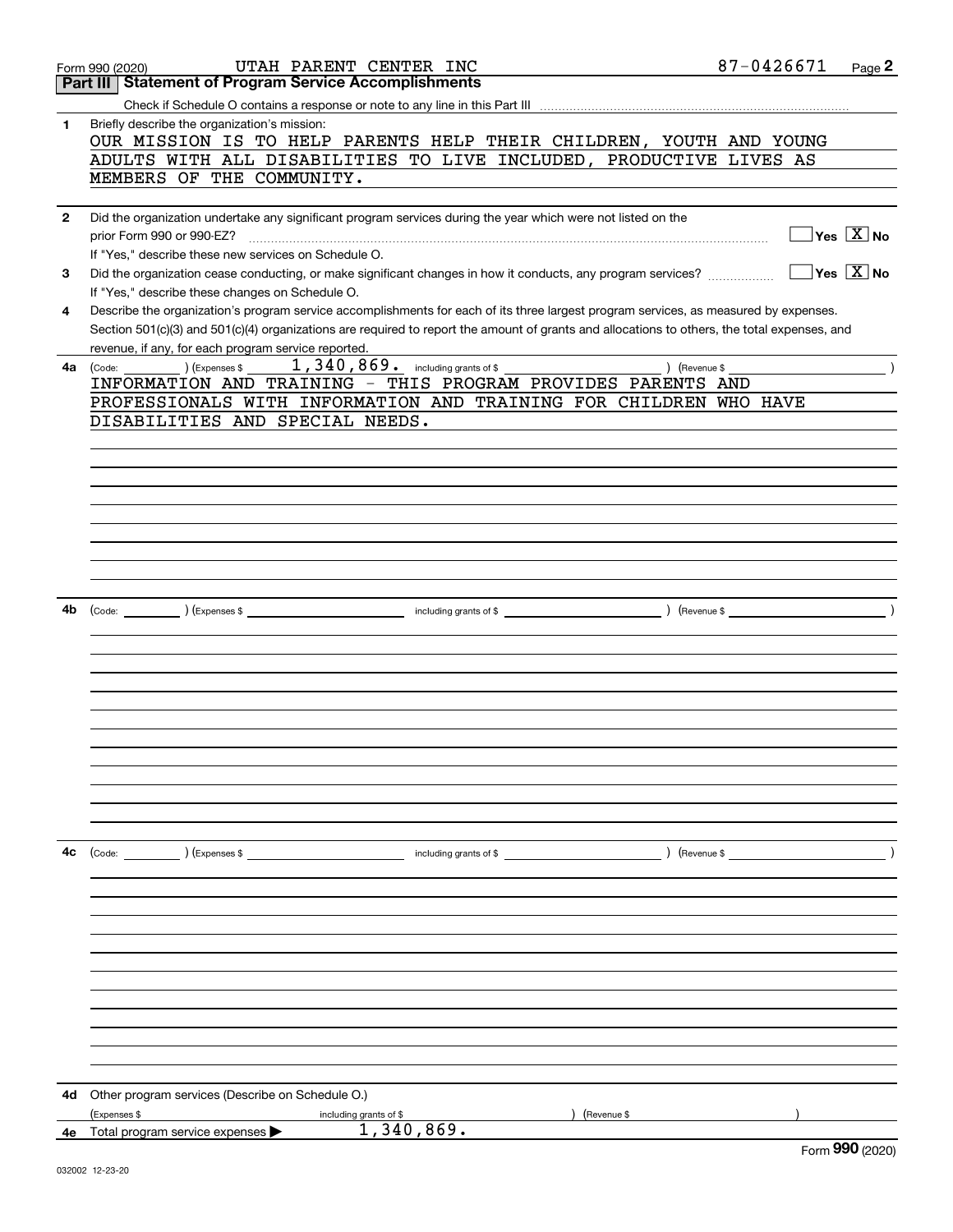|     |                                                                                                                                  |                 | Yes | No |
|-----|----------------------------------------------------------------------------------------------------------------------------------|-----------------|-----|----|
| 1.  | Is the organization described in section $501(c)(3)$ or $4947(a)(1)$ (other than a private foundation)?                          |                 |     |    |
|     |                                                                                                                                  | 1               | X   |    |
| 2   |                                                                                                                                  | $\mathbf{2}$    | Χ   |    |
| 3   | Did the organization engage in direct or indirect political campaign activities on behalf of or in opposition to candidates for  |                 |     |    |
|     |                                                                                                                                  | 3               |     | x  |
| 4   | Section 501(c)(3) organizations. Did the organization engage in lobbying activities, or have a section 501(h) election in effect |                 |     |    |
|     |                                                                                                                                  | 4               | х   |    |
| 5   | Is the organization a section 501(c)(4), 501(c)(5), or 501(c)(6) organization that receives membership dues, assessments, or     |                 |     |    |
|     |                                                                                                                                  | 5               |     | x  |
| 6   | Did the organization maintain any donor advised funds or any similar funds or accounts for which donors have the right to        |                 |     |    |
|     | provide advice on the distribution or investment of amounts in such funds or accounts? If "Yes," complete Schedule D, Part I     | 6               |     | х  |
| 7   | Did the organization receive or hold a conservation easement, including easements to preserve open space,                        |                 |     |    |
|     |                                                                                                                                  | 7               |     | х  |
|     | Did the organization maintain collections of works of art, historical treasures, or other similar assets? If "Yes," complete     |                 |     |    |
| 8   |                                                                                                                                  |                 |     | х  |
|     |                                                                                                                                  | 8               |     |    |
| 9   | Did the organization report an amount in Part X, line 21, for escrow or custodial account liability, serve as a custodian for    |                 |     |    |
|     | amounts not listed in Part X; or provide credit counseling, debt management, credit repair, or debt negotiation services?        |                 |     |    |
|     |                                                                                                                                  | 9               |     | х  |
| 10  | Did the organization, directly or through a related organization, hold assets in donor-restricted endowments                     |                 |     |    |
|     |                                                                                                                                  | 10              | х   |    |
| 11  | If the organization's answer to any of the following questions is "Yes," then complete Schedule D, Parts VI, VII, VIII, IX, or X |                 |     |    |
|     | as applicable.                                                                                                                   |                 |     |    |
|     | a Did the organization report an amount for land, buildings, and equipment in Part X, line 10? If "Yes," complete Schedule D,    |                 |     |    |
|     |                                                                                                                                  | 11a             | x   |    |
| b   | Did the organization report an amount for investments - other securities in Part X, line 12, that is 5% or more of its total     |                 |     |    |
|     |                                                                                                                                  | 11 <sub>b</sub> |     | х  |
|     | c Did the organization report an amount for investments - program related in Part X, line 13, that is 5% or more of its total    |                 |     |    |
|     |                                                                                                                                  | 11c             |     | х  |
|     | d Did the organization report an amount for other assets in Part X, line 15, that is 5% or more of its total assets reported in  |                 |     |    |
|     |                                                                                                                                  | 11d             |     | х  |
|     | Did the organization report an amount for other liabilities in Part X, line 25? If "Yes," complete Schedule D, Part X            | 11e             |     | X  |
| f.  | Did the organization's separate or consolidated financial statements for the tax year include a footnote that addresses          |                 |     |    |
|     | the organization's liability for uncertain tax positions under FIN 48 (ASC 740)? If "Yes," complete Schedule D, Part X           | 11f             | х   |    |
|     | 12a Did the organization obtain separate, independent audited financial statements for the tax year? If "Yes," complete          |                 |     |    |
|     |                                                                                                                                  | 12a             | X   |    |
|     | <b>b</b> Was the organization included in consolidated, independent audited financial statements for the tax year?               |                 |     |    |
|     | If "Yes," and if the organization answered "No" to line 12a, then completing Schedule D, Parts XI and XII is optional            | 12 <sub>b</sub> |     | х  |
| 13  | Is the organization a school described in section $170(b)(1)(A)(ii)?$ If "Yes," complete Schedule E                              | 13              |     | X  |
| 14a | Did the organization maintain an office, employees, or agents outside of the United States?                                      | 14a             |     | x  |
| b   | Did the organization have aggregate revenues or expenses of more than \$10,000 from grantmaking, fundraising, business,          |                 |     |    |
|     | investment, and program service activities outside the United States, or aggregate foreign investments valued at \$100,000       |                 |     |    |
|     |                                                                                                                                  | 14b             |     | x  |
| 15  | Did the organization report on Part IX, column (A), line 3, more than \$5,000 of grants or other assistance to or for any        |                 |     |    |
|     |                                                                                                                                  |                 |     | x  |
| 16  | Did the organization report on Part IX, column (A), line 3, more than \$5,000 of aggregate grants or other assistance to         | 15              |     |    |
|     |                                                                                                                                  |                 |     | x  |
|     |                                                                                                                                  | 16              |     |    |
| 17  | Did the organization report a total of more than \$15,000 of expenses for professional fundraising services on Part IX,          |                 |     |    |
|     |                                                                                                                                  | 17              |     | x  |
| 18  | Did the organization report more than \$15,000 total of fundraising event gross income and contributions on Part VIII, lines     |                 |     |    |
|     |                                                                                                                                  | 18              |     | x  |
| 19  | Did the organization report more than \$15,000 of gross income from gaming activities on Part VIII, line 9a? If "Yes."           |                 |     |    |
|     |                                                                                                                                  | 19              |     | X  |
| 20a |                                                                                                                                  | 20a             |     | x  |
| b   | If "Yes" to line 20a, did the organization attach a copy of its audited financial statements to this return?                     | 20 <sub>b</sub> |     |    |
| 21  | Did the organization report more than \$5,000 of grants or other assistance to any domestic organization or                      |                 |     |    |
|     |                                                                                                                                  | 21              |     | x  |

Form (2020) **990**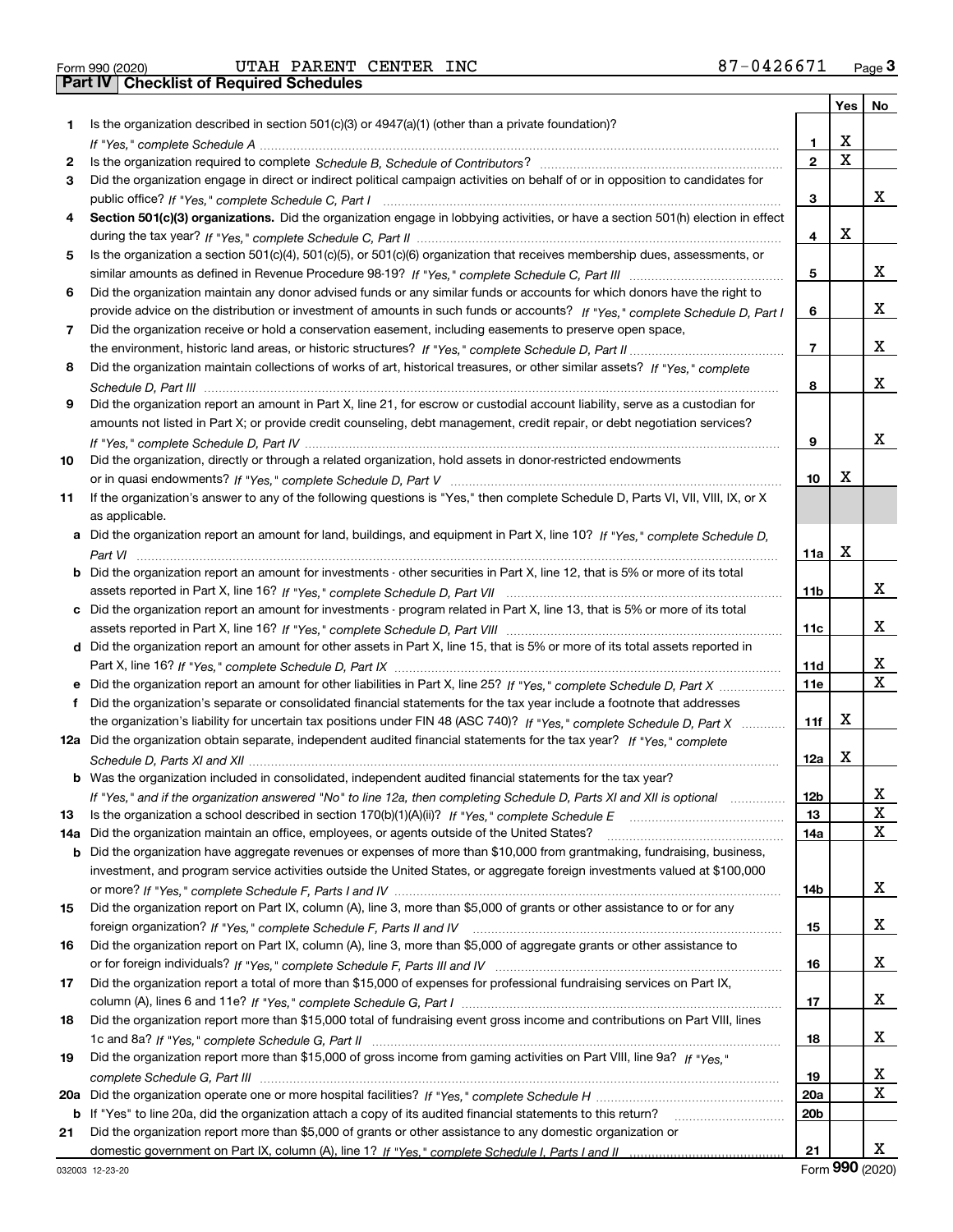*(continued)*

|               |                                                                                                                              |            | Yes $ $ | No          |
|---------------|------------------------------------------------------------------------------------------------------------------------------|------------|---------|-------------|
| 22            | Did the organization report more than \$5,000 of grants or other assistance to or for domestic individuals on                |            |         |             |
|               |                                                                                                                              | 22         |         | x           |
| 23            | Did the organization answer "Yes" to Part VII, Section A, line 3, 4, or 5 about compensation of the organization's current   |            |         |             |
|               | and former officers, directors, trustees, key employees, and highest compensated employees? If "Yes," complete               |            |         |             |
|               |                                                                                                                              | 23         |         | x           |
|               | 24a Did the organization have a tax-exempt bond issue with an outstanding principal amount of more than \$100,000 as of the  |            |         |             |
|               | last day of the year, that was issued after December 31, 2002? If "Yes," answer lines 24b through 24d and complete           |            |         |             |
|               |                                                                                                                              | 24a        |         | x           |
|               |                                                                                                                              | 24b        |         |             |
|               | c Did the organization maintain an escrow account other than a refunding escrow at any time during the year to defease       |            |         |             |
|               | any tax-exempt bonds?                                                                                                        | 24c        |         |             |
|               |                                                                                                                              | 24d        |         |             |
|               | 25a Section 501(c)(3), 501(c)(4), and 501(c)(29) organizations. Did the organization engage in an excess benefit             |            |         |             |
|               |                                                                                                                              | 25a        |         | x           |
|               | b Is the organization aware that it engaged in an excess benefit transaction with a disqualified person in a prior year, and |            |         |             |
|               | that the transaction has not been reported on any of the organization's prior Forms 990 or 990-EZ? If "Yes," complete        |            |         |             |
|               | Schedule L, Part I                                                                                                           | 25b        |         | x           |
| 26            | Did the organization report any amount on Part X, line 5 or 22, for receivables from or payables to any current              |            |         |             |
|               | or former officer, director, trustee, key employee, creator or founder, substantial contributor, or 35%                      |            |         |             |
|               | controlled entity or family member of any of these persons? If "Yes," complete Schedule L, Part II                           | 26         |         | x           |
| 27            | Did the organization provide a grant or other assistance to any current or former officer, director, trustee, key employee,  |            |         |             |
|               | creator or founder, substantial contributor or employee thereof, a grant selection committee member, or to a 35% controlled  |            |         |             |
|               | entity (including an employee thereof) or family member of any of these persons? If "Yes," complete Schedule L, Part III     | 27         |         | x           |
| 28            | Was the organization a party to a business transaction with one of the following parties (see Schedule L, Part IV            |            |         |             |
|               | instructions, for applicable filing thresholds, conditions, and exceptions):                                                 |            |         |             |
|               | a A current or former officer, director, trustee, key employee, creator or founder, or substantial contributor? If           |            |         | x           |
|               |                                                                                                                              | 28a<br>28b |         | $\mathbf X$ |
|               | c A 35% controlled entity of one or more individuals and/or organizations described in lines 28a or 28b? If                  |            |         |             |
|               |                                                                                                                              | 28c        |         | X           |
| 29            |                                                                                                                              | 29         |         | $\mathbf X$ |
| 30            | Did the organization receive contributions of art, historical treasures, or other similar assets, or qualified conservation  |            |         |             |
|               |                                                                                                                              | 30         |         | х           |
| 31            | Did the organization liquidate, terminate, or dissolve and cease operations? If "Yes," complete Schedule N, Part I           | 31         |         | $\mathbf X$ |
| 32            | Did the organization sell, exchange, dispose of, or transfer more than 25% of its net assets? If "Yes," complete             |            |         |             |
|               |                                                                                                                              | 32         |         | х           |
| 33            | Did the organization own 100% of an entity disregarded as separate from the organization under Regulations                   |            |         |             |
|               |                                                                                                                              | 33         |         | x           |
| 34            | Was the organization related to any tax-exempt or taxable entity? If "Yes," complete Schedule R, Part II, III, or IV, and    |            |         |             |
|               |                                                                                                                              | 34         |         | x           |
|               | 35a Did the organization have a controlled entity within the meaning of section 512(b)(13)?                                  | <b>35a</b> |         | Χ           |
|               | b If "Yes" to line 35a, did the organization receive any payment from or engage in any transaction with a controlled entity  |            |         |             |
|               |                                                                                                                              | 35b        |         |             |
| 36            | Section 501(c)(3) organizations. Did the organization make any transfers to an exempt non-charitable related organization?   |            |         |             |
|               |                                                                                                                              | 36         |         | x           |
| 37            | Did the organization conduct more than 5% of its activities through an entity that is not a related organization             |            |         |             |
|               |                                                                                                                              | 37         |         | х           |
| 38            | Did the organization complete Schedule O and provide explanations in Schedule O for Part VI, lines 11b and 19?               |            |         |             |
|               |                                                                                                                              | 38         | х       |             |
| <b>Part V</b> | <b>Statements Regarding Other IRS Filings and Tax Compliance</b>                                                             |            |         |             |
|               | Check if Schedule O contains a response or note to any line in this Part V                                                   |            |         |             |
|               |                                                                                                                              |            |         | Yes   No    |

|                                                                                                                      |     |  |  |  | No |  |
|----------------------------------------------------------------------------------------------------------------------|-----|--|--|--|----|--|
| <b>1a</b> Enter the number reported in Box 3 of Form 1096. Enter -0- if not applicable                               | 1a  |  |  |  |    |  |
| <b>b</b> Enter the number of Forms W-2G included in line 1a. Enter -0- if not applicable                             | 1b. |  |  |  |    |  |
| c Did the organization comply with backup withholding rules for reportable payments to vendors and reportable gaming |     |  |  |  |    |  |
| (gambling) winnings to prize winners?                                                                                |     |  |  |  |    |  |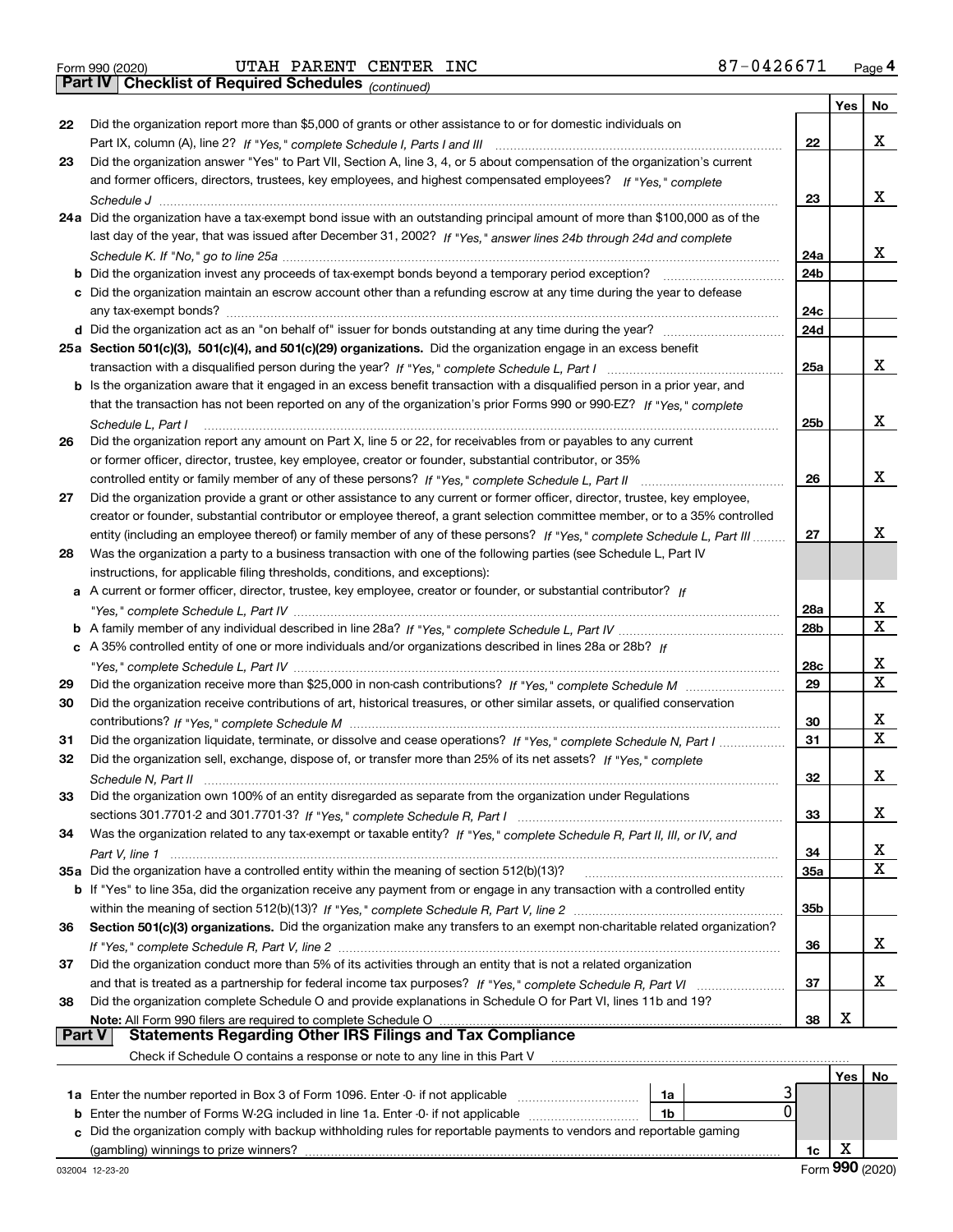|               | 87-0426671<br>UTAH PARENT CENTER INC<br>Form 990 (2020)                                                                                         |                |     | <u>Page 5</u> |  |  |  |  |  |
|---------------|-------------------------------------------------------------------------------------------------------------------------------------------------|----------------|-----|---------------|--|--|--|--|--|
| <b>Part V</b> | Statements Regarding Other IRS Filings and Tax Compliance (continued)                                                                           |                |     |               |  |  |  |  |  |
|               |                                                                                                                                                 |                | Yes | No            |  |  |  |  |  |
|               | 2a Enter the number of employees reported on Form W-3, Transmittal of Wage and Tax Statements,                                                  |                |     |               |  |  |  |  |  |
|               | 45<br>filed for the calendar year ending with or within the year covered by this return<br>2a                                                   |                |     |               |  |  |  |  |  |
|               |                                                                                                                                                 | 2 <sub>b</sub> | х   |               |  |  |  |  |  |
|               |                                                                                                                                                 |                |     |               |  |  |  |  |  |
| За            | Did the organization have unrelated business gross income of \$1,000 or more during the year?                                                   | 3a             |     | х             |  |  |  |  |  |
|               |                                                                                                                                                 | 3 <sub>b</sub> |     |               |  |  |  |  |  |
|               | 4a At any time during the calendar year, did the organization have an interest in, or a signature or other authority over, a                    |                |     |               |  |  |  |  |  |
|               | financial account in a foreign country (such as a bank account, securities account, or other financial account)?                                |                |     |               |  |  |  |  |  |
|               | <b>b</b> If "Yes," enter the name of the foreign country $\triangleright$                                                                       | 4a             |     | х             |  |  |  |  |  |
|               |                                                                                                                                                 |                |     |               |  |  |  |  |  |
|               | See instructions for filing requirements for FinCEN Form 114, Report of Foreign Bank and Financial Accounts (FBAR).                             |                |     | х             |  |  |  |  |  |
| 5a            | Was the organization a party to a prohibited tax shelter transaction at any time during the tax year?                                           | 5a             |     |               |  |  |  |  |  |
| b             |                                                                                                                                                 | 5 <sub>b</sub> |     | х             |  |  |  |  |  |
| с             |                                                                                                                                                 | 5c             |     |               |  |  |  |  |  |
|               | 6a Does the organization have annual gross receipts that are normally greater than \$100,000, and did the organization solicit                  |                |     |               |  |  |  |  |  |
|               |                                                                                                                                                 | 6a             |     | x             |  |  |  |  |  |
|               | <b>b</b> If "Yes," did the organization include with every solicitation an express statement that such contributions or gifts                   |                |     |               |  |  |  |  |  |
|               | were not tax deductible?                                                                                                                        | 6b             |     |               |  |  |  |  |  |
| 7             | Organizations that may receive deductible contributions under section 170(c).                                                                   |                |     |               |  |  |  |  |  |
| а             | Did the organization receive a payment in excess of \$75 made partly as a contribution and partly for goods and services provided to the payor? | 7a             | х   |               |  |  |  |  |  |
| b             | If "Yes," did the organization notify the donor of the value of the goods or services provided?                                                 | 7b             | х   |               |  |  |  |  |  |
| с             | Did the organization sell, exchange, or otherwise dispose of tangible personal property for which it was required                               |                |     |               |  |  |  |  |  |
|               |                                                                                                                                                 | 7c             |     | х             |  |  |  |  |  |
|               | 7d                                                                                                                                              |                |     |               |  |  |  |  |  |
| е             | Did the organization receive any funds, directly or indirectly, to pay premiums on a personal benefit contract?                                 | 7e             |     | х             |  |  |  |  |  |
| f             | Did the organization, during the year, pay premiums, directly or indirectly, on a personal benefit contract?                                    | 7f             |     | х             |  |  |  |  |  |
| g             | If the organization received a contribution of qualified intellectual property, did the organization file Form 8899 as required?                | 7g             |     |               |  |  |  |  |  |
| h             | If the organization received a contribution of cars, boats, airplanes, or other vehicles, did the organization file a Form 1098-C?              | 7h             |     |               |  |  |  |  |  |
| 8             | Sponsoring organizations maintaining donor advised funds. Did a donor advised fund maintained by the                                            |                |     |               |  |  |  |  |  |
|               | sponsoring organization have excess business holdings at any time during the year?                                                              | 8              |     |               |  |  |  |  |  |
|               |                                                                                                                                                 |                |     |               |  |  |  |  |  |
| 9             | Sponsoring organizations maintaining donor advised funds.                                                                                       |                |     |               |  |  |  |  |  |
| а             | Did the sponsoring organization make any taxable distributions under section 4966?                                                              | 9а             |     |               |  |  |  |  |  |
| b             | Did the sponsoring organization make a distribution to a donor, donor advisor, or related person?                                               | 9b             |     |               |  |  |  |  |  |
| 10            | Section 501(c)(7) organizations. Enter:                                                                                                         |                |     |               |  |  |  |  |  |
|               | 10a                                                                                                                                             |                |     |               |  |  |  |  |  |
|               | 10 <sub>b</sub><br>Gross receipts, included on Form 990, Part VIII, line 12, for public use of club facilities                                  |                |     |               |  |  |  |  |  |
| 11            | Section 501(c)(12) organizations. Enter:                                                                                                        |                |     |               |  |  |  |  |  |
| a             | 11a                                                                                                                                             |                |     |               |  |  |  |  |  |
| b             | Gross income from other sources (Do not net amounts due or paid to other sources against                                                        |                |     |               |  |  |  |  |  |
|               | 11b                                                                                                                                             |                |     |               |  |  |  |  |  |
|               | 12a Section 4947(a)(1) non-exempt charitable trusts. Is the organization filing Form 990 in lieu of Form 1041?                                  | 12a            |     |               |  |  |  |  |  |
|               | 12b<br><b>b</b> If "Yes," enter the amount of tax-exempt interest received or accrued during the year                                           |                |     |               |  |  |  |  |  |
| 13            | Section 501(c)(29) qualified nonprofit health insurance issuers.                                                                                |                |     |               |  |  |  |  |  |
| a             | Is the organization licensed to issue qualified health plans in more than one state?                                                            | 13a            |     |               |  |  |  |  |  |
|               | Note: See the instructions for additional information the organization must report on Schedule O.                                               |                |     |               |  |  |  |  |  |
| b             | Enter the amount of reserves the organization is required to maintain by the states in which the                                                |                |     |               |  |  |  |  |  |
|               | 13b                                                                                                                                             |                |     |               |  |  |  |  |  |
| c             | 13с                                                                                                                                             |                |     |               |  |  |  |  |  |
| 14a           | Did the organization receive any payments for indoor tanning services during the tax year?                                                      | 14a            |     | х             |  |  |  |  |  |
|               | <b>b</b> If "Yes," has it filed a Form 720 to report these payments? If "No," provide an explanation on Schedule O                              | 14b            |     |               |  |  |  |  |  |
|               | Is the organization subject to the section 4960 tax on payment(s) of more than \$1,000,000 in remuneration or                                   |                |     |               |  |  |  |  |  |
| 15            |                                                                                                                                                 |                |     | х             |  |  |  |  |  |
|               |                                                                                                                                                 | 15             |     |               |  |  |  |  |  |
|               | If "Yes," see instructions and file Form 4720, Schedule N.                                                                                      |                |     |               |  |  |  |  |  |
| 16            | Is the organization an educational institution subject to the section 4968 excise tax on net investment income?                                 | 16             |     | х             |  |  |  |  |  |
|               | If "Yes," complete Form 4720, Schedule O.                                                                                                       |                | റററ |               |  |  |  |  |  |

Form (2020) **990**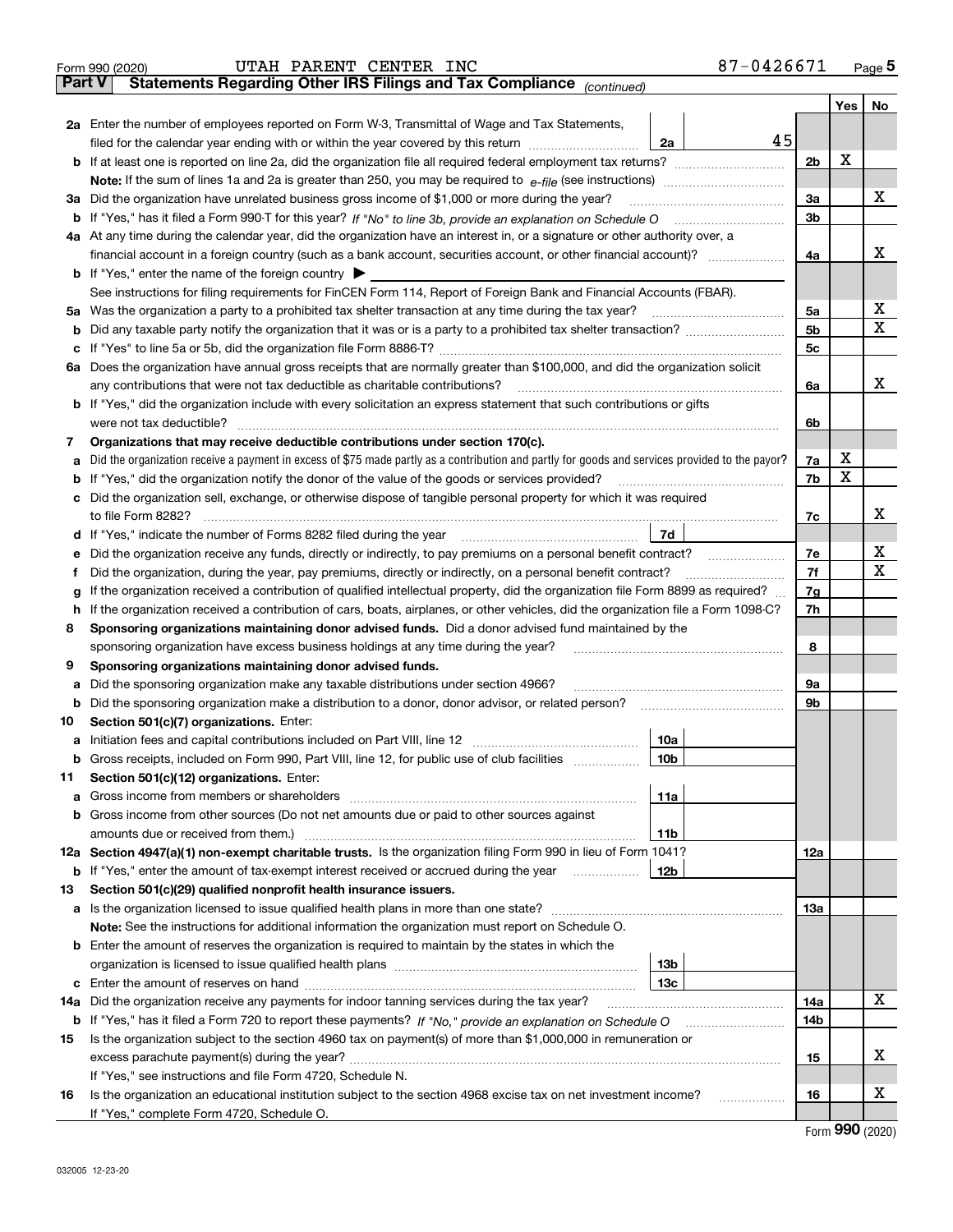|  | Form 990 (2020) |
|--|-----------------|
|  |                 |

| Form 990 (2020) |                                                                             | UTAH PARENT CENTER INC |  | 87-0426671                                                                                                                    | $P$ <sub>age</sub> $6$  |
|-----------------|-----------------------------------------------------------------------------|------------------------|--|-------------------------------------------------------------------------------------------------------------------------------|-------------------------|
|                 |                                                                             |                        |  | Part VI   Governance, Management, and Disclosure For each "Yes" response to lines 2 through 7b below, and for a "No" response |                         |
|                 |                                                                             |                        |  | to line 8a, 8b, or 10b below, describe the circumstances, processes, or changes on Schedule O. See instructions.              |                         |
|                 | Check if Schedule O contains a response or note to any line in this Part VI |                        |  |                                                                                                                               | $\overline{\mathbf{X}}$ |

|     | Check if Schedule O contains a response or note to any line in this Part VI                                                                                           |    |  |    |                 |     | $\mathbf{x}$ |  |
|-----|-----------------------------------------------------------------------------------------------------------------------------------------------------------------------|----|--|----|-----------------|-----|--------------|--|
|     | Section A. Governing Body and Management                                                                                                                              |    |  |    |                 |     |              |  |
|     |                                                                                                                                                                       |    |  |    |                 | Yes | No           |  |
|     | 1a Enter the number of voting members of the governing body at the end of the tax year                                                                                | 1a |  | 10 |                 |     |              |  |
|     | If there are material differences in voting rights among members of the governing body, or if the governing                                                           |    |  |    |                 |     |              |  |
|     | body delegated broad authority to an executive committee or similar committee, explain on Schedule O.                                                                 |    |  |    |                 |     |              |  |
| b   | 10<br>Enter the number of voting members included on line 1a, above, who are independent<br>1b                                                                        |    |  |    |                 |     |              |  |
| 2   | Did any officer, director, trustee, or key employee have a family relationship or a business relationship with any other                                              |    |  |    |                 |     |              |  |
|     | officer, director, trustee, or key employee?                                                                                                                          |    |  |    | 2               |     | х            |  |
| 3   | Did the organization delegate control over management duties customarily performed by or under the direct supervision                                                 |    |  |    |                 |     |              |  |
|     | of officers, directors, trustees, or key employees to a management company or other person?                                                                           |    |  |    | 3               |     | x            |  |
| 4   | Did the organization make any significant changes to its governing documents since the prior Form 990 was filed?                                                      |    |  |    | 4               |     | X            |  |
| 5   |                                                                                                                                                                       |    |  |    | 5               |     | X            |  |
| 6   | Did the organization have members or stockholders?                                                                                                                    |    |  |    | 6               |     | X            |  |
| 7a  | Did the organization have members, stockholders, or other persons who had the power to elect or appoint one or                                                        |    |  |    |                 |     |              |  |
|     | more members of the governing body?                                                                                                                                   |    |  |    | 7a              |     | х            |  |
|     | <b>b</b> Are any governance decisions of the organization reserved to (or subject to approval by) members, stockholders, or                                           |    |  |    |                 |     |              |  |
|     | persons other than the governing body?                                                                                                                                |    |  |    | 7b              |     | x            |  |
| 8   | Did the organization contemporaneously document the meetings held or written actions undertaken during the year by the following:                                     |    |  |    |                 |     |              |  |
| a   |                                                                                                                                                                       |    |  |    | 8а              | x   |              |  |
| b   | Each committee with authority to act on behalf of the governing body?                                                                                                 |    |  |    | 8b              | X   |              |  |
| 9   | Is there any officer, director, trustee, or key employee listed in Part VII, Section A, who cannot be reached at the                                                  |    |  |    |                 |     |              |  |
|     |                                                                                                                                                                       |    |  |    | 9               |     | x            |  |
|     | Section B. Policies <sub>(This Section B requests information about policies not required by the Internal Revenue Code.)</sub>                                        |    |  |    |                 |     |              |  |
|     |                                                                                                                                                                       |    |  |    |                 | Yes | No           |  |
|     |                                                                                                                                                                       |    |  |    | 10a             |     | x            |  |
|     | <b>b</b> If "Yes," did the organization have written policies and procedures governing the activities of such chapters, affiliates,                                   |    |  |    |                 |     |              |  |
|     | and branches to ensure their operations are consistent with the organization's exempt purposes?                                                                       |    |  |    | 10 <sub>b</sub> |     |              |  |
|     | 11a Has the organization provided a complete copy of this Form 990 to all members of its governing body before filing the form?                                       |    |  |    | 11a             | X   |              |  |
| b   | Describe in Schedule O the process, if any, used by the organization to review this Form 990.                                                                         |    |  |    |                 |     |              |  |
| 12a |                                                                                                                                                                       |    |  |    | 12a             | X   |              |  |
| b   |                                                                                                                                                                       |    |  |    | 12 <sub>b</sub> | X   |              |  |
| с   | Did the organization regularly and consistently monitor and enforce compliance with the policy? If "Yes," describe                                                    |    |  |    |                 |     |              |  |
|     | in Schedule O how this was done measured and contained a state of the state of the state of the state of the s                                                        |    |  |    | 12c             | х   |              |  |
| 13  | Did the organization have a written whistleblower policy?                                                                                                             |    |  |    | 13              | X   |              |  |
| 14  | Did the organization have a written document retention and destruction policy?                                                                                        |    |  |    | 14              | X   |              |  |
| 15  | Did the process for determining compensation of the following persons include a review and approval by independent                                                    |    |  |    |                 |     |              |  |
|     | persons, comparability data, and contemporaneous substantiation of the deliberation and decision?                                                                     |    |  |    |                 | Χ   |              |  |
| a   | The organization's CEO, Executive Director, or top management official manufactured content of the organization's CEO, Executive Director, or top management official |    |  |    | 15a             | X   |              |  |
|     | If "Yes" to line 15a or 15b, describe the process in Schedule O (see instructions).                                                                                   |    |  |    | 15 <sub>b</sub> |     |              |  |
|     | 16a Did the organization invest in, contribute assets to, or participate in a joint venture or similar arrangement with a                                             |    |  |    |                 |     |              |  |
|     | taxable entity during the year?                                                                                                                                       |    |  |    | 16a             |     | х            |  |
|     | b If "Yes," did the organization follow a written policy or procedure requiring the organization to evaluate its participation                                        |    |  |    |                 |     |              |  |
|     | in joint venture arrangements under applicable federal tax law, and take steps to safeguard the organization's                                                        |    |  |    |                 |     |              |  |
|     |                                                                                                                                                                       |    |  |    | 16b             |     |              |  |
|     | <b>Section C. Disclosure</b>                                                                                                                                          |    |  |    |                 |     |              |  |
| 17  | List the states with which a copy of this Form 990 is required to be filed $\blacktriangleright U T$                                                                  |    |  |    |                 |     |              |  |
| 18  | Section 6104 requires an organization to make its Forms 1023 (1024 or 1024-A, if applicable), 990, and 990-T (Section 501(c)(3)s only) available                      |    |  |    |                 |     |              |  |
|     | for public inspection. Indicate how you made these available. Check all that apply.                                                                                   |    |  |    |                 |     |              |  |
|     | $X$ Own website<br>$X$ Another's website<br>$X$ Upon request<br>Other (explain on Schedule O)                                                                         |    |  |    |                 |     |              |  |
| 19  | Describe on Schedule O whether (and if so, how) the organization made its governing documents, conflict of interest policy, and financial                             |    |  |    |                 |     |              |  |
|     | statements available to the public during the tax year.                                                                                                               |    |  |    |                 |     |              |  |
| 20  | State the name, address, and telephone number of the person who possesses the organization's books and records                                                        |    |  |    |                 |     |              |  |
|     | JOLENE HANNA - 801-272-1051                                                                                                                                           |    |  |    |                 |     |              |  |
|     | 5296 COMMERCE DR STE 302, MURRAY, UT<br>84107                                                                                                                         |    |  |    |                 |     |              |  |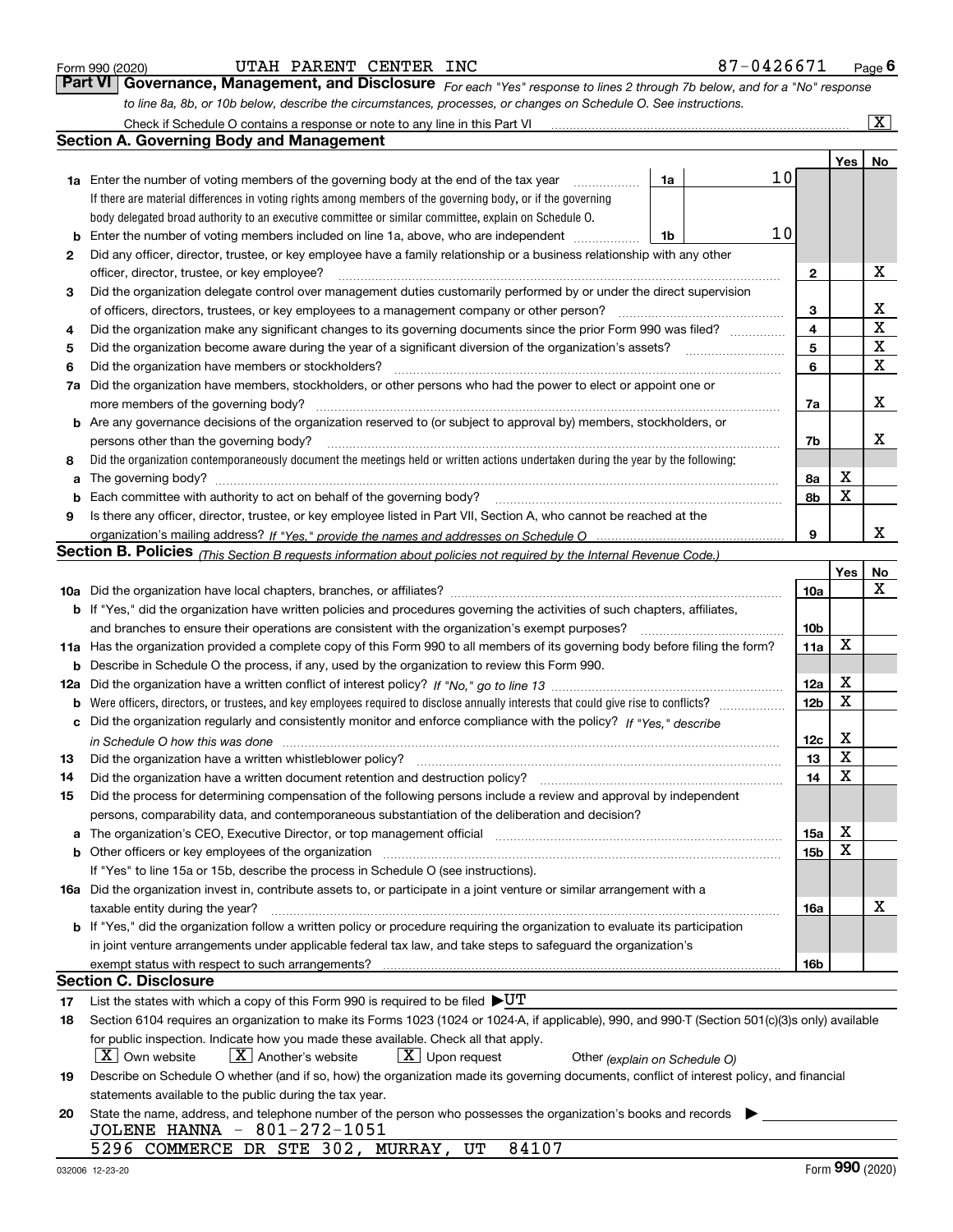| 032007 12-23-20 |  |
|-----------------|--|
|                 |  |

Form 990 (2020) UTAH PARENT CENTER INC 87-0 $4\,2\,6\,6\,7\,1$  Page **7Part VII Compensation of Officers, Directors, Trustees, Key Employees, Highest Compensated Employees, and Independent Contractors**

Check if Schedule O contains a response or note to any line in this Part VII

**Section A. Officers, Directors, Trustees, Key Employees, and Highest Compensated Employees**

**1a**  Complete this table for all persons required to be listed. Report compensation for the calendar year ending with or within the organization's tax year. **•** List all of the organization's current officers, directors, trustees (whether individuals or organizations), regardless of amount of compensation.

Enter -0- in columns (D), (E), and (F) if no compensation was paid.

 $\bullet$  List all of the organization's  $\,$ current key employees, if any. See instructions for definition of "key employee."

**•** List the organization's five current highest compensated employees (other than an officer, director, trustee, or key employee) who received reportable compensation (Box 5 of Form W-2 and/or Box 7 of Form 1099-MISC) of more than \$100,000 from the organization and any related organizations.

**•** List all of the organization's former officers, key employees, and highest compensated employees who received more than \$100,000 of reportable compensation from the organization and any related organizations.

**former directors or trustees**  ¥ List all of the organization's that received, in the capacity as a former director or trustee of the organization, more than \$10,000 of reportable compensation from the organization and any related organizations.

See instructions for the order in which to list the persons above.

Check this box if neither the organization nor any related organization compensated any current officer, director, or trustee.  $\mathcal{L}^{\text{max}}$ 

| (A)                         | (B)            |                               |                      |                                                                                                 | (C)          |                                 |        | (D)             | (E)             | (F)           |
|-----------------------------|----------------|-------------------------------|----------------------|-------------------------------------------------------------------------------------------------|--------------|---------------------------------|--------|-----------------|-----------------|---------------|
| Name and title              | Average        |                               |                      | Position                                                                                        |              |                                 |        | Reportable      | Reportable      | Estimated     |
|                             | hours per      |                               |                      | (do not check more than one<br>box, unless person is both an<br>officer and a director/trustee) |              |                                 |        | compensation    | compensation    | amount of     |
|                             | week           |                               |                      |                                                                                                 |              |                                 |        | from            | from related    | other         |
|                             | (list any      |                               |                      |                                                                                                 |              |                                 |        | the             | organizations   | compensation  |
|                             | hours for      |                               |                      |                                                                                                 |              |                                 |        | organization    | (W-2/1099-MISC) | from the      |
|                             | related        |                               |                      |                                                                                                 |              |                                 |        | (W-2/1099-MISC) |                 | organization  |
|                             | organizations  |                               |                      |                                                                                                 |              |                                 |        |                 |                 | and related   |
|                             | below<br>line) | ndividual trustee or director | nstitutional trustee | Officer                                                                                         | Key employee | Highest compensated<br>employee | Former |                 |                 | organizations |
| JOLENE HANNA<br>(1)         | 40.00          |                               |                      |                                                                                                 |              |                                 |        |                 |                 |               |
| EXECUTIVE DIRECTOR          |                |                               |                      | $\mathbf X$                                                                                     |              |                                 |        | 92,404.         | 0.              | 0.            |
| (2)<br>MATTHEW WAPPETT      | 0.25           |                               |                      |                                                                                                 |              |                                 |        |                 |                 |               |
| <b>CHAIR</b>                |                | $\mathbf X$                   |                      | X                                                                                               |              |                                 |        | $0$ .           | 0.              | $\mathbf 0$ . |
| CAGNEY SMULLIN<br>(3)       | 0.25           |                               |                      |                                                                                                 |              |                                 |        |                 |                 |               |
| CHAIR ELECT                 |                | X                             |                      | $\mathbf X$                                                                                     |              |                                 |        | 0.              | 0.              | $0$ .         |
| <b>ALLYSON WHITE</b><br>(4) | 0.25           |                               |                      |                                                                                                 |              |                                 |        |                 |                 |               |
| SECRETARY                   |                | $\mathbf X$                   |                      | $\mathbf X$                                                                                     |              |                                 |        | 0.              | 0.              | 0.            |
| CANDICE GREENWALD<br>(5)    | 0.25           |                               |                      |                                                                                                 |              |                                 |        |                 |                 |               |
| <b>TREASURER</b>            |                | $\mathbf X$                   |                      | X                                                                                               |              |                                 |        | 0.              | 0.              | $\pmb{0}$ .   |
| KATHRYN JENKINS<br>(6)      | 0.25           |                               |                      |                                                                                                 |              |                                 |        |                 |                 |               |
| BOARD MEMBER                |                | X                             |                      |                                                                                                 |              |                                 |        | 0.              | 0.              | 0.            |
| AMBERLY DATTILO<br>(7)      | 0.25           |                               |                      |                                                                                                 |              |                                 |        |                 |                 |               |
| BOARD MEMBER                |                | X                             |                      |                                                                                                 |              |                                 |        | 0.              | 0.              | 0.            |
| PATSY MILLIGAN<br>(8)       | 0.25           |                               |                      |                                                                                                 |              |                                 |        |                 |                 |               |
| BOARD MEMBER                |                | X                             |                      |                                                                                                 |              |                                 |        | $\mathbf 0$ .   | 0.              | 0.            |
| DAVID NIXON<br>(9)          | 0.25           |                               |                      |                                                                                                 |              |                                 |        |                 |                 |               |
| BOARD MEMBER                |                | X                             |                      |                                                                                                 |              |                                 |        | $0$ .           | 0.              | 0.            |
| (10) GEORGE SQUIRES         | 0.25           |                               |                      |                                                                                                 |              |                                 |        |                 |                 |               |
| BOARD MEMBER                |                | X                             |                      |                                                                                                 |              |                                 |        | 0.              | 0.              | 0.            |
| (11) MAX ROTH               | 0.25           |                               |                      |                                                                                                 |              |                                 |        |                 |                 |               |
| <b>BOARD MEMBER</b>         |                | $\mathbf x$                   |                      |                                                                                                 |              |                                 |        | 0.              | 0.              | $\pmb{0}$ .   |
|                             |                |                               |                      |                                                                                                 |              |                                 |        |                 |                 |               |
|                             |                |                               |                      |                                                                                                 |              |                                 |        |                 |                 |               |
|                             |                |                               |                      |                                                                                                 |              |                                 |        |                 |                 |               |
|                             |                |                               |                      |                                                                                                 |              |                                 |        |                 |                 |               |
|                             |                |                               |                      |                                                                                                 |              |                                 |        |                 |                 |               |
|                             |                |                               |                      |                                                                                                 |              |                                 |        |                 |                 |               |
|                             |                |                               |                      |                                                                                                 |              |                                 |        |                 |                 |               |
|                             |                |                               |                      |                                                                                                 |              |                                 |        |                 |                 |               |
|                             |                |                               |                      |                                                                                                 |              |                                 |        |                 |                 |               |
|                             |                |                               |                      |                                                                                                 |              |                                 |        |                 |                 |               |
|                             |                |                               |                      |                                                                                                 |              |                                 |        |                 |                 |               |

 $\mathcal{L}^{\text{max}}$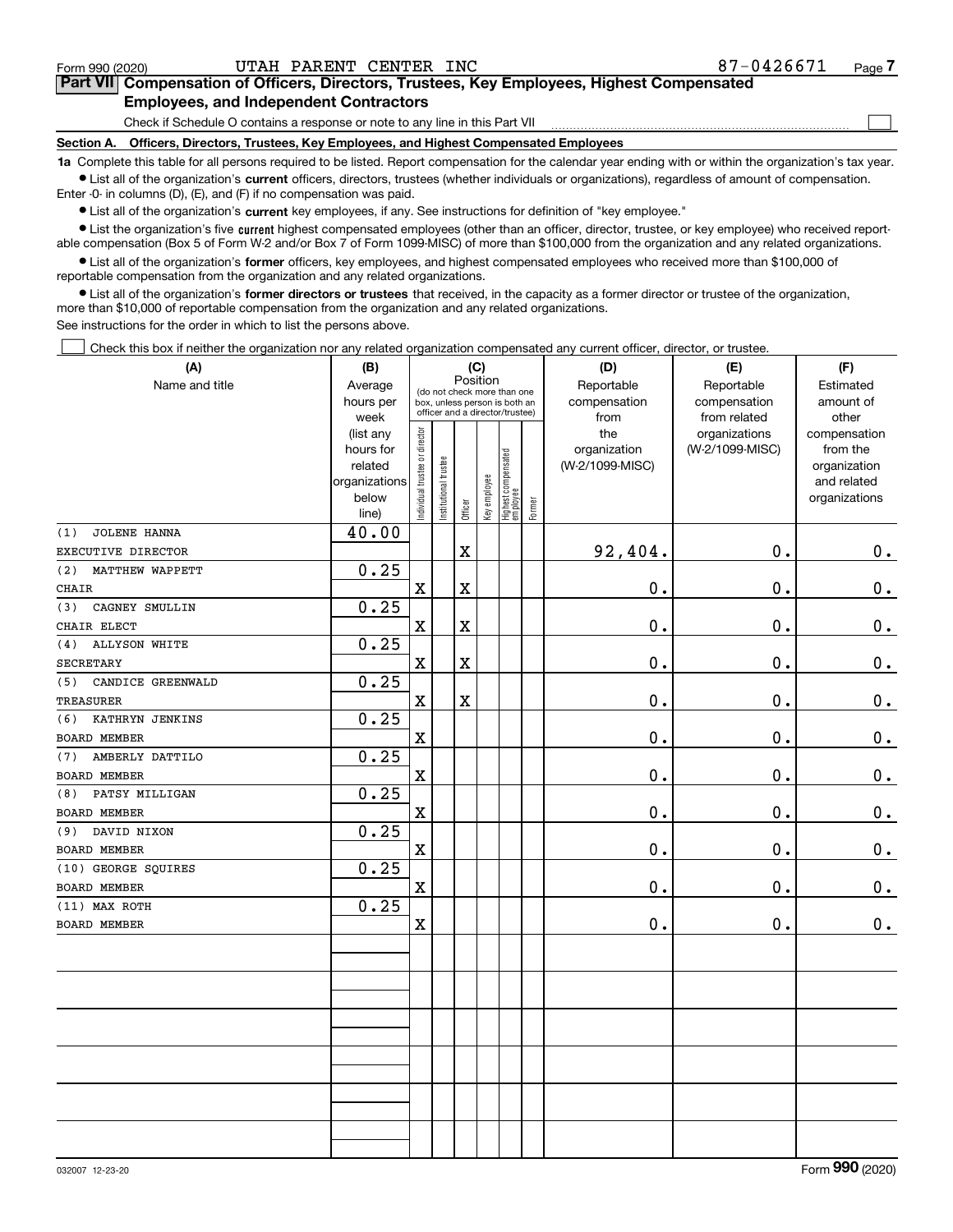|                       | UTAH PARENT CENTER INC<br>Form 990 (2020)                                                                                                                                                                                                              |                                                               |                                                                                                                    |                       |         |              |                                 |                                                  |                                                                    | 87-0426671      |                                                        |                                      |                                         | Page 8 |
|-----------------------|--------------------------------------------------------------------------------------------------------------------------------------------------------------------------------------------------------------------------------------------------------|---------------------------------------------------------------|--------------------------------------------------------------------------------------------------------------------|-----------------------|---------|--------------|---------------------------------|--------------------------------------------------|--------------------------------------------------------------------|-----------------|--------------------------------------------------------|--------------------------------------|-----------------------------------------|--------|
|                       | <b>Part VII</b><br>Section A. Officers, Directors, Trustees, Key Employees, and Highest Compensated Employees (continued)                                                                                                                              |                                                               |                                                                                                                    |                       |         |              |                                 |                                                  |                                                                    |                 |                                                        |                                      |                                         |        |
| (A)<br>Name and title |                                                                                                                                                                                                                                                        | (B)<br>Average<br>hours per<br>week<br>(list any<br>hours for | (C)<br>Position<br>(do not check more than one<br>box, unless person is both an<br>officer and a director/trustee) |                       |         |              |                                 | (D)<br>Reportable<br>compensation<br>from<br>the | (E)<br>Reportable<br>compensation<br>from related<br>organizations |                 | (F)<br>Estimated<br>amount of<br>other<br>compensation |                                      |                                         |        |
|                       |                                                                                                                                                                                                                                                        | related<br>organizations<br>below<br>line)                    | Individual trustee or director                                                                                     | Institutional trustee | Officer | key employee | Highest compensated<br>employee | Former                                           | organization<br>(W-2/1099-MISC)                                    | (W-2/1099-MISC) |                                                        | organizations                        | from the<br>organization<br>and related |        |
|                       |                                                                                                                                                                                                                                                        |                                                               |                                                                                                                    |                       |         |              |                                 |                                                  |                                                                    |                 |                                                        |                                      |                                         |        |
|                       |                                                                                                                                                                                                                                                        |                                                               |                                                                                                                    |                       |         |              |                                 |                                                  |                                                                    |                 |                                                        |                                      |                                         |        |
|                       |                                                                                                                                                                                                                                                        |                                                               |                                                                                                                    |                       |         |              |                                 |                                                  |                                                                    |                 |                                                        |                                      |                                         |        |
|                       |                                                                                                                                                                                                                                                        |                                                               |                                                                                                                    |                       |         |              |                                 |                                                  |                                                                    |                 |                                                        |                                      |                                         |        |
|                       |                                                                                                                                                                                                                                                        |                                                               |                                                                                                                    |                       |         |              |                                 |                                                  |                                                                    |                 |                                                        |                                      |                                         |        |
|                       |                                                                                                                                                                                                                                                        |                                                               |                                                                                                                    |                       |         |              |                                 |                                                  |                                                                    |                 |                                                        |                                      |                                         |        |
|                       |                                                                                                                                                                                                                                                        |                                                               |                                                                                                                    |                       |         |              |                                 |                                                  |                                                                    |                 |                                                        |                                      |                                         |        |
|                       |                                                                                                                                                                                                                                                        |                                                               |                                                                                                                    |                       |         |              |                                 |                                                  |                                                                    |                 |                                                        |                                      |                                         |        |
|                       | 1b Subtotal                                                                                                                                                                                                                                            |                                                               |                                                                                                                    |                       |         |              |                                 |                                                  | 92,404.                                                            |                 | 0.                                                     |                                      |                                         | $0$ .  |
|                       | c Total from continuation sheets to Part VII, Section A manufactor continuum                                                                                                                                                                           |                                                               |                                                                                                                    |                       |         |              |                                 |                                                  | $0$ .<br>92,404.                                                   |                 | $\overline{0}$ .<br>$\overline{0}$ .                   | $\overline{0}$ .<br>$\overline{0}$ . |                                         |        |
| $\mathbf{2}$          | Total number of individuals (including but not limited to those listed above) who received more than \$100,000 of reportable<br>compensation from the organization $\blacktriangleright$                                                               |                                                               |                                                                                                                    |                       |         |              |                                 |                                                  |                                                                    |                 |                                                        |                                      |                                         | 0      |
| з                     | Did the organization list any former officer, director, trustee, key employee, or highest compensated employee on                                                                                                                                      |                                                               |                                                                                                                    |                       |         |              |                                 |                                                  |                                                                    |                 |                                                        |                                      | Yes                                     | No     |
| 4                     | For any individual listed on line 1a, is the sum of reportable compensation and other compensation from the organization                                                                                                                               |                                                               |                                                                                                                    |                       |         |              |                                 |                                                  |                                                                    |                 |                                                        | 3                                    |                                         | х      |
| 5                     | Did any person listed on line 1a receive or accrue compensation from any unrelated organization or individual for services                                                                                                                             |                                                               |                                                                                                                    |                       |         |              |                                 |                                                  |                                                                    |                 |                                                        | 4                                    |                                         | х      |
|                       | <b>Section B. Independent Contractors</b>                                                                                                                                                                                                              |                                                               |                                                                                                                    |                       |         |              |                                 |                                                  |                                                                    |                 |                                                        | 5                                    |                                         | X      |
| 1                     | Complete this table for your five highest compensated independent contractors that received more than \$100,000 of compensation from<br>the organization. Report compensation for the calendar year ending with or within the organization's tax year. |                                                               |                                                                                                                    |                       |         |              |                                 |                                                  |                                                                    |                 |                                                        |                                      |                                         |        |
|                       | (A)<br>Name and business address                                                                                                                                                                                                                       |                                                               |                                                                                                                    | <b>NONE</b>           |         |              |                                 |                                                  | (B)<br>Description of services                                     |                 |                                                        | (C)<br>Compensation                  |                                         |        |
|                       |                                                                                                                                                                                                                                                        |                                                               |                                                                                                                    |                       |         |              |                                 |                                                  |                                                                    |                 |                                                        |                                      |                                         |        |
|                       |                                                                                                                                                                                                                                                        |                                                               |                                                                                                                    |                       |         |              |                                 |                                                  |                                                                    |                 |                                                        |                                      |                                         |        |
|                       |                                                                                                                                                                                                                                                        |                                                               |                                                                                                                    |                       |         |              |                                 |                                                  |                                                                    |                 |                                                        |                                      |                                         |        |
|                       |                                                                                                                                                                                                                                                        |                                                               |                                                                                                                    |                       |         |              |                                 |                                                  |                                                                    |                 |                                                        |                                      |                                         |        |
|                       |                                                                                                                                                                                                                                                        |                                                               |                                                                                                                    |                       |         |              |                                 |                                                  |                                                                    |                 |                                                        |                                      |                                         |        |
| 2                     | Total number of independent contractors (including but not limited to those listed above) who received more than<br>\$100,000 of compensation from the organization                                                                                    |                                                               |                                                                                                                    |                       |         | U            |                                 |                                                  |                                                                    |                 |                                                        | $F_{\text{arm}}$ 990 (2020)          |                                         |        |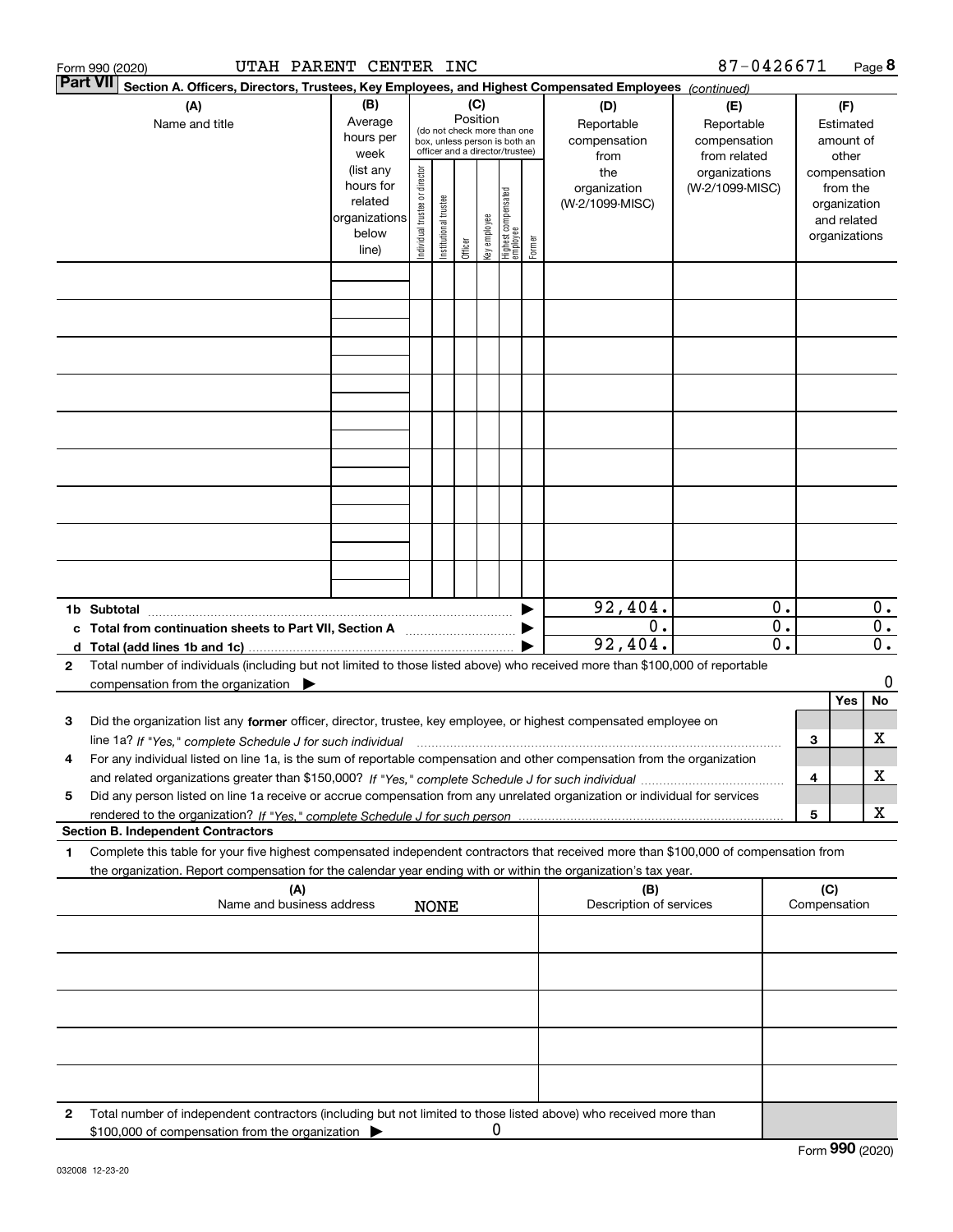|                                                           |    |          | Form 990 (2020)                                                                                                                                                                                                                      |                                      |                |                 | UTAH PARENT CENTER INC |                                  |                                              | 87-0426671                                      | Page 9                                                          |
|-----------------------------------------------------------|----|----------|--------------------------------------------------------------------------------------------------------------------------------------------------------------------------------------------------------------------------------------|--------------------------------------|----------------|-----------------|------------------------|----------------------------------|----------------------------------------------|-------------------------------------------------|-----------------------------------------------------------------|
| <b>Part VIII</b>                                          |    |          | <b>Statement of Revenue</b>                                                                                                                                                                                                          |                                      |                |                 |                        |                                  |                                              |                                                 |                                                                 |
|                                                           |    |          | Check if Schedule O contains a response or note to any line in this Part VIII                                                                                                                                                        |                                      |                |                 |                        |                                  |                                              |                                                 |                                                                 |
|                                                           |    |          |                                                                                                                                                                                                                                      |                                      |                |                 |                        | (A)<br>Total revenue             | (B)<br>Related or exempt<br>function revenue | $\overline{C}$<br>Unrelated<br>business revenue | (D)<br>Revenue excluded<br>from tax under<br>sections 512 - 514 |
|                                                           |    |          | <b>1 a</b> Federated campaigns                                                                                                                                                                                                       |                                      | 1a             |                 |                        |                                  |                                              |                                                 |                                                                 |
|                                                           |    |          | <b>b</b> Membership dues                                                                                                                                                                                                             | $\ldots \ldots \ldots \ldots \ldots$ | 1 <sub>b</sub> |                 |                        |                                  |                                              |                                                 |                                                                 |
| Contributions, Gifts, Grants<br>and Other Similar Amounts |    |          | c Fundraising events                                                                                                                                                                                                                 |                                      | 1 <sub>c</sub> |                 |                        |                                  |                                              |                                                 |                                                                 |
|                                                           |    |          | d Related organizations                                                                                                                                                                                                              |                                      | 1 <sub>d</sub> |                 |                        |                                  |                                              |                                                 |                                                                 |
|                                                           |    | е        | Government grants (contributions)                                                                                                                                                                                                    |                                      | 1e             |                 | 1,473,574.             |                                  |                                              |                                                 |                                                                 |
|                                                           |    | f        | All other contributions, gifts, grants, and                                                                                                                                                                                          |                                      |                |                 |                        |                                  |                                              |                                                 |                                                                 |
|                                                           |    |          | similar amounts not included above                                                                                                                                                                                                   |                                      | 1f             |                 | 215,326.               |                                  |                                              |                                                 |                                                                 |
|                                                           |    | g        | Noncash contributions included in lines 1a-1f                                                                                                                                                                                        |                                      | $1g$ \$        |                 | 53.                    |                                  |                                              |                                                 |                                                                 |
|                                                           |    |          |                                                                                                                                                                                                                                      |                                      |                |                 |                        | 1,688,900.                       |                                              |                                                 |                                                                 |
|                                                           |    |          |                                                                                                                                                                                                                                      |                                      |                |                 | <b>Business Code</b>   |                                  |                                              |                                                 |                                                                 |
|                                                           |    | 2 a<br>b | <u> 2008 - An Dùbhlachd ann an Dùbhlachd ann an Dùbhlachd ann an Dùbhlachd ann an Dùbhlachd ann an Dùbhlachd ann an Dùbhlachd ann an Dùbhlachd ann an Dùbhlachd ann an Dùbhlachd ann an Dùbhlachd ann an Dùbhlachd ann an Dùbhla</u> |                                      |                |                 |                        |                                  |                                              |                                                 |                                                                 |
|                                                           |    | c        | <u> 1989 - Johann Harry Harry Harry Harry Harry Harry Harry Harry Harry Harry Harry Harry Harry Harry Harry Harry Harry Harry Harry Harry Harry Harry Harry Harry Harry Harry Harry Harry Harry Harry Harry Harry Harry Harry Ha</u> |                                      |                |                 |                        |                                  |                                              |                                                 |                                                                 |
| Program Service<br>Revenue                                |    | d        | <u> Alexandria de la contrada de la contrada de la contrada de la contrada de la contrada de la contrada de la c</u>                                                                                                                 |                                      |                |                 |                        |                                  |                                              |                                                 |                                                                 |
|                                                           |    | е        | <u> 1989 - Johann Barn, amerikansk politiker (d. 1989)</u>                                                                                                                                                                           |                                      |                |                 |                        |                                  |                                              |                                                 |                                                                 |
|                                                           |    |          | f All other program service revenue                                                                                                                                                                                                  |                                      |                |                 |                        |                                  |                                              |                                                 |                                                                 |
|                                                           |    |          |                                                                                                                                                                                                                                      |                                      |                |                 |                        |                                  |                                              |                                                 |                                                                 |
|                                                           | 3  |          | Investment income (including dividends, interest, and                                                                                                                                                                                |                                      |                |                 |                        |                                  |                                              |                                                 |                                                                 |
|                                                           |    |          |                                                                                                                                                                                                                                      |                                      |                |                 |                        | 27,824.                          |                                              |                                                 | 27,824.                                                         |
|                                                           | 4  |          | Income from investment of tax-exempt bond proceeds                                                                                                                                                                                   |                                      |                |                 |                        |                                  |                                              |                                                 |                                                                 |
|                                                           | 5  |          |                                                                                                                                                                                                                                      |                                      |                |                 |                        |                                  |                                              |                                                 |                                                                 |
|                                                           |    |          |                                                                                                                                                                                                                                      |                                      | (i) Real       |                 | (ii) Personal          |                                  |                                              |                                                 |                                                                 |
|                                                           |    |          | 6 a Gross rents                                                                                                                                                                                                                      | 6a                                   |                |                 |                        |                                  |                                              |                                                 |                                                                 |
|                                                           |    |          | <b>b</b> Less: rental expenses $\ldots$                                                                                                                                                                                              | 6b                                   |                |                 |                        |                                  |                                              |                                                 |                                                                 |
|                                                           |    | c        | Rental income or (loss)                                                                                                                                                                                                              | 6c                                   |                |                 |                        |                                  |                                              |                                                 |                                                                 |
|                                                           |    |          | d Net rental income or (loss)<br>7 a Gross amount from sales of                                                                                                                                                                      |                                      | (i) Securities |                 | (ii) Other             |                                  |                                              |                                                 |                                                                 |
|                                                           |    |          | assets other than inventory                                                                                                                                                                                                          | 7a                                   |                |                 |                        |                                  |                                              |                                                 |                                                                 |
|                                                           |    |          | <b>b</b> Less: cost or other basis                                                                                                                                                                                                   |                                      |                |                 |                        |                                  |                                              |                                                 |                                                                 |
|                                                           |    |          | and sales expenses                                                                                                                                                                                                                   | 7b                                   |                |                 |                        |                                  |                                              |                                                 |                                                                 |
| evenue                                                    |    |          | c Gain or (loss)                                                                                                                                                                                                                     | 7c                                   |                |                 |                        |                                  |                                              |                                                 |                                                                 |
|                                                           |    |          |                                                                                                                                                                                                                                      |                                      |                |                 |                        |                                  |                                              |                                                 |                                                                 |
| Other R                                                   |    |          | 8 a Gross income from fundraising events (not                                                                                                                                                                                        |                                      |                |                 |                        |                                  |                                              |                                                 |                                                                 |
|                                                           |    |          |                                                                                                                                                                                                                                      |                                      |                |                 |                        |                                  |                                              |                                                 |                                                                 |
|                                                           |    |          | contributions reported on line 1c). See                                                                                                                                                                                              |                                      |                |                 |                        |                                  |                                              |                                                 |                                                                 |
|                                                           |    |          |                                                                                                                                                                                                                                      |                                      |                | 8a              |                        |                                  |                                              |                                                 |                                                                 |
|                                                           |    |          |                                                                                                                                                                                                                                      |                                      |                | 8 <sub>b</sub>  |                        |                                  |                                              |                                                 |                                                                 |
|                                                           |    |          | c Net income or (loss) from fundraising events                                                                                                                                                                                       |                                      |                |                 |                        |                                  |                                              |                                                 |                                                                 |
|                                                           |    |          | 9 a Gross income from gaming activities. See                                                                                                                                                                                         |                                      |                |                 |                        |                                  |                                              |                                                 |                                                                 |
|                                                           |    |          |                                                                                                                                                                                                                                      |                                      |                | 9a              |                        |                                  |                                              |                                                 |                                                                 |
|                                                           |    |          | <b>b</b> Less: direct expenses <b>manually</b>                                                                                                                                                                                       |                                      |                | 9 <sub>b</sub>  |                        |                                  |                                              |                                                 |                                                                 |
|                                                           |    |          | c Net income or (loss) from gaming activities _______________<br>10 a Gross sales of inventory, less returns                                                                                                                         |                                      |                |                 |                        |                                  |                                              |                                                 |                                                                 |
|                                                           |    |          |                                                                                                                                                                                                                                      |                                      |                | 10a             |                        |                                  |                                              |                                                 |                                                                 |
|                                                           |    |          |                                                                                                                                                                                                                                      |                                      |                | 10 <sub>b</sub> |                        |                                  |                                              |                                                 |                                                                 |
|                                                           |    |          | c Net income or (loss) from sales of inventory                                                                                                                                                                                       |                                      |                |                 |                        |                                  |                                              |                                                 |                                                                 |
|                                                           |    |          |                                                                                                                                                                                                                                      |                                      |                |                 | <b>Business Code</b>   |                                  |                                              |                                                 |                                                                 |
|                                                           |    | 11 a     | <u> 1989 - Andrea Stadt Britain, amerikansk politiker (</u>                                                                                                                                                                          |                                      |                |                 |                        |                                  |                                              |                                                 |                                                                 |
| evenue                                                    |    | b        | <u> 1989 - Johann John Stone, meil in der Stone und der Stone und der Stone und der Stone und der Stone und der S</u>                                                                                                                |                                      |                |                 |                        |                                  |                                              |                                                 |                                                                 |
|                                                           |    | c        | the control of the control of the control of the control of the control of the control of                                                                                                                                            |                                      |                |                 |                        |                                  |                                              |                                                 |                                                                 |
|                                                           |    |          |                                                                                                                                                                                                                                      |                                      |                |                 |                        |                                  |                                              |                                                 |                                                                 |
| Miscellaneous                                             |    |          |                                                                                                                                                                                                                                      |                                      |                |                 |                        |                                  |                                              |                                                 |                                                                 |
|                                                           | 12 |          |                                                                                                                                                                                                                                      |                                      |                |                 |                        | $\blacktriangleright$ 1,716,724. | 0.                                           | 0.                                              | 27,824.<br>$000 \, \text{cm}$                                   |
|                                                           |    |          |                                                                                                                                                                                                                                      |                                      |                |                 |                        |                                  |                                              |                                                 |                                                                 |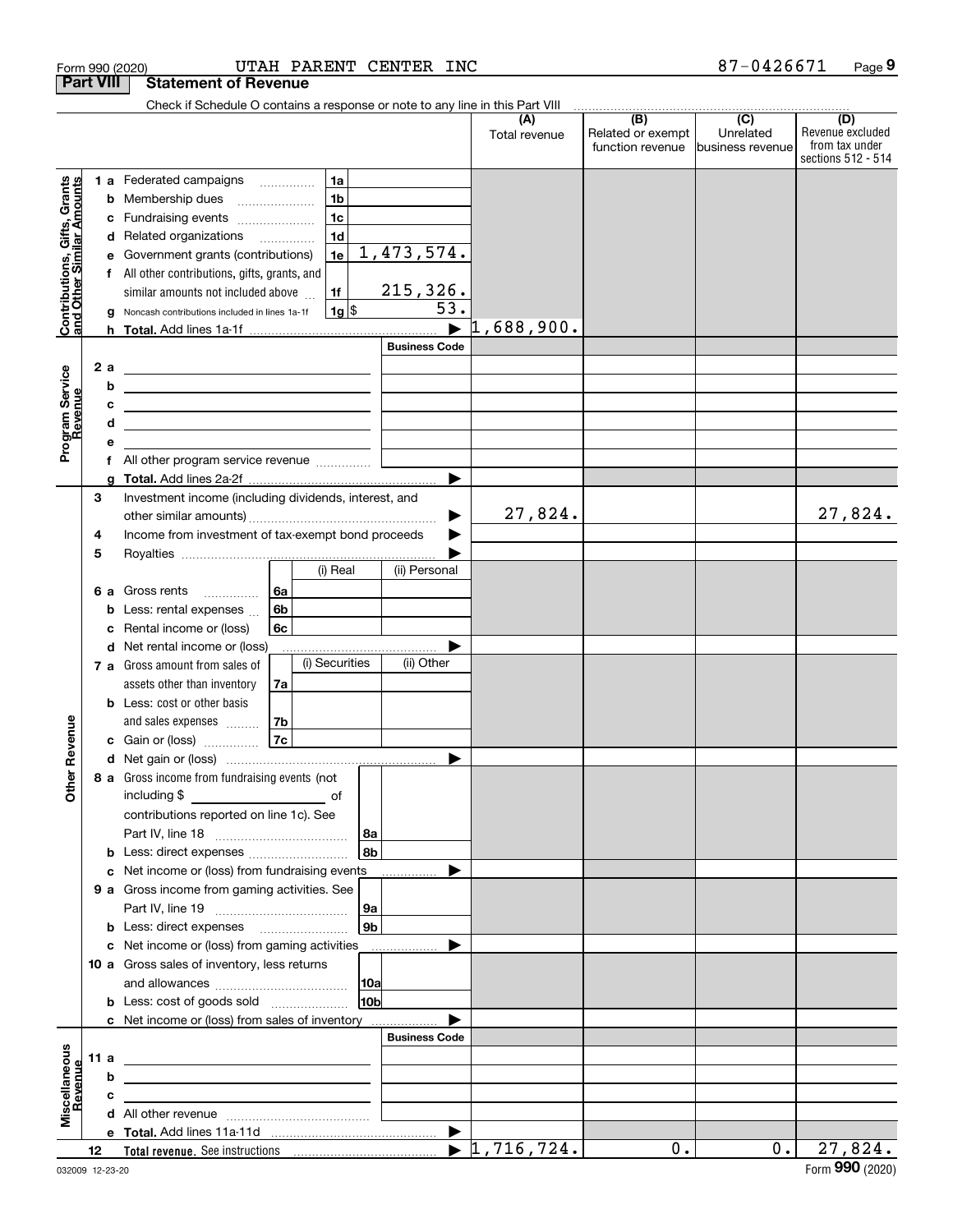## Form 990 (2020) UTAH PARENT CENTER INC 8 7-0  $4\,2\,6\,6\,7\,1$  Page **Part IX Statement of Functional Expenses**

*Section 501(c)(3) and 501(c)(4) organizations must complete all columns. All other organizations must complete column (A).* Check if Schedule O contains a response or note to any line in this Part IX

|                  | Critect if Scritedule O contrains a response of note to any line in this Fart IA                     |                       |                                    |                                                        |                                |
|------------------|------------------------------------------------------------------------------------------------------|-----------------------|------------------------------------|--------------------------------------------------------|--------------------------------|
|                  | Do not include amounts reported on lines 6b,<br>7b, 8b, 9b, and 10b of Part VIII.                    | (A)<br>Total expenses | (B)<br>Program service<br>expenses | $\overline{(C)}$<br>Management and<br>general expenses | (D)<br>Fundraising<br>expenses |
| $\mathbf 1$      | Grants and other assistance to domestic organizations                                                |                       |                                    |                                                        |                                |
|                  | and domestic governments. See Part IV, line 21                                                       |                       |                                    |                                                        |                                |
| $\mathbf{2}$     | Grants and other assistance to domestic                                                              |                       |                                    |                                                        |                                |
|                  | individuals. See Part IV, line 22                                                                    |                       |                                    |                                                        |                                |
| 3                | Grants and other assistance to foreign                                                               |                       |                                    |                                                        |                                |
|                  | organizations, foreign governments, and foreign                                                      |                       |                                    |                                                        |                                |
|                  | individuals. See Part IV, lines 15 and 16                                                            |                       |                                    |                                                        |                                |
| 4                | Benefits paid to or for members                                                                      |                       |                                    |                                                        |                                |
| 5                | Compensation of current officers, directors,                                                         |                       |                                    |                                                        |                                |
|                  |                                                                                                      | 92,404.               | 80,916.                            | 8,139.                                                 | 3,349.                         |
| 6                | Compensation not included above to disqualified                                                      |                       |                                    |                                                        |                                |
|                  | persons (as defined under section 4958(f)(1)) and                                                    |                       |                                    |                                                        |                                |
|                  | persons described in section 4958(c)(3)(B)                                                           |                       |                                    |                                                        |                                |
| 7                |                                                                                                      | 992, 236.             | 868,876.                           | 87,397.                                                | 35,963.                        |
| 8                | Pension plan accruals and contributions (include                                                     |                       |                                    |                                                        |                                |
|                  | section 401(k) and 403(b) employer contributions)                                                    |                       |                                    |                                                        |                                |
| 9                |                                                                                                      |                       |                                    |                                                        |                                |
| 10               |                                                                                                      | 181, 545.             | 158,974.                           | 15,991.                                                | 6,580.                         |
| 11               | Fees for services (nonemployees):                                                                    |                       |                                    |                                                        |                                |
|                  |                                                                                                      |                       |                                    |                                                        |                                |
| b                |                                                                                                      |                       |                                    |                                                        |                                |
| c                |                                                                                                      | 13,150.               | 11, 515.                           | 1,158.                                                 | 477.                           |
| d                |                                                                                                      |                       |                                    |                                                        |                                |
| е                | Professional fundraising services. See Part IV, line 17                                              |                       |                                    |                                                        |                                |
| f                | Investment management fees                                                                           |                       |                                    |                                                        |                                |
| g                | Other. (If line 11g amount exceeds 10% of line 25,                                                   |                       |                                    |                                                        |                                |
|                  | column (A) amount, list line 11g expenses on Sch O.)                                                 | 16, 165.              | 14, 155.                           | 1,424.                                                 | 586.                           |
| 12 <sup>12</sup> |                                                                                                      | 35,016.               | 30,663.                            | 3,084.                                                 | 1,269.                         |
| 13               |                                                                                                      |                       |                                    |                                                        |                                |
| 14               |                                                                                                      |                       |                                    |                                                        |                                |
| 15               |                                                                                                      | 70,475.               | 61, 713.                           | 6,208.                                                 | 2,554.                         |
| 16               |                                                                                                      | 7,128.                | 6,870.                             |                                                        | $\overline{258.}$              |
| 17               | Travel<br>Payments of travel or entertainment expenses                                               |                       |                                    |                                                        |                                |
| 18               |                                                                                                      |                       |                                    |                                                        |                                |
|                  | for any federal, state, or local public officials<br>Conferences, conventions, and meetings          |                       |                                    |                                                        |                                |
| 19<br>20         | Interest                                                                                             |                       |                                    |                                                        |                                |
| 21               |                                                                                                      |                       |                                    |                                                        |                                |
| 22               | Depreciation, depletion, and amortization                                                            | 13,830.               | 12, 111.                           | 1,218.                                                 | 501.                           |
| 23               | Insurance                                                                                            |                       |                                    |                                                        |                                |
| 24               | Other expenses. Itemize expenses not covered                                                         |                       |                                    |                                                        |                                |
|                  | above (List miscellaneous expenses on line 24e. If                                                   |                       |                                    |                                                        |                                |
|                  | line 24e amount exceeds 10% of line 25, column (A)<br>amount, list line 24e expenses on Schedule O.) |                       |                                    |                                                        |                                |
| a                | <b>OTHER</b>                                                                                         | 47,786.               | 41,744.                            | 4,199.                                                 | 1,843.                         |
| b                | PARENT CONFERENCES AND                                                                               | 25, 281.              | 25, 281.                           |                                                        |                                |
| c                | <b>TELEPHONE</b>                                                                                     | 19,908.               | 17,433.                            | 1,754.                                                 | 721.                           |
| d                | PRINTING AND DUPLICATIO                                                                              | 9,982.                | 8,741.                             | 879.                                                   | 362.                           |
|                  | e All other expenses                                                                                 | 2,120.                | 1,877.                             | 188.                                                   | 55.                            |
| 25               | Total functional expenses. Add lines 1 through 24e                                                   | 1,527,026.            | 1,340,869.                         | 131,639.                                               | 54, 518.                       |
| 26               | <b>Joint costs.</b> Complete this line only if the organization                                      |                       |                                    |                                                        |                                |
|                  | reported in column (B) joint costs from a combined                                                   |                       |                                    |                                                        |                                |
|                  | educational campaign and fundraising solicitation.                                                   |                       |                                    |                                                        |                                |
|                  | Check here $\blacktriangleright$<br>if following SOP 98-2 (ASC 958-720)                              |                       |                                    |                                                        |                                |

**10**

Form (2020) **990**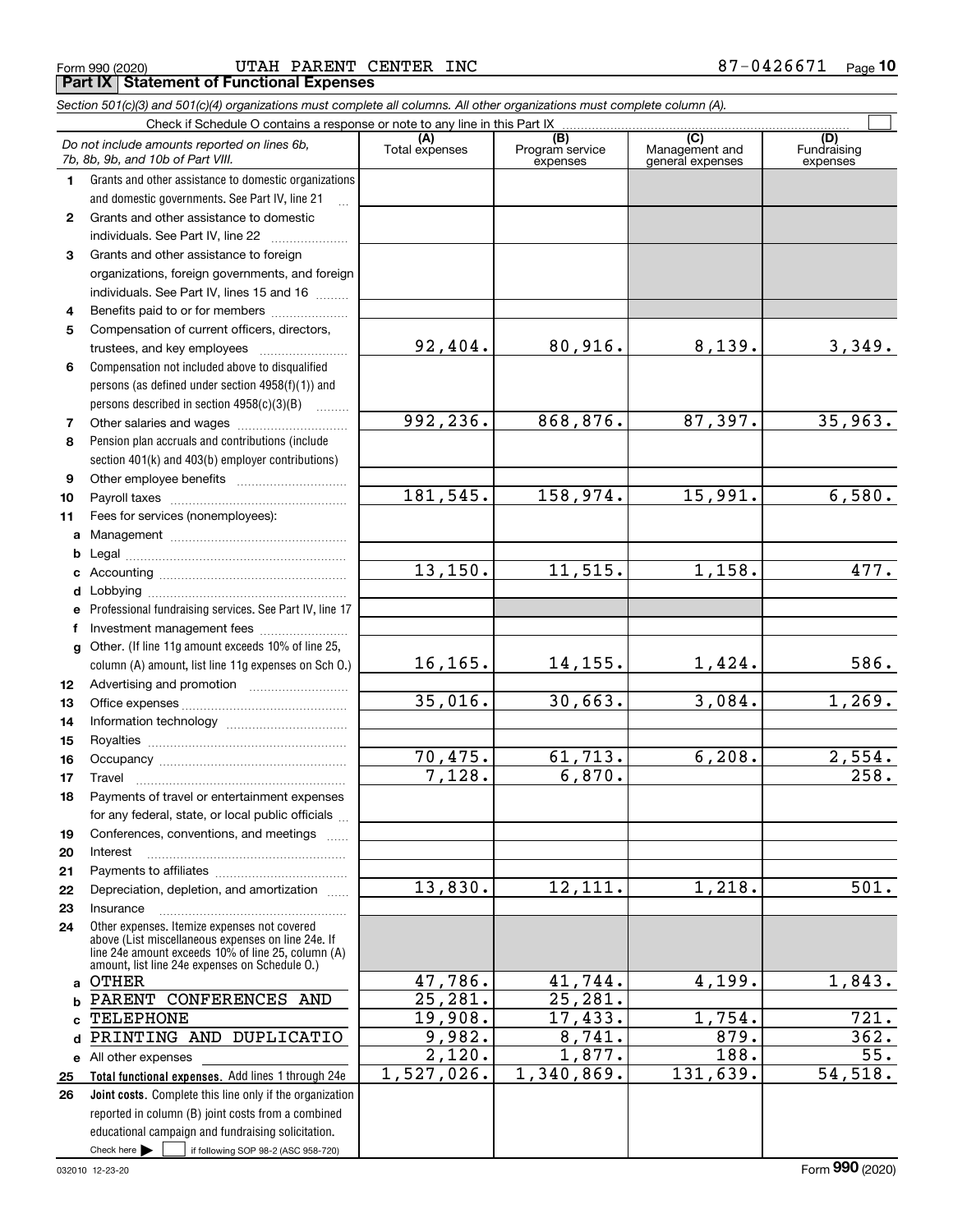**32 33**

**Jet** 

| Form 990 (2020) | UTAH | PARENT | <b>CENTER</b> | INC | 26671 ،<br>$-01$ | Page |  |
|-----------------|------|--------|---------------|-----|------------------|------|--|
|                 |      |        |               |     |                  |      |  |

Check if Schedule O contains a response or note to any line in this Part X

Total net assets or fund balances ~~~~~~~~~~~~~~~~~~~~~~

Total liabilities and net assets/fund balances ...

|                             |    |                                                                                    |            |                           | (A)<br>Beginning of year |                  | (B)<br>End of year         |
|-----------------------------|----|------------------------------------------------------------------------------------|------------|---------------------------|--------------------------|------------------|----------------------------|
|                             | 1  | Cash - non-interest-bearing                                                        |            |                           | 483,356.                 | $\blacksquare$   | 444,838.                   |
|                             | 2  |                                                                                    |            |                           |                          | $\mathbf 2$      |                            |
|                             | з  |                                                                                    |            |                           | 90,887.                  | 3                | 80,547.                    |
|                             | 4  |                                                                                    |            |                           |                          | 4                |                            |
|                             | 5  | Loans and other receivables from any current or former officer, director,          |            |                           |                          |                  |                            |
|                             |    | trustee, key employee, creator or founder, substantial contributor, or 35%         |            |                           |                          |                  |                            |
|                             |    | controlled entity or family member of any of these persons                         |            | 5                         |                          |                  |                            |
|                             | 6  | Loans and other receivables from other disqualified persons (as defined            |            |                           |                          |                  |                            |
|                             |    | under section 4958(f)(1)), and persons described in section 4958(c)(3)(B)          |            |                           |                          | 6                |                            |
|                             | 7  |                                                                                    |            | $\ldots$                  |                          | $\overline{7}$   |                            |
| Assets                      | 8  |                                                                                    |            |                           | 8                        |                  |                            |
|                             | 9  | Prepaid expenses and deferred charges                                              |            |                           | 18,427.                  | $\boldsymbol{9}$ | 10,470.                    |
|                             |    | 10a Land, buildings, and equipment: cost or other                                  |            |                           |                          |                  |                            |
|                             |    | basis. Complete Part VI of Schedule D  10a                                         |            |                           |                          |                  |                            |
|                             | b  | <u>  10b</u><br>Less: accumulated depreciation                                     |            | $\frac{98,215.}{52,433.}$ | <u> 12,570.</u>          | 10 <sub>c</sub>  |                            |
|                             | 11 |                                                                                    |            |                           | 404,935.                 | 11               | $\frac{45,782}{509,983}$ . |
|                             | 12 |                                                                                    |            |                           |                          | 12               |                            |
|                             | 13 | Investments - program-related. See Part IV, line 11                                |            |                           |                          | 13               |                            |
|                             | 14 |                                                                                    |            |                           |                          | 14               |                            |
|                             | 15 |                                                                                    | 700.       | 15                        | 700.                     |                  |                            |
|                             | 16 |                                                                                    | 1,010,875. | 16                        | 1,092,320.               |                  |                            |
|                             | 17 |                                                                                    |            |                           | 76,996.                  | 17               | 74, 737.                   |
|                             | 18 |                                                                                    |            |                           | 18                       |                  |                            |
|                             | 19 |                                                                                    |            | 19                        |                          |                  |                            |
|                             | 20 |                                                                                    |            | 20                        |                          |                  |                            |
|                             | 21 | Escrow or custodial account liability. Complete Part IV of Schedule D              |            | 1.1.1.1.1.1.1.1.1.1       |                          | 21               |                            |
|                             | 22 | Loans and other payables to any current or former officer, director,               |            |                           |                          |                  |                            |
| Liabilities                 |    | trustee, key employee, creator or founder, substantial contributor, or 35%         |            |                           |                          |                  |                            |
|                             |    | controlled entity or family member of any of these persons                         |            |                           |                          | 22               |                            |
|                             | 23 | Secured mortgages and notes payable to unrelated third parties                     |            | .                         |                          | 23               |                            |
|                             | 24 | Unsecured notes and loans payable to unrelated third parties                       |            |                           |                          | 24               |                            |
|                             | 25 | Other liabilities (including federal income tax, payables to related third         |            |                           |                          |                  |                            |
|                             |    | parties, and other liabilities not included on lines 17-24). Complete Part X       |            |                           |                          |                  |                            |
|                             |    | of Schedule D                                                                      |            |                           | 195, 247.                | 25               | 0.                         |
|                             | 26 |                                                                                    |            |                           | 272,243.                 | 26               | 74,737.                    |
|                             |    | Organizations that follow FASB ASC 958, check here $\blacktriangleright \boxed{X}$ |            |                           |                          |                  |                            |
|                             |    | and complete lines 27, 28, 32, and 33.                                             |            |                           |                          |                  |                            |
|                             | 27 | Net assets without donor restrictions                                              | 296,961.   | 27                        | 462,383.                 |                  |                            |
|                             | 28 |                                                                                    |            | 441,671.                  | 28                       | 555, 200.        |                            |
|                             |    | Organizations that do not follow FASB ASC 958, check here $\blacktriangleright$    |            |                           |                          |                  |                            |
|                             |    | and complete lines 29 through 33.                                                  |            |                           |                          |                  |                            |
|                             | 29 |                                                                                    |            |                           | 29                       |                  |                            |
|                             | 30 | Paid-in or capital surplus, or land, building, or equipment fund                   |            |                           |                          | 30               |                            |
| Net Assets or Fund Balances | 31 | Retained earnings, endowment, accumulated income, or other funds                   |            | 1.1.1.1.1.1.1.1.1         |                          | 31               |                            |
|                             | 32 |                                                                                    |            |                           | $\overline{738}$ , 632.  | 32               | 1,017,583.                 |

Form (2020) **990**  $\begin{array}{|c|c|c|c|c|}\n \hline\n 738,632. & \text{32} & \text{1,017,583.} \\
 \hline\n 010,875. & \text{33} & \text{1,092,320.} \\
 \hline\n \end{array}$  $1,010,875.$   $33$  1,092,320.

**3233**

| Form 990 (2020)               |  |  |
|-------------------------------|--|--|
| <b>Part X   Balance Sheet</b> |  |  |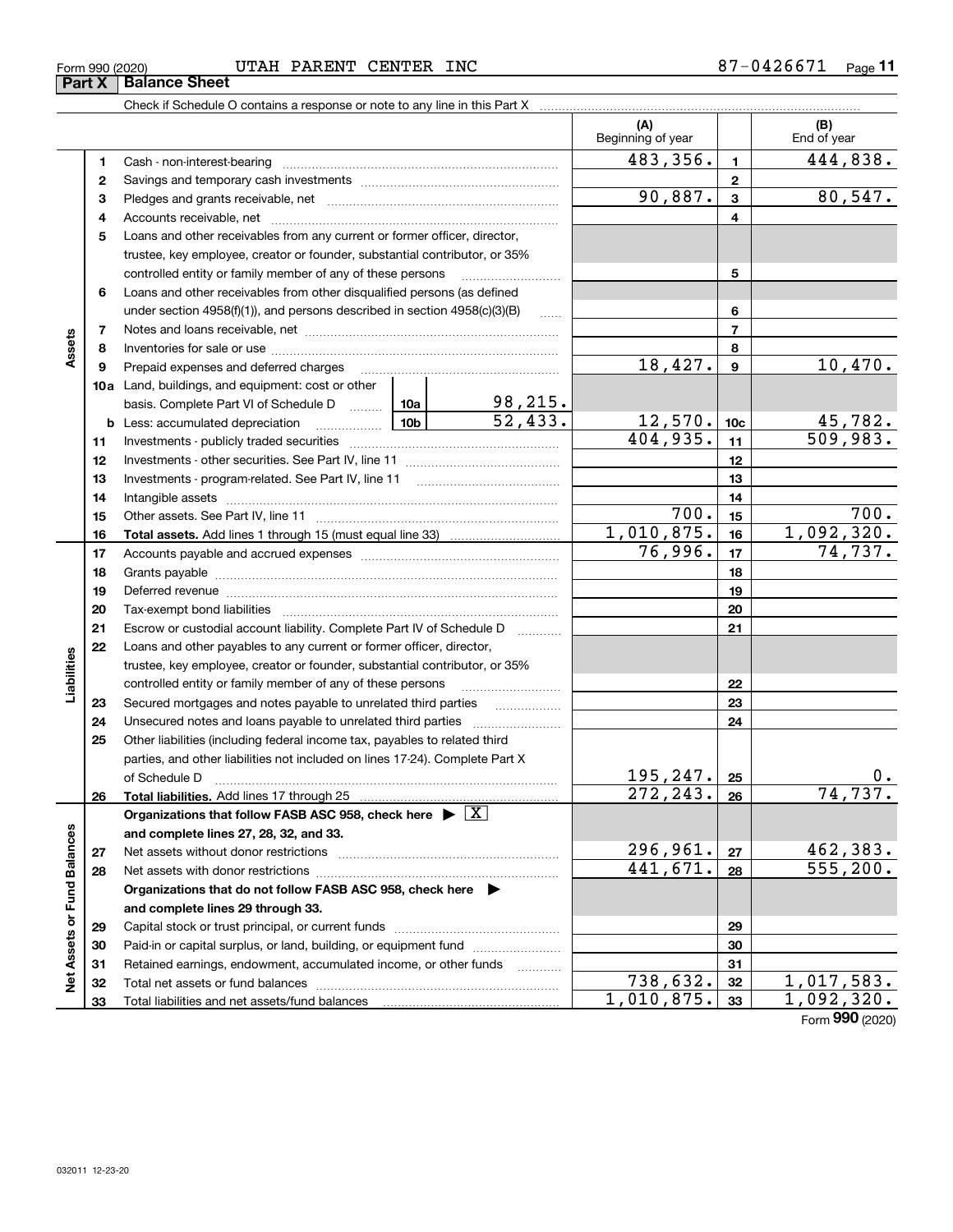|    | UTAH PARENT CENTER INC<br>Form 990 (2020)                                                                                            |                                                                                                                                                                                                                                                                                                                                                               | 87-0426671     |            | Page $12$             |
|----|--------------------------------------------------------------------------------------------------------------------------------------|---------------------------------------------------------------------------------------------------------------------------------------------------------------------------------------------------------------------------------------------------------------------------------------------------------------------------------------------------------------|----------------|------------|-----------------------|
|    | Part XI<br><b>Reconciliation of Net Assets</b>                                                                                       |                                                                                                                                                                                                                                                                                                                                                               |                |            |                       |
|    |                                                                                                                                      |                                                                                                                                                                                                                                                                                                                                                               |                |            |                       |
|    |                                                                                                                                      |                                                                                                                                                                                                                                                                                                                                                               |                |            |                       |
| 1  |                                                                                                                                      | $\mathbf{1}$                                                                                                                                                                                                                                                                                                                                                  | 1,716,724.     |            |                       |
| 2  | Total expenses (must equal Part IX, column (A), line 25)                                                                             | $\mathbf{2}$                                                                                                                                                                                                                                                                                                                                                  | 1,527,026.     |            |                       |
| 3  | Revenue less expenses. Subtract line 2 from line 1                                                                                   | 3                                                                                                                                                                                                                                                                                                                                                             |                | 189,698.   |                       |
| 4  |                                                                                                                                      | 4                                                                                                                                                                                                                                                                                                                                                             |                | 738,632.   |                       |
| 5  |                                                                                                                                      | 5                                                                                                                                                                                                                                                                                                                                                             |                |            | $\overline{89,253}$ . |
| 6  |                                                                                                                                      | 6                                                                                                                                                                                                                                                                                                                                                             |                |            |                       |
| 7  |                                                                                                                                      | $\overline{7}$                                                                                                                                                                                                                                                                                                                                                |                |            |                       |
| 8  | Prior period adjustments                                                                                                             | 8                                                                                                                                                                                                                                                                                                                                                             |                |            |                       |
| 9  | Other changes in net assets or fund balances (explain on Schedule O)                                                                 | 9                                                                                                                                                                                                                                                                                                                                                             |                |            | 0.                    |
| 10 | Net assets or fund balances at end of year. Combine lines 3 through 9 (must equal Part X, line 32,                                   |                                                                                                                                                                                                                                                                                                                                                               |                |            |                       |
|    |                                                                                                                                      | 10                                                                                                                                                                                                                                                                                                                                                            | 1,017,583.     |            |                       |
|    | Part XII Financial Statements and Reporting                                                                                          |                                                                                                                                                                                                                                                                                                                                                               |                |            |                       |
|    |                                                                                                                                      |                                                                                                                                                                                                                                                                                                                                                               |                |            |                       |
|    |                                                                                                                                      |                                                                                                                                                                                                                                                                                                                                                               |                | <b>Yes</b> | <b>No</b>             |
| 1  | $\boxed{\text{X}}$ Accrual<br>Accounting method used to prepare the Form 990: <u>June</u> Cash<br>Other                              |                                                                                                                                                                                                                                                                                                                                                               |                |            |                       |
|    | If the organization changed its method of accounting from a prior year or checked "Other," explain in Schedule O.                    |                                                                                                                                                                                                                                                                                                                                                               |                |            |                       |
|    | 2a Were the organization's financial statements compiled or reviewed by an independent accountant?                                   | $\mathcal{L} = \{1, 2, \ldots, 2, \ldots, 2, \ldots, 2, \ldots, 2, \ldots, 2, \ldots, 2, \ldots, 2, \ldots, 2, \ldots, 2, \ldots, 2, \ldots, 2, \ldots, 2, \ldots, 2, \ldots, 2, \ldots, 2, \ldots, 2, \ldots, 2, \ldots, 2, \ldots, 2, \ldots, 2, \ldots, 2, \ldots, 2, \ldots, 2, \ldots, 2, \ldots, 2, \ldots, 2, \ldots, 2, \ldots, 2, \ldots, 2, \ldots$ | 2a             |            | х                     |
|    | If "Yes," check a box below to indicate whether the financial statements for the year were compiled or reviewed on a                 |                                                                                                                                                                                                                                                                                                                                                               |                |            |                       |
|    | separate basis, consolidated basis, or both:                                                                                         |                                                                                                                                                                                                                                                                                                                                                               |                |            |                       |
|    | Separate basis<br>Consolidated basis<br>Both consolidated and separate basis                                                         |                                                                                                                                                                                                                                                                                                                                                               |                |            |                       |
| b  | Were the organization's financial statements audited by an independent accountant?                                                   |                                                                                                                                                                                                                                                                                                                                                               | 2 <sub>b</sub> | x          |                       |
|    | If "Yes," check a box below to indicate whether the financial statements for the year were audited on a separate basis,              |                                                                                                                                                                                                                                                                                                                                                               |                |            |                       |
|    | consolidated basis, or both:                                                                                                         |                                                                                                                                                                                                                                                                                                                                                               |                |            |                       |
|    | $X$ Separate basis<br>Consolidated basis<br>Both consolidated and separate basis                                                     |                                                                                                                                                                                                                                                                                                                                                               |                |            |                       |
|    | c If "Yes" to line 2a or 2b, does the organization have a committee that assumes responsibility for oversight of the audit,          |                                                                                                                                                                                                                                                                                                                                                               |                |            |                       |
|    |                                                                                                                                      |                                                                                                                                                                                                                                                                                                                                                               | 2c             | х          |                       |
|    | If the organization changed either its oversight process or selection process during the tax year, explain on Schedule O.            |                                                                                                                                                                                                                                                                                                                                                               |                |            |                       |
|    | 3a As a result of a federal award, was the organization required to undergo an audit or audits as set forth in the Single Audit      |                                                                                                                                                                                                                                                                                                                                                               |                |            |                       |
|    |                                                                                                                                      |                                                                                                                                                                                                                                                                                                                                                               | За             |            | x                     |
|    | <b>b</b> If "Yes," did the organization undergo the required audit or audits? If the organization did not undergo the required audit |                                                                                                                                                                                                                                                                                                                                                               |                |            |                       |
|    |                                                                                                                                      |                                                                                                                                                                                                                                                                                                                                                               | 3b             |            |                       |

Form (2020) **990**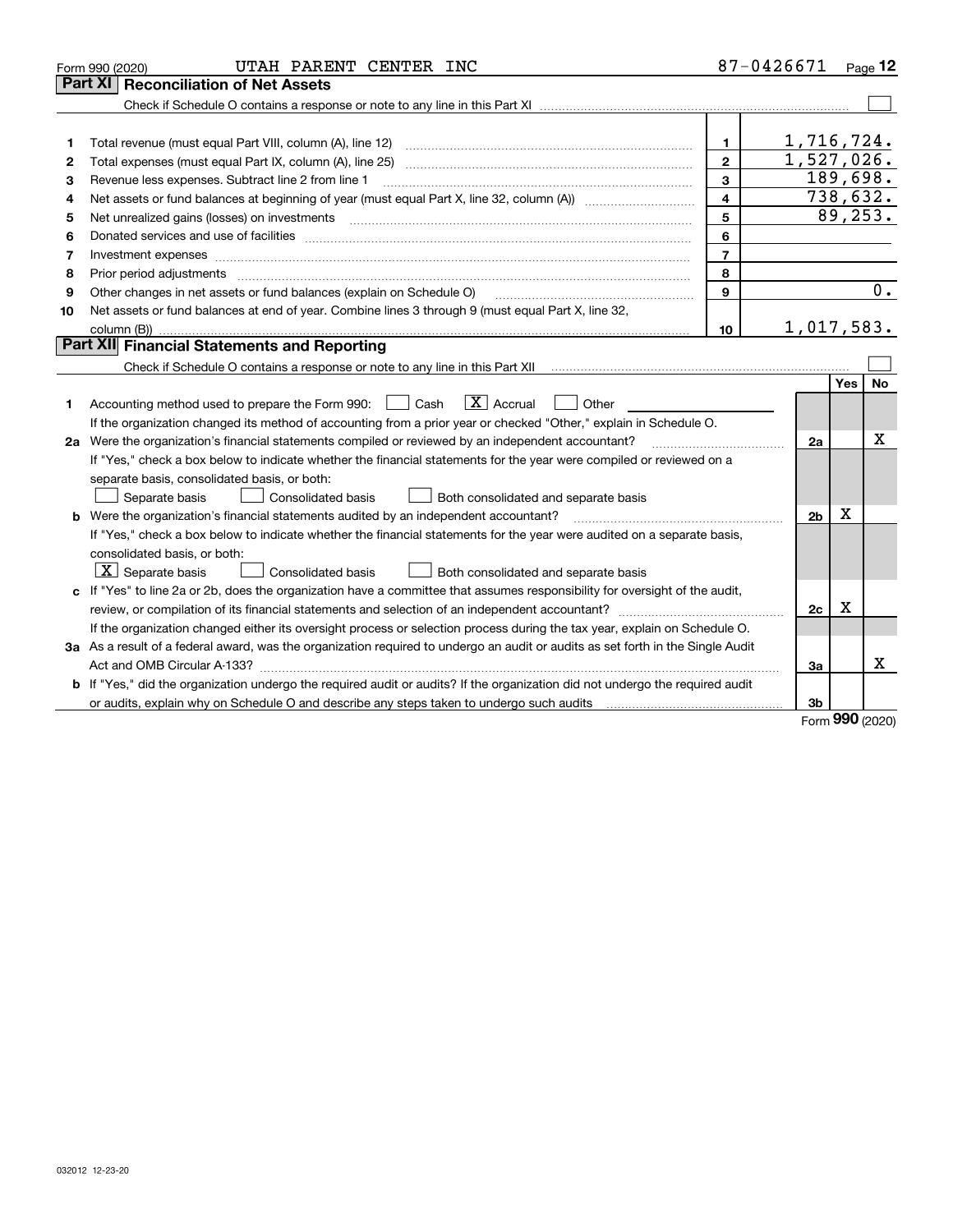| (Form 990 or 990-EZ) |  |  |  |  |
|----------------------|--|--|--|--|
|----------------------|--|--|--|--|

## **Public Charity Status and Public Support**

**Complete if the organization is a section 501(c)(3) organization or a section 4947(a)(1) nonexempt charitable trust.**

| OMB No 1545-0047      |
|-----------------------|
| 2020                  |
| <b>Open to Public</b> |

|                   | Department of the Treasury<br>Internal Revenue Service                                                                                       |  | <b>Open to Public</b><br>Inspection                                    |                                                                                                                                            |                             |                                 |                                                      |  |                                                    |  |  |
|-------------------|----------------------------------------------------------------------------------------------------------------------------------------------|--|------------------------------------------------------------------------|--------------------------------------------------------------------------------------------------------------------------------------------|-----------------------------|---------------------------------|------------------------------------------------------|--|----------------------------------------------------|--|--|
|                   | Name of the organization                                                                                                                     |  |                                                                        | Go to www.irs.gov/Form990 for instructions and the latest information.                                                                     |                             |                                 |                                                      |  | <b>Employer identification number</b>              |  |  |
|                   |                                                                                                                                              |  | UTAH PARENT CENTER INC                                                 |                                                                                                                                            |                             |                                 |                                                      |  | 87-0426671                                         |  |  |
| Part I            |                                                                                                                                              |  |                                                                        | Reason for Public Charity Status. (All organizations must complete this part.) See instructions.                                           |                             |                                 |                                                      |  |                                                    |  |  |
|                   |                                                                                                                                              |  |                                                                        | The organization is not a private foundation because it is: (For lines 1 through 12, check only one box.)                                  |                             |                                 |                                                      |  |                                                    |  |  |
| 1                 |                                                                                                                                              |  |                                                                        | A church, convention of churches, or association of churches described in section 170(b)(1)(A)(i).                                         |                             |                                 |                                                      |  |                                                    |  |  |
| 2                 |                                                                                                                                              |  |                                                                        | A school described in section 170(b)(1)(A)(ii). (Attach Schedule E (Form 990 or 990-EZ).)                                                  |                             |                                 |                                                      |  |                                                    |  |  |
| 3                 |                                                                                                                                              |  |                                                                        | A hospital or a cooperative hospital service organization described in section 170(b)(1)(A)(iii).                                          |                             |                                 |                                                      |  |                                                    |  |  |
| 4                 |                                                                                                                                              |  |                                                                        | A medical research organization operated in conjunction with a hospital described in section 170(b)(1)(A)(iii). Enter the hospital's name, |                             |                                 |                                                      |  |                                                    |  |  |
|                   | city, and state:                                                                                                                             |  |                                                                        |                                                                                                                                            |                             |                                 |                                                      |  |                                                    |  |  |
| 5                 |                                                                                                                                              |  |                                                                        | An organization operated for the benefit of a college or university owned or operated by a governmental unit described in                  |                             |                                 |                                                      |  |                                                    |  |  |
|                   |                                                                                                                                              |  | section 170(b)(1)(A)(iv). (Complete Part II.)                          |                                                                                                                                            |                             |                                 |                                                      |  |                                                    |  |  |
| 6                 |                                                                                                                                              |  |                                                                        | A federal, state, or local government or governmental unit described in section 170(b)(1)(A)(v).                                           |                             |                                 |                                                      |  |                                                    |  |  |
| $\mathbf{X}$<br>7 |                                                                                                                                              |  |                                                                        | An organization that normally receives a substantial part of its support from a governmental unit or from the general public described in  |                             |                                 |                                                      |  |                                                    |  |  |
|                   |                                                                                                                                              |  | section 170(b)(1)(A)(vi). (Complete Part II.)                          |                                                                                                                                            |                             |                                 |                                                      |  |                                                    |  |  |
| 8                 |                                                                                                                                              |  |                                                                        | A community trust described in section 170(b)(1)(A)(vi). (Complete Part II.)                                                               |                             |                                 |                                                      |  |                                                    |  |  |
| 9                 |                                                                                                                                              |  |                                                                        | An agricultural research organization described in section 170(b)(1)(A)(ix) operated in conjunction with a land-grant college              |                             |                                 |                                                      |  |                                                    |  |  |
|                   |                                                                                                                                              |  |                                                                        | or university or a non-land-grant college of agriculture (see instructions). Enter the name, city, and state of the college or             |                             |                                 |                                                      |  |                                                    |  |  |
|                   | university:                                                                                                                                  |  |                                                                        |                                                                                                                                            |                             |                                 |                                                      |  |                                                    |  |  |
| 10                |                                                                                                                                              |  |                                                                        | An organization that normally receives (1) more than 33 1/3% of its support from contributions, membership fees, and gross receipts from   |                             |                                 |                                                      |  |                                                    |  |  |
|                   | activities related to its exempt functions, subject to certain exceptions; and (2) no more than 33 1/3% of its support from gross investment |  |                                                                        |                                                                                                                                            |                             |                                 |                                                      |  |                                                    |  |  |
|                   |                                                                                                                                              |  |                                                                        | income and unrelated business taxable income (less section 511 tax) from businesses acquired by the organization after June 30, 1975.      |                             |                                 |                                                      |  |                                                    |  |  |
|                   | See section 509(a)(2). (Complete Part III.)                                                                                                  |  |                                                                        |                                                                                                                                            |                             |                                 |                                                      |  |                                                    |  |  |
| 11                | An organization organized and operated exclusively to test for public safety. See section 509(a)(4).                                         |  |                                                                        |                                                                                                                                            |                             |                                 |                                                      |  |                                                    |  |  |
| 12                |                                                                                                                                              |  |                                                                        | An organization organized and operated exclusively for the benefit of, to perform the functions of, or to carry out the purposes of one or |                             |                                 |                                                      |  |                                                    |  |  |
|                   | more publicly supported organizations described in section 509(a)(1) or section 509(a)(2). See section 509(a)(3). Check the box in           |  |                                                                        |                                                                                                                                            |                             |                                 |                                                      |  |                                                    |  |  |
|                   |                                                                                                                                              |  |                                                                        | lines 12a through 12d that describes the type of supporting organization and complete lines 12e, 12f, and 12g.                             |                             |                                 |                                                      |  |                                                    |  |  |
| а                 |                                                                                                                                              |  |                                                                        | Type I. A supporting organization operated, supervised, or controlled by its supported organization(s), typically by giving                |                             |                                 |                                                      |  |                                                    |  |  |
|                   |                                                                                                                                              |  |                                                                        | the supported organization(s) the power to regularly appoint or elect a majority of the directors or trustees of the supporting            |                             |                                 |                                                      |  |                                                    |  |  |
|                   |                                                                                                                                              |  | organization. You must complete Part IV, Sections A and B.             |                                                                                                                                            |                             |                                 |                                                      |  |                                                    |  |  |
| b                 |                                                                                                                                              |  |                                                                        | Type II. A supporting organization supervised or controlled in connection with its supported organization(s), by having                    |                             |                                 |                                                      |  |                                                    |  |  |
|                   |                                                                                                                                              |  |                                                                        | control or management of the supporting organization vested in the same persons that control or manage the supported                       |                             |                                 |                                                      |  |                                                    |  |  |
|                   |                                                                                                                                              |  | organization(s). You must complete Part IV, Sections A and C.          |                                                                                                                                            |                             |                                 |                                                      |  |                                                    |  |  |
| с                 |                                                                                                                                              |  |                                                                        | Type III functionally integrated. A supporting organization operated in connection with, and functionally integrated with,                 |                             |                                 |                                                      |  |                                                    |  |  |
|                   |                                                                                                                                              |  |                                                                        | its supported organization(s) (see instructions). You must complete Part IV, Sections A, D, and E.                                         |                             |                                 |                                                      |  |                                                    |  |  |
| d                 |                                                                                                                                              |  |                                                                        | Type III non-functionally integrated. A supporting organization operated in connection with its supported organization(s)                  |                             |                                 |                                                      |  |                                                    |  |  |
|                   |                                                                                                                                              |  |                                                                        | that is not functionally integrated. The organization generally must satisfy a distribution requirement and an attentiveness               |                             |                                 |                                                      |  |                                                    |  |  |
|                   |                                                                                                                                              |  |                                                                        | requirement (see instructions). You must complete Part IV, Sections A and D, and Part V.                                                   |                             |                                 |                                                      |  |                                                    |  |  |
| е                 |                                                                                                                                              |  |                                                                        | Check this box if the organization received a written determination from the IRS that it is a Type I, Type II, Type III                    |                             |                                 |                                                      |  |                                                    |  |  |
|                   |                                                                                                                                              |  |                                                                        | functionally integrated, or Type III non-functionally integrated supporting organization.                                                  |                             |                                 |                                                      |  |                                                    |  |  |
| f                 | Enter the number of supported organizations                                                                                                  |  |                                                                        |                                                                                                                                            |                             |                                 |                                                      |  |                                                    |  |  |
| g                 |                                                                                                                                              |  | Provide the following information about the supported organization(s). |                                                                                                                                            |                             | (iv) Is the organization listed |                                                      |  |                                                    |  |  |
|                   | (i) Name of supported<br>organization                                                                                                        |  | (ii) EIN                                                               | (iii) Type of organization<br>(described on lines 1-10                                                                                     | in your governing document? |                                 | (v) Amount of monetary<br>support (see instructions) |  | (vi) Amount of other<br>support (see instructions) |  |  |
|                   |                                                                                                                                              |  |                                                                        | above (see instructions))                                                                                                                  | Yes                         | No                              |                                                      |  |                                                    |  |  |
|                   |                                                                                                                                              |  |                                                                        |                                                                                                                                            |                             |                                 |                                                      |  |                                                    |  |  |
|                   |                                                                                                                                              |  |                                                                        |                                                                                                                                            |                             |                                 |                                                      |  |                                                    |  |  |
|                   |                                                                                                                                              |  |                                                                        |                                                                                                                                            |                             |                                 |                                                      |  |                                                    |  |  |
|                   |                                                                                                                                              |  |                                                                        |                                                                                                                                            |                             |                                 |                                                      |  |                                                    |  |  |
|                   |                                                                                                                                              |  |                                                                        |                                                                                                                                            |                             |                                 |                                                      |  |                                                    |  |  |
|                   |                                                                                                                                              |  |                                                                        |                                                                                                                                            |                             |                                 |                                                      |  |                                                    |  |  |
|                   |                                                                                                                                              |  |                                                                        |                                                                                                                                            |                             |                                 |                                                      |  |                                                    |  |  |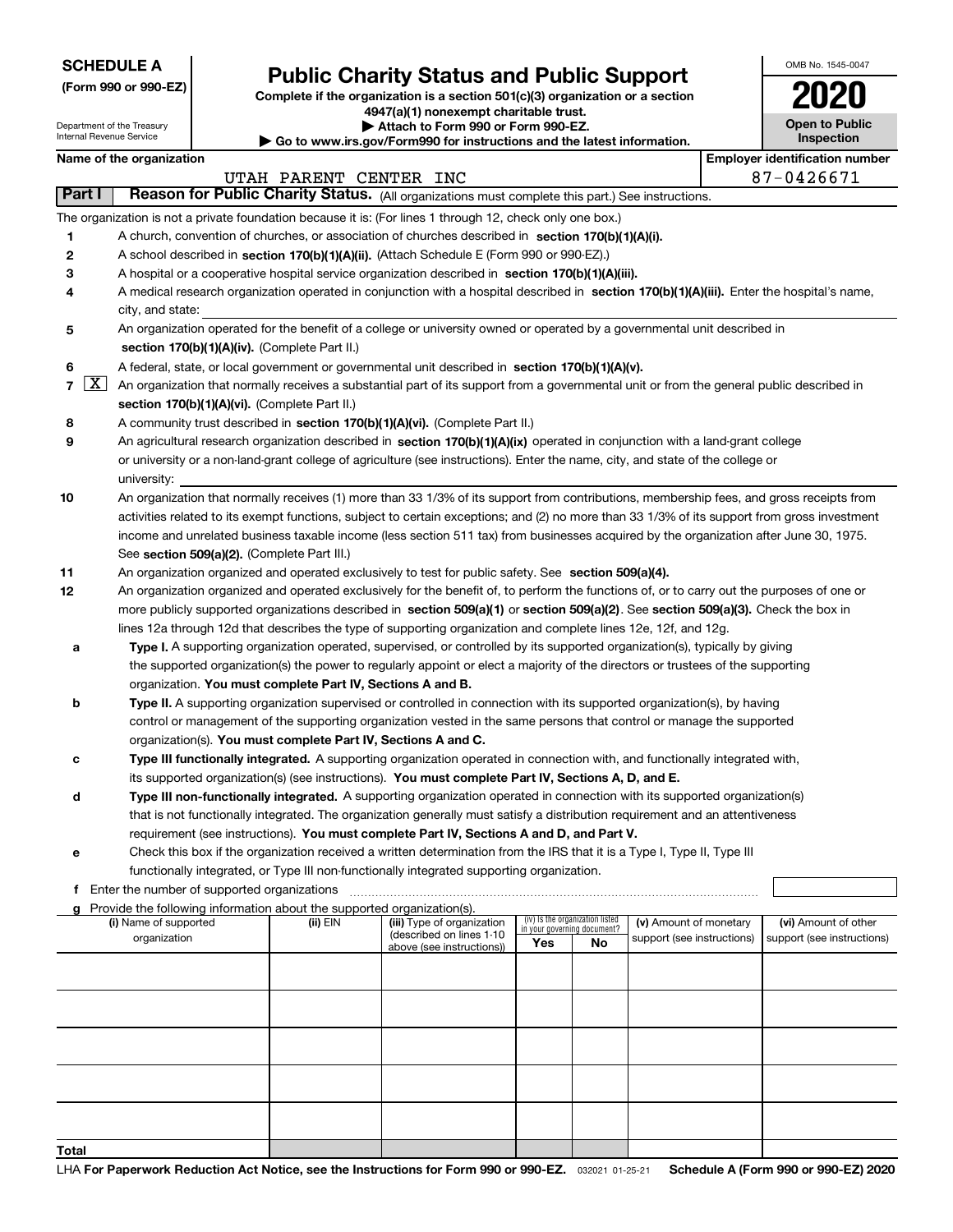## Schedule A (Form 990 or 990-EZ) 2020  $\:$  UTAH PARENT  $\:$  CENTER  $\:$  INC  $\quad$   $\qquad \qquad \qquad \qquad 87-0426671$   $\;$  Page

**2**

(Complete only if you checked the box on line 5, 7, or 8 of Part I or if the organization failed to qualify under Part III. If the organization fails to qualify under the tests listed below, please complete Part III.) **Part II Support Schedule for Organizations Described in Sections 170(b)(1)(A)(iv) and 170(b)(1)(A)(vi)** 

|    | <b>Section A. Public Support</b>                                                                                                                                                                                                                       |          |          |            |            |                                             |                                         |  |  |  |
|----|--------------------------------------------------------------------------------------------------------------------------------------------------------------------------------------------------------------------------------------------------------|----------|----------|------------|------------|---------------------------------------------|-----------------------------------------|--|--|--|
|    | Calendar year (or fiscal year beginning in)                                                                                                                                                                                                            | (a) 2016 | (b) 2017 | $(c)$ 2018 | $(d)$ 2019 | (e) 2020                                    | (f) Total                               |  |  |  |
|    | 1 Gifts, grants, contributions, and                                                                                                                                                                                                                    |          |          |            |            |                                             |                                         |  |  |  |
|    | membership fees received. (Do not                                                                                                                                                                                                                      |          |          |            |            |                                             |                                         |  |  |  |
|    | include any "unusual grants.")                                                                                                                                                                                                                         | 1069140. | 1196439. | 1295868.   | 1281954.   | 1688900.                                    | 6532301.                                |  |  |  |
|    | 2 Tax revenues levied for the organ-                                                                                                                                                                                                                   |          |          |            |            |                                             |                                         |  |  |  |
|    | ization's benefit and either paid to                                                                                                                                                                                                                   |          |          |            |            |                                             |                                         |  |  |  |
|    | or expended on its behalf                                                                                                                                                                                                                              |          |          |            |            |                                             |                                         |  |  |  |
|    | 3 The value of services or facilities                                                                                                                                                                                                                  |          |          |            |            |                                             |                                         |  |  |  |
|    | furnished by a governmental unit to                                                                                                                                                                                                                    |          |          |            |            |                                             |                                         |  |  |  |
|    | the organization without charge                                                                                                                                                                                                                        |          |          |            |            |                                             |                                         |  |  |  |
|    | 4 Total. Add lines 1 through 3                                                                                                                                                                                                                         | 1069140. | 1196439. | 1295868.   | 1281954.   | 1688900.                                    | 6532301.                                |  |  |  |
| 5. | The portion of total contributions                                                                                                                                                                                                                     |          |          |            |            |                                             |                                         |  |  |  |
|    | by each person (other than a                                                                                                                                                                                                                           |          |          |            |            |                                             |                                         |  |  |  |
|    | governmental unit or publicly                                                                                                                                                                                                                          |          |          |            |            |                                             |                                         |  |  |  |
|    | supported organization) included                                                                                                                                                                                                                       |          |          |            |            |                                             |                                         |  |  |  |
|    | on line 1 that exceeds 2% of the                                                                                                                                                                                                                       |          |          |            |            |                                             |                                         |  |  |  |
|    | amount shown on line 11,                                                                                                                                                                                                                               |          |          |            |            |                                             |                                         |  |  |  |
|    | column (f)                                                                                                                                                                                                                                             |          |          |            |            |                                             |                                         |  |  |  |
|    | 6 Public support. Subtract line 5 from line 4.                                                                                                                                                                                                         |          |          |            |            |                                             | 6532301.                                |  |  |  |
|    | <b>Section B. Total Support</b>                                                                                                                                                                                                                        |          |          |            |            |                                             |                                         |  |  |  |
|    | Calendar year (or fiscal year beginning in)                                                                                                                                                                                                            | (a) 2016 | (b) 2017 | $(c)$ 2018 | $(d)$ 2019 | (e) 2020                                    | (f) Total                               |  |  |  |
|    | <b>7</b> Amounts from line 4                                                                                                                                                                                                                           | 1069140. | 1196439. | 1295868.   | 1281954.   | 1688900.                                    | 6532301.                                |  |  |  |
|    | 8 Gross income from interest,                                                                                                                                                                                                                          |          |          |            |            |                                             |                                         |  |  |  |
|    | dividends, payments received on                                                                                                                                                                                                                        |          |          |            |            |                                             |                                         |  |  |  |
|    | securities loans, rents, royalties,                                                                                                                                                                                                                    |          |          |            |            |                                             |                                         |  |  |  |
|    | and income from similar sources                                                                                                                                                                                                                        | 22,308.  | 29,346.  | 39,026.    | 30, 162.   | 27,824.                                     | 148,666.                                |  |  |  |
|    | 9 Net income from unrelated business                                                                                                                                                                                                                   |          |          |            |            |                                             |                                         |  |  |  |
|    | activities, whether or not the                                                                                                                                                                                                                         |          |          |            |            |                                             |                                         |  |  |  |
|    | business is regularly carried on                                                                                                                                                                                                                       |          |          |            |            |                                             |                                         |  |  |  |
|    | 10 Other income. Do not include gain                                                                                                                                                                                                                   |          |          |            |            |                                             |                                         |  |  |  |
|    | or loss from the sale of capital                                                                                                                                                                                                                       |          |          |            |            |                                             |                                         |  |  |  |
|    | assets (Explain in Part VI.)                                                                                                                                                                                                                           |          |          |            |            |                                             |                                         |  |  |  |
|    | 11 Total support. Add lines 7 through 10                                                                                                                                                                                                               |          |          |            |            |                                             | 6680967.                                |  |  |  |
|    | <b>12</b> Gross receipts from related activities, etc. (see instructions)                                                                                                                                                                              |          |          |            |            | 12                                          | 40,798.                                 |  |  |  |
|    | 13 First 5 years. If the Form 990 is for the organization's first, second, third, fourth, or fifth tax year as a section 501(c)(3)                                                                                                                     |          |          |            |            |                                             |                                         |  |  |  |
|    | organization, check this box and stop here manufactured and according to the state of the state of the state of the state of the state of the state of the state of the state of the state of the state of the state of the st                         |          |          |            |            |                                             |                                         |  |  |  |
|    | <b>Section C. Computation of Public Support Percentage</b>                                                                                                                                                                                             |          |          |            |            |                                             |                                         |  |  |  |
|    | 14 Public support percentage for 2020 (line 6, column (f), divided by line 11, column (f) <i>mummumumum</i>                                                                                                                                            |          |          |            |            | 14                                          | 97.77<br>$\%$                           |  |  |  |
|    |                                                                                                                                                                                                                                                        |          |          |            |            | 15                                          | 97.85<br>$\%$                           |  |  |  |
|    | 16a 33 1/3% support test - 2020. If the organization did not check the box on line 13, and line 14 is 33 1/3% or more, check this box and                                                                                                              |          |          |            |            |                                             |                                         |  |  |  |
|    | stop here. The organization qualifies as a publicly supported organization                                                                                                                                                                             |          |          |            |            |                                             | $\blacktriangleright$ $\vert$ X $\vert$ |  |  |  |
|    | b 33 1/3% support test - 2019. If the organization did not check a box on line 13 or 16a, and line 15 is 33 1/3% or more, check this box                                                                                                               |          |          |            |            |                                             |                                         |  |  |  |
|    | and stop here. The organization qualifies as a publicly supported organization                                                                                                                                                                         |          |          |            |            |                                             |                                         |  |  |  |
|    | 17a 10% -facts-and-circumstances test - 2020. If the organization did not check a box on line 13, 16a, or 16b, and line 14 is 10% or more,                                                                                                             |          |          |            |            |                                             |                                         |  |  |  |
|    | and if the organization meets the facts-and-circumstances test, check this box and stop here. Explain in Part VI how the organization                                                                                                                  |          |          |            |            |                                             |                                         |  |  |  |
|    | meets the facts-and-circumstances test. The organization qualifies as a publicly supported organization                                                                                                                                                |          |          |            |            |                                             |                                         |  |  |  |
|    | <b>b 10% -facts-and-circumstances test - 2019.</b> If the organization did not check a box on line 13, 16a, 16b, or 17a, and line 15 is 10% or                                                                                                         |          |          |            |            |                                             |                                         |  |  |  |
|    |                                                                                                                                                                                                                                                        |          |          |            |            |                                             |                                         |  |  |  |
|    | more, and if the organization meets the facts-and-circumstances test, check this box and stop here. Explain in Part VI how the<br>organization meets the facts-and-circumstances test. The organization qualifies as a publicly supported organization |          |          |            |            |                                             |                                         |  |  |  |
|    | 18 Private foundation. If the organization did not check a box on line 13, 16a, 16b, 17a, or 17b, check this box and see instructions                                                                                                                  |          |          |            |            |                                             |                                         |  |  |  |
|    |                                                                                                                                                                                                                                                        |          |          |            |            | <b>Cohodulo A (Form 000 or 000 EZ) 2020</b> |                                         |  |  |  |

**Schedule A (Form 990 or 990-EZ) 2020**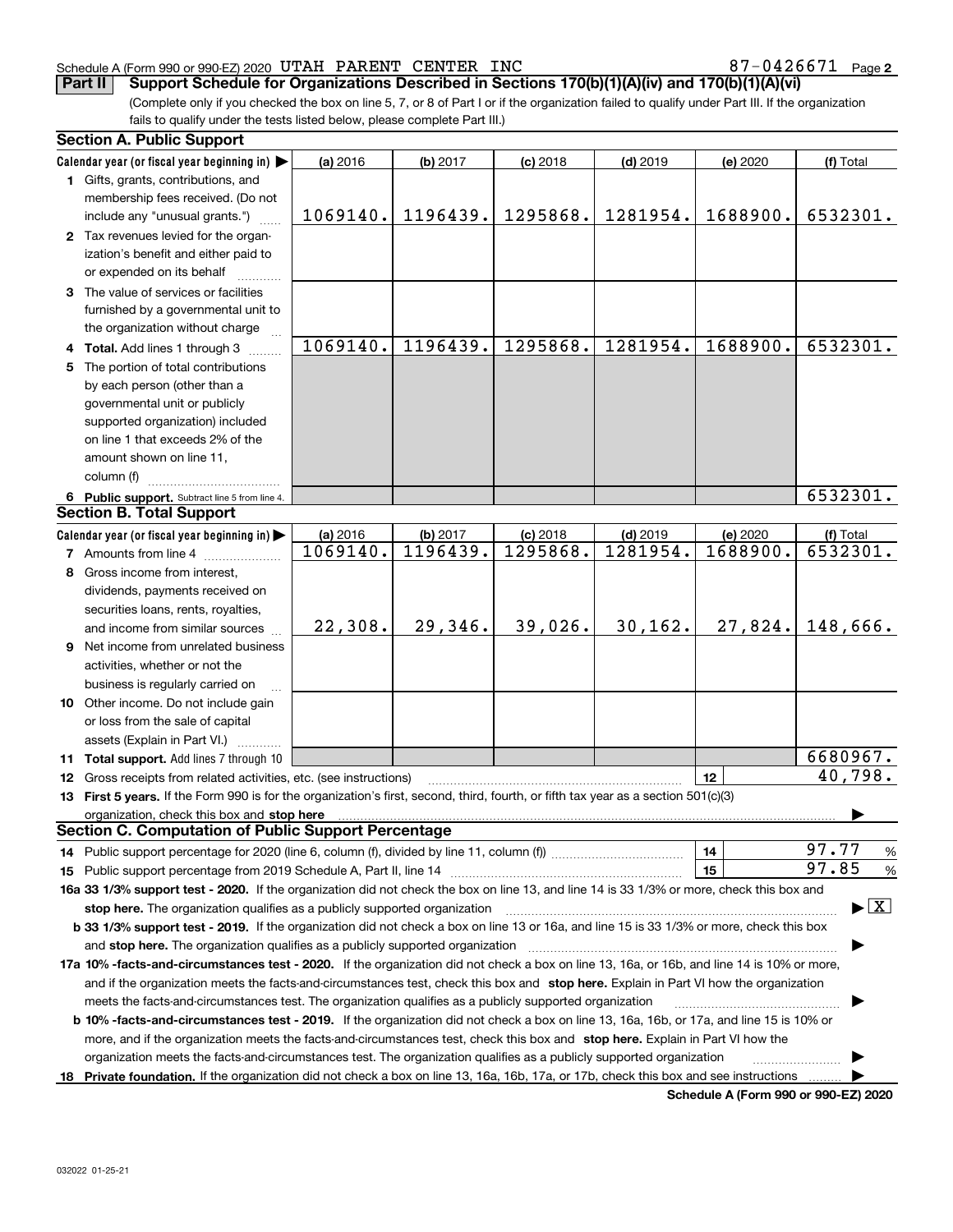## Schedule A (Form 990 or 990-EZ) 2020  $\:$  UTAH PARENT  $\:$  CENTER  $\:$  INC  $\quad$   $\qquad \qquad \qquad \qquad 87-0426671$   $\;$  Page

## **Part III Support Schedule for Organizations Described in Section 509(a)(2)**

(Complete only if you checked the box on line 10 of Part I or if the organization failed to qualify under Part II. If the organization fails to qualify under the tests listed below, please complete Part II.)

|     | <b>Section A. Public Support</b>                                                                                                                                                                                               |          |          |            |            |          |             |
|-----|--------------------------------------------------------------------------------------------------------------------------------------------------------------------------------------------------------------------------------|----------|----------|------------|------------|----------|-------------|
|     | Calendar year (or fiscal year beginning in) $\blacktriangleright$                                                                                                                                                              | (a) 2016 | (b) 2017 | $(c)$ 2018 | $(d)$ 2019 | (e) 2020 | (f) Total   |
|     | 1 Gifts, grants, contributions, and                                                                                                                                                                                            |          |          |            |            |          |             |
|     | membership fees received. (Do not                                                                                                                                                                                              |          |          |            |            |          |             |
|     | include any "unusual grants.")                                                                                                                                                                                                 |          |          |            |            |          |             |
|     | <b>2</b> Gross receipts from admissions,                                                                                                                                                                                       |          |          |            |            |          |             |
|     | merchandise sold or services per-                                                                                                                                                                                              |          |          |            |            |          |             |
|     | formed, or facilities furnished in                                                                                                                                                                                             |          |          |            |            |          |             |
|     | any activity that is related to the<br>organization's tax-exempt purpose                                                                                                                                                       |          |          |            |            |          |             |
|     | 3 Gross receipts from activities that                                                                                                                                                                                          |          |          |            |            |          |             |
|     | are not an unrelated trade or bus-                                                                                                                                                                                             |          |          |            |            |          |             |
|     | iness under section 513                                                                                                                                                                                                        |          |          |            |            |          |             |
|     |                                                                                                                                                                                                                                |          |          |            |            |          |             |
|     | 4 Tax revenues levied for the organ-                                                                                                                                                                                           |          |          |            |            |          |             |
|     | ization's benefit and either paid to                                                                                                                                                                                           |          |          |            |            |          |             |
|     | or expended on its behalf<br>.                                                                                                                                                                                                 |          |          |            |            |          |             |
|     | 5 The value of services or facilities                                                                                                                                                                                          |          |          |            |            |          |             |
|     | furnished by a governmental unit to                                                                                                                                                                                            |          |          |            |            |          |             |
|     | the organization without charge                                                                                                                                                                                                |          |          |            |            |          |             |
|     | <b>6 Total.</b> Add lines 1 through 5                                                                                                                                                                                          |          |          |            |            |          |             |
|     | 7a Amounts included on lines 1, 2, and                                                                                                                                                                                         |          |          |            |            |          |             |
|     | 3 received from disqualified persons                                                                                                                                                                                           |          |          |            |            |          |             |
|     | <b>b</b> Amounts included on lines 2 and 3 received                                                                                                                                                                            |          |          |            |            |          |             |
|     | from other than disqualified persons that<br>exceed the greater of \$5,000 or 1% of the                                                                                                                                        |          |          |            |            |          |             |
|     | amount on line 13 for the year                                                                                                                                                                                                 |          |          |            |            |          |             |
|     | c Add lines 7a and 7b                                                                                                                                                                                                          |          |          |            |            |          |             |
|     | 8 Public support. (Subtract line 7c from line 6.)                                                                                                                                                                              |          |          |            |            |          |             |
|     | <b>Section B. Total Support</b>                                                                                                                                                                                                |          |          |            |            |          |             |
|     | Calendar year (or fiscal year beginning in) $\blacktriangleright$                                                                                                                                                              | (a) 2016 | (b) 2017 | $(c)$ 2018 | $(d)$ 2019 | (e) 2020 | (f) Total   |
|     | 9 Amounts from line 6                                                                                                                                                                                                          |          |          |            |            |          |             |
|     | <b>10a</b> Gross income from interest,                                                                                                                                                                                         |          |          |            |            |          |             |
|     | dividends, payments received on                                                                                                                                                                                                |          |          |            |            |          |             |
|     | securities loans, rents, royalties,<br>and income from similar sources                                                                                                                                                         |          |          |            |            |          |             |
|     | <b>b</b> Unrelated business taxable income                                                                                                                                                                                     |          |          |            |            |          |             |
|     | (less section 511 taxes) from businesses                                                                                                                                                                                       |          |          |            |            |          |             |
|     | acquired after June 30, 1975                                                                                                                                                                                                   |          |          |            |            |          |             |
|     | c Add lines 10a and 10b                                                                                                                                                                                                        |          |          |            |            |          |             |
|     | 11 Net income from unrelated business                                                                                                                                                                                          |          |          |            |            |          |             |
|     | activities not included in line 10b,                                                                                                                                                                                           |          |          |            |            |          |             |
|     | whether or not the business is                                                                                                                                                                                                 |          |          |            |            |          |             |
|     | regularly carried on<br><b>12</b> Other income. Do not include gain                                                                                                                                                            |          |          |            |            |          |             |
|     | or loss from the sale of capital                                                                                                                                                                                               |          |          |            |            |          |             |
|     | assets (Explain in Part VI.)                                                                                                                                                                                                   |          |          |            |            |          |             |
|     | 13 Total support. (Add lines 9, 10c, 11, and 12.)                                                                                                                                                                              |          |          |            |            |          |             |
|     | 14 First 5 years. If the Form 990 is for the organization's first, second, third, fourth, or fifth tax year as a section 501(c)(3) organization,                                                                               |          |          |            |            |          |             |
|     | check this box and stop here measurements and contain the state of the state of the state of the state of the state of the state of the state of the state of the state of the state of the state of the state of the state of |          |          |            |            |          |             |
|     | <b>Section C. Computation of Public Support Percentage</b>                                                                                                                                                                     |          |          |            |            |          |             |
|     |                                                                                                                                                                                                                                |          |          |            |            | 15       | %           |
| 16. | Public support percentage from 2019 Schedule A, Part III, line 15<br><b>Section D. Computation of Investment Income Percentage</b>                                                                                             |          |          |            |            | 16       | %           |
|     |                                                                                                                                                                                                                                |          |          |            |            |          |             |
|     | 17 Investment income percentage for 2020 (line 10c, column (f), divided by line 13, column (f))                                                                                                                                |          |          |            |            | 17       | %           |
|     | 18 Investment income percentage from 2019 Schedule A, Part III, line 17                                                                                                                                                        |          |          |            |            | 18       | %           |
|     | 19a 33 1/3% support tests - 2020. If the organization did not check the box on line 14, and line 15 is more than 33 1/3%, and line 17 is not                                                                                   |          |          |            |            |          |             |
|     | more than 33 1/3%, check this box and stop here. The organization qualifies as a publicly supported organization                                                                                                               |          |          |            |            |          | $\sim$<br>▶ |
|     | b 33 1/3% support tests - 2019. If the organization did not check a box on line 14 or line 19a, and line 16 is more than 33 1/3%, and                                                                                          |          |          |            |            |          |             |
|     | line 18 is not more than 33 1/3%, check this box and stop here. The organization qualifies as a publicly supported organization                                                                                                |          |          |            |            |          |             |
| 20  |                                                                                                                                                                                                                                |          |          |            |            |          |             |

**Schedule A (Form 990 or 990-EZ) 2020**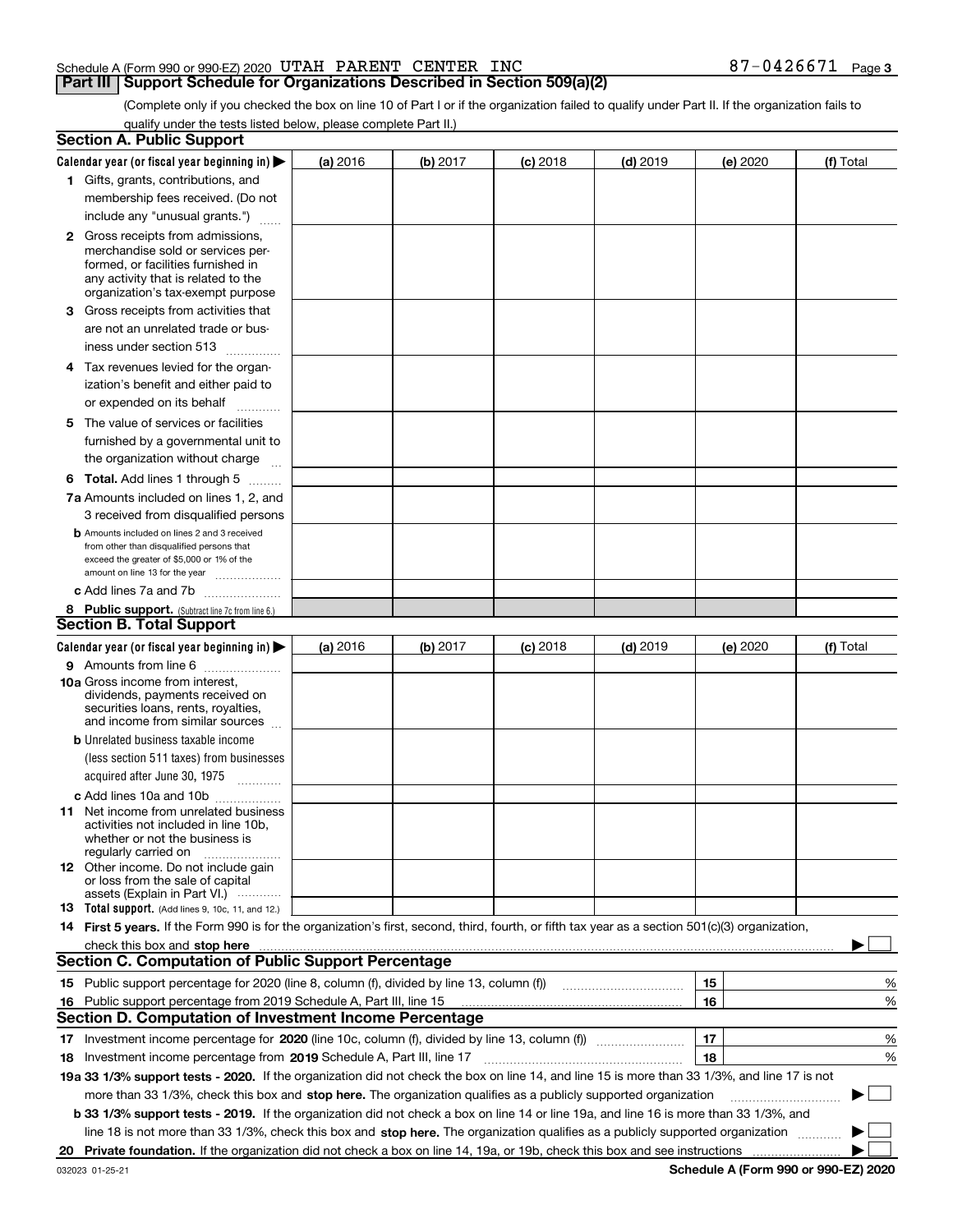**1**

**Yes No**

## **Part IV Supporting Organizations**

(Complete only if you checked a box in line 12 on Part I. If you checked box 12a, Part I, complete Sections A and B. If you checked box 12b, Part I, complete Sections A and C. If you checked box 12c, Part I, complete Sections A, D, and E. If you checked box 12d, Part I, complete Sections A and D, and complete Part V.)

## **Section A. All Supporting Organizations**

- **1** Are all of the organization's supported organizations listed by name in the organization's governing documents? If "No," describe in **Part VI** how the supported organizations are designated. If designated by *class or purpose, describe the designation. If historic and continuing relationship, explain.*
- **2** Did the organization have any supported organization that does not have an IRS determination of status under section 509(a)(1) or (2)? If "Yes," explain in Part VI how the organization determined that the supported *organization was described in section 509(a)(1) or (2).*
- **3a** Did the organization have a supported organization described in section 501(c)(4), (5), or (6)? If "Yes," answer *lines 3b and 3c below.*
- **b** Did the organization confirm that each supported organization qualified under section 501(c)(4), (5), or (6) and satisfied the public support tests under section 509(a)(2)? If "Yes," describe in **Part VI** when and how the *organization made the determination.*
- **c**Did the organization ensure that all support to such organizations was used exclusively for section 170(c)(2)(B) purposes? If "Yes," explain in **Part VI** what controls the organization put in place to ensure such use.
- **4a***If* Was any supported organization not organized in the United States ("foreign supported organization")? *"Yes," and if you checked box 12a or 12b in Part I, answer lines 4b and 4c below.*
- **b** Did the organization have ultimate control and discretion in deciding whether to make grants to the foreign supported organization? If "Yes," describe in **Part VI** how the organization had such control and discretion *despite being controlled or supervised by or in connection with its supported organizations.*
- **c** Did the organization support any foreign supported organization that does not have an IRS determination under sections 501(c)(3) and 509(a)(1) or (2)? If "Yes," explain in **Part VI** what controls the organization used *to ensure that all support to the foreign supported organization was used exclusively for section 170(c)(2)(B) purposes.*
- **5a***If "Yes,"* Did the organization add, substitute, or remove any supported organizations during the tax year? answer lines 5b and 5c below (if applicable). Also, provide detail in **Part VI,** including (i) the names and EIN *numbers of the supported organizations added, substituted, or removed; (ii) the reasons for each such action; (iii) the authority under the organization's organizing document authorizing such action; and (iv) how the action was accomplished (such as by amendment to the organizing document).*
- **b** Type I or Type II only. Was any added or substituted supported organization part of a class already designated in the organization's organizing document?
- **cSubstitutions only.**  Was the substitution the result of an event beyond the organization's control?
- **6** Did the organization provide support (whether in the form of grants or the provision of services or facilities) to **Part VI.** *If "Yes," provide detail in* support or benefit one or more of the filing organization's supported organizations? anyone other than (i) its supported organizations, (ii) individuals that are part of the charitable class benefited by one or more of its supported organizations, or (iii) other supporting organizations that also
- **7**Did the organization provide a grant, loan, compensation, or other similar payment to a substantial contributor *If "Yes," complete Part I of Schedule L (Form 990 or 990-EZ).* regard to a substantial contributor? (as defined in section 4958(c)(3)(C)), a family member of a substantial contributor, or a 35% controlled entity with
- **8** Did the organization make a loan to a disqualified person (as defined in section 4958) not described in line 7? *If "Yes," complete Part I of Schedule L (Form 990 or 990-EZ).*
- **9a** Was the organization controlled directly or indirectly at any time during the tax year by one or more in section 509(a)(1) or (2))? If "Yes," *provide detail in* <code>Part VI.</code> disqualified persons, as defined in section 4946 (other than foundation managers and organizations described
- **b** Did one or more disqualified persons (as defined in line 9a) hold a controlling interest in any entity in which the supporting organization had an interest? If "Yes," provide detail in P**art VI**.
- **c**Did a disqualified person (as defined in line 9a) have an ownership interest in, or derive any personal benefit from, assets in which the supporting organization also had an interest? If "Yes," provide detail in P**art VI.**
- **10a** Was the organization subject to the excess business holdings rules of section 4943 because of section supporting organizations)? If "Yes," answer line 10b below. 4943(f) (regarding certain Type II supporting organizations, and all Type III non-functionally integrated
- **b** Did the organization have any excess business holdings in the tax year? (Use Schedule C, Form 4720, to *determine whether the organization had excess business holdings.)*

**23a3b3c4a4b4c5a5b5c6789a 9b9c**

**10a**

**10b**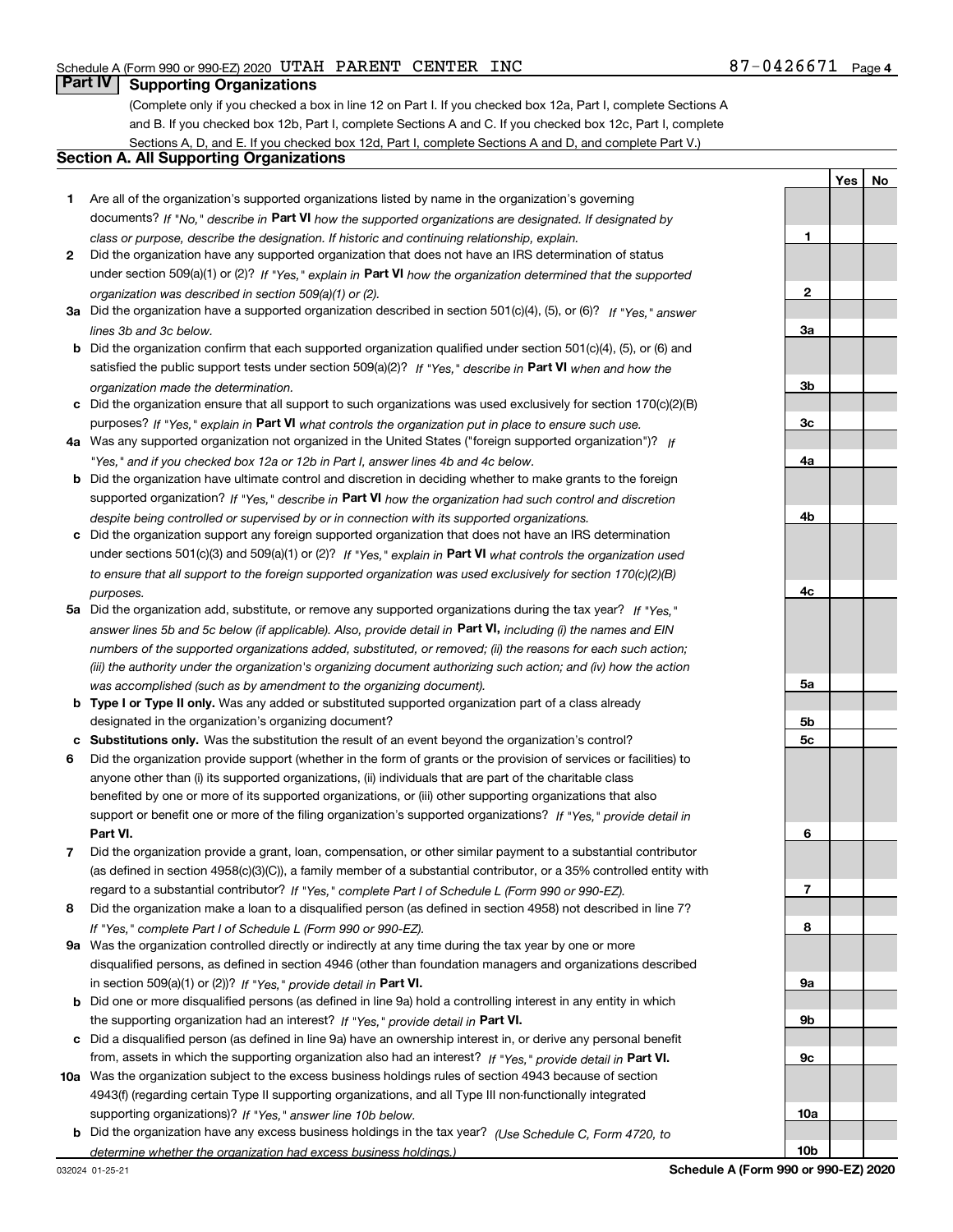|    | <b>Part IV</b> | Supporting Organizations (continued)                                                                                                                                                                                                                        |                 |            |    |
|----|----------------|-------------------------------------------------------------------------------------------------------------------------------------------------------------------------------------------------------------------------------------------------------------|-----------------|------------|----|
|    |                |                                                                                                                                                                                                                                                             |                 | Yes        | No |
| 11 |                | Has the organization accepted a gift or contribution from any of the following persons?                                                                                                                                                                     |                 |            |    |
|    |                | a A person who directly or indirectly controls, either alone or together with persons described in lines 11b and                                                                                                                                            |                 |            |    |
|    |                | 11c below, the governing body of a supported organization?                                                                                                                                                                                                  | 11a             |            |    |
|    |                | <b>b</b> A family member of a person described in line 11a above?                                                                                                                                                                                           | 11 <sub>b</sub> |            |    |
|    |                | c A 35% controlled entity of a person described in line 11a or 11b above? If "Yes" to line 11a, 11b, or 11c, provide                                                                                                                                        |                 |            |    |
|    |                | detail in Part VI.                                                                                                                                                                                                                                          | 11c             |            |    |
|    |                | <b>Section B. Type I Supporting Organizations</b>                                                                                                                                                                                                           |                 |            |    |
|    |                |                                                                                                                                                                                                                                                             |                 | <b>Yes</b> | No |
| 1. |                | Did the governing body, members of the governing body, officers acting in their official capacity, or membership of one or<br>more supported organizations have the power to regularly appoint or elect at least a majority of the organization's officers, |                 |            |    |
|    |                | directors, or trustees at all times during the tax year? If "No," describe in Part VI how the supported organization(s)                                                                                                                                     |                 |            |    |
|    |                | effectively operated, supervised, or controlled the organization's activities. If the organization had more than one supported                                                                                                                              |                 |            |    |
|    |                | organization, describe how the powers to appoint and/or remove officers, directors, or trustees were allocated among the                                                                                                                                    | $\mathbf{1}$    |            |    |
| 2  |                | supported organizations and what conditions or restrictions, if any, applied to such powers during the tax year.<br>Did the organization operate for the benefit of any supported organization other than the supported                                     |                 |            |    |
|    |                | organization(s) that operated, supervised, or controlled the supporting organization? If "Yes," explain in                                                                                                                                                  |                 |            |    |
|    |                | Part VI how providing such benefit carried out the purposes of the supported organization(s) that operated,                                                                                                                                                 |                 |            |    |
|    |                | supervised, or controlled the supporting organization.                                                                                                                                                                                                      | $\overline{2}$  |            |    |
|    |                | <b>Section C. Type II Supporting Organizations</b>                                                                                                                                                                                                          |                 |            |    |
|    |                |                                                                                                                                                                                                                                                             |                 | Yes        | No |
| 1. |                | Were a majority of the organization's directors or trustees during the tax year also a majority of the directors                                                                                                                                            |                 |            |    |
|    |                | or trustees of each of the organization's supported organization(s)? If "No," describe in Part VI how control                                                                                                                                               |                 |            |    |
|    |                | or management of the supporting organization was vested in the same persons that controlled or managed                                                                                                                                                      |                 |            |    |
|    |                | the supported organization(s).                                                                                                                                                                                                                              | 1               |            |    |
|    |                | Section D. All Type III Supporting Organizations                                                                                                                                                                                                            |                 |            |    |
|    |                |                                                                                                                                                                                                                                                             |                 | Yes        | No |
| 1. |                | Did the organization provide to each of its supported organizations, by the last day of the fifth month of the                                                                                                                                              |                 |            |    |
|    |                | organization's tax year, (i) a written notice describing the type and amount of support provided during the prior tax                                                                                                                                       |                 |            |    |
|    |                | year, (ii) a copy of the Form 990 that was most recently filed as of the date of notification, and (iii) copies of the                                                                                                                                      |                 |            |    |
|    |                | organization's governing documents in effect on the date of notification, to the extent not previously provided?                                                                                                                                            | 1               |            |    |
| 2  |                | Were any of the organization's officers, directors, or trustees either (i) appointed or elected by the supported                                                                                                                                            |                 |            |    |
|    |                | organization(s) or (ii) serving on the governing body of a supported organization? If "No." explain in Part VI how                                                                                                                                          | 2               |            |    |
| 3  |                | the organization maintained a close and continuous working relationship with the supported organization(s).<br>By reason of the relationship described in line 2, above, did the organization's supported organizations have a                              |                 |            |    |
|    |                | significant voice in the organization's investment policies and in directing the use of the organization's                                                                                                                                                  |                 |            |    |
|    |                | income or assets at all times during the tax year? If "Yes," describe in Part VI the role the organization's                                                                                                                                                |                 |            |    |
|    |                | supported organizations played in this regard.                                                                                                                                                                                                              | 3               |            |    |
|    |                | Section E. Type III Functionally Integrated Supporting Organizations                                                                                                                                                                                        |                 |            |    |
| 1  |                | Check the box next to the method that the organization used to satisfy the Integral Part Test during the year (see instructions).                                                                                                                           |                 |            |    |
| a  |                | The organization satisfied the Activities Test. Complete line 2 below.                                                                                                                                                                                      |                 |            |    |
| b  |                | The organization is the parent of each of its supported organizations. Complete line 3 below.                                                                                                                                                               |                 |            |    |
| с  |                | The organization supported a governmental entity. Describe in Part VI how you supported a governmental entity (see instructions).                                                                                                                           |                 |            |    |

- **2Answer lines 2a and 2b below. Yes No** Activities Test.
- **a** Did substantially all of the organization's activities during the tax year directly further the exempt purposes of **b** Did the activities described in line 2a, above, constitute activities that, but for the organization's involvement, the supported organization(s) to which the organization was responsive? If "Yes," then in **Part VI identify those supported organizations and explain**  *how these activities directly furthered their exempt purposes, how the organization was responsive to those supported organizations, and how the organization determined that these activities constituted substantially all of its activities.*
- **Part VI**  *the reasons for the organization's position that its supported organization(s) would have engaged in* one or more of the organization's supported organization(s) would have been engaged in? If "Yes," e*xplain in these activities but for the organization's involvement.*
- **3** Parent of Supported Organizations. Answer lines 3a and 3b below.
- **a** Did the organization have the power to regularly appoint or elect a majority of the officers, directors, or trustees of each of the supported organizations? If "Yes" or "No" provide details in P**art VI.**
- **b** Did the organization exercise a substantial degree of direction over the policies, programs, and activities of each of its supported organizations? If "Yes," describe in Part VI the role played by the organization in this regard.

**2a**

**2b**

**3a**

**3b**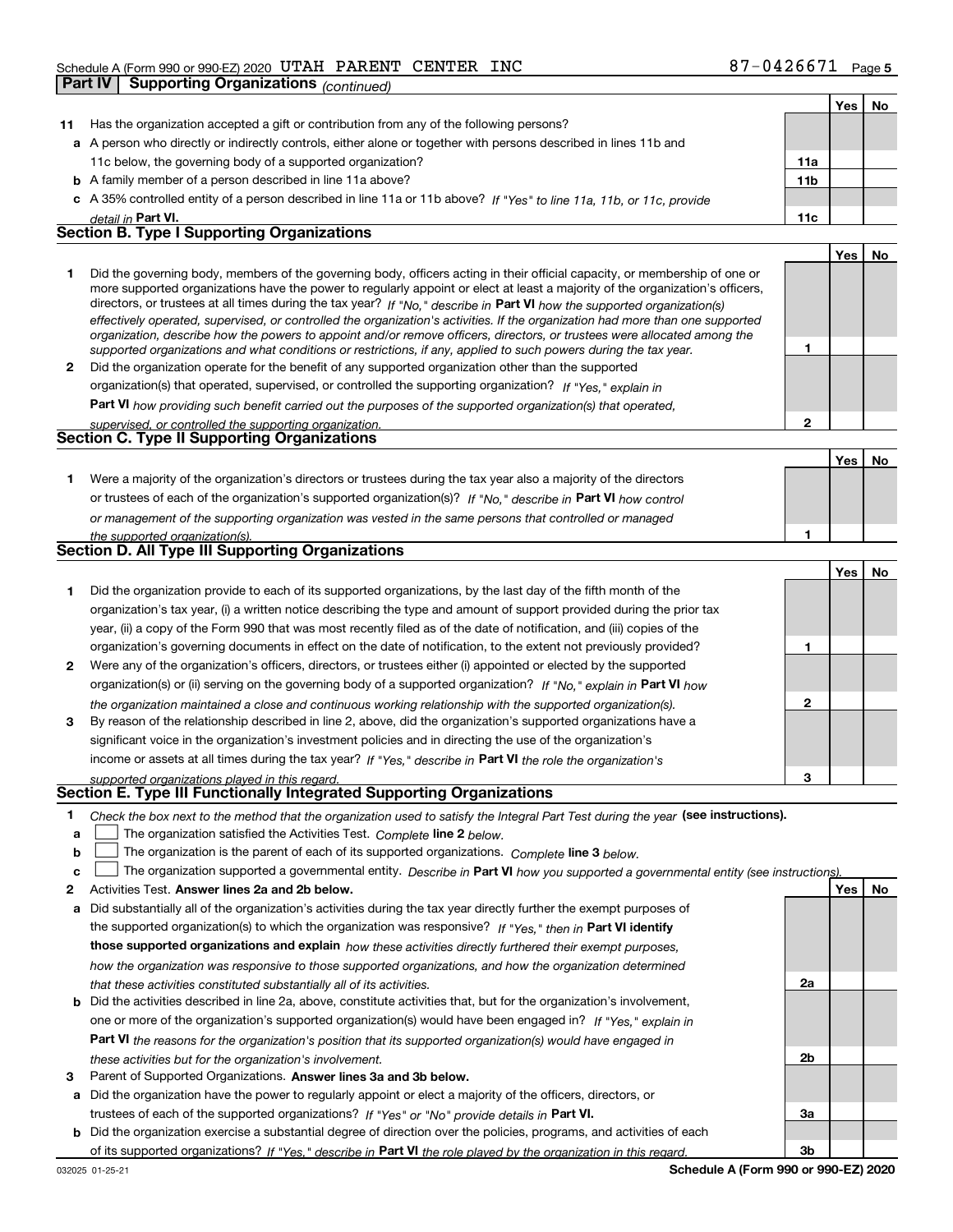#### Schedule A (Form 990 or 990-EZ) 2020  $\:$  UTAH PARENT  $\:$  CENTER  $\:$  INC  $\quad$   $\qquad \qquad \qquad \qquad 87-0426671$   $\;$  Page **Part V Type III Non-Functionally Integrated 509(a)(3) Supporting Organizations**

**1Part VI** Check here if the organization satisfied the Integral Part Test as a qualifying trust on Nov. 20, 1970 ( *explain in* Part VI). See instructions.<br>All other Type III pen functionally integrated supporting examizat All other Type III non-functionally integrated supporting organizations must complete Sections A through E.

|   | Section A - Adjusted Net Income                                                                                                   |                | (A) Prior Year | (B) Current Year<br>(optional) |  |  |
|---|-----------------------------------------------------------------------------------------------------------------------------------|----------------|----------------|--------------------------------|--|--|
| 1 | Net short-term capital gain                                                                                                       | 1              |                |                                |  |  |
| 2 | Recoveries of prior-year distributions                                                                                            | $\mathbf{2}$   |                |                                |  |  |
| з | Other gross income (see instructions)                                                                                             | 3              |                |                                |  |  |
| 4 | Add lines 1 through 3.                                                                                                            | 4              |                |                                |  |  |
| 5 | Depreciation and depletion                                                                                                        | 5              |                |                                |  |  |
| 6 | Portion of operating expenses paid or incurred for production or                                                                  |                |                |                                |  |  |
|   | collection of gross income or for management, conservation, or                                                                    |                |                |                                |  |  |
|   | maintenance of property held for production of income (see instructions)                                                          | 6              |                |                                |  |  |
| 7 | Other expenses (see instructions)                                                                                                 | $\overline{7}$ |                |                                |  |  |
| 8 | <b>Adjusted Net Income</b> (subtract lines 5, 6, and 7 from line 4)                                                               | 8              |                |                                |  |  |
|   | <b>Section B - Minimum Asset Amount</b>                                                                                           |                | (A) Prior Year | (B) Current Year<br>(optional) |  |  |
| 1 | Aggregate fair market value of all non-exempt-use assets (see                                                                     |                |                |                                |  |  |
|   | instructions for short tax year or assets held for part of year):                                                                 |                |                |                                |  |  |
|   | a Average monthly value of securities                                                                                             | 1a             |                |                                |  |  |
|   | <b>b</b> Average monthly cash balances                                                                                            | 1 <sub>b</sub> |                |                                |  |  |
|   | c Fair market value of other non-exempt-use assets                                                                                | 1c             |                |                                |  |  |
|   | d Total (add lines 1a, 1b, and 1c)                                                                                                | 1d             |                |                                |  |  |
|   | e Discount claimed for blockage or other factors                                                                                  |                |                |                                |  |  |
|   | (explain in detail in Part VI):                                                                                                   |                |                |                                |  |  |
| 2 | Acquisition indebtedness applicable to non-exempt-use assets                                                                      | $\overline{2}$ |                |                                |  |  |
| 3 | Subtract line 2 from line 1d.                                                                                                     | 3              |                |                                |  |  |
| 4 | Cash deemed held for exempt use. Enter 0.015 of line 3 (for greater amount,                                                       |                |                |                                |  |  |
|   | see instructions).                                                                                                                | 4              |                |                                |  |  |
| 5 | Net value of non-exempt-use assets (subtract line 4 from line 3)                                                                  | 5              |                |                                |  |  |
| 6 | Multiply line 5 by 0.035.                                                                                                         | 6              |                |                                |  |  |
| 7 | Recoveries of prior-year distributions                                                                                            | $\overline{7}$ |                |                                |  |  |
| 8 | Minimum Asset Amount (add line 7 to line 6)                                                                                       | 8              |                |                                |  |  |
|   | <b>Section C - Distributable Amount</b>                                                                                           |                |                | <b>Current Year</b>            |  |  |
| 1 | Adjusted net income for prior year (from Section A, line 8, column A)                                                             | 1              |                |                                |  |  |
| 2 | Enter 0.85 of line 1.                                                                                                             | $\overline{2}$ |                |                                |  |  |
| 3 | Minimum asset amount for prior year (from Section B, line 8, column A)                                                            | 3              |                |                                |  |  |
| 4 | Enter greater of line 2 or line 3.                                                                                                | 4              |                |                                |  |  |
| 5 | Income tax imposed in prior year                                                                                                  | 5              |                |                                |  |  |
| 6 | <b>Distributable Amount.</b> Subtract line 5 from line 4, unless subject to                                                       |                |                |                                |  |  |
|   | emergency temporary reduction (see instructions).                                                                                 | 6              |                |                                |  |  |
| 7 | Check here if the current year is the organization's first as a non-functionally integrated Type III supporting organization (see |                |                |                                |  |  |

instructions).

**Schedule A (Form 990 or 990-EZ) 2020**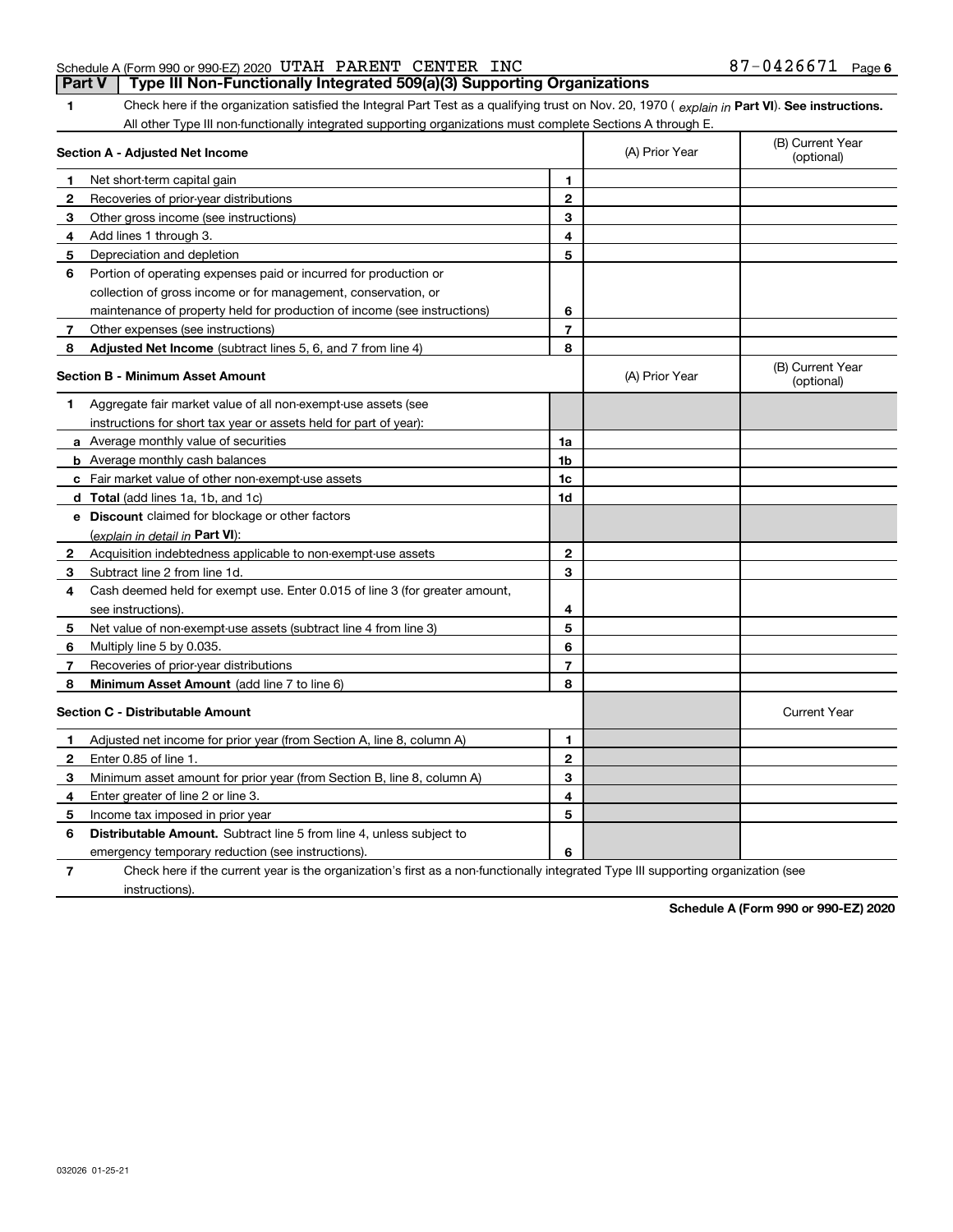Schedule A (Form 990 or 990-EZ) 2020 U'L'AH PAKENT CENTER INC 8/-U4Z66/I Page UTAH PARENT CENTER INC 87-0426671

| <b>Section D - Distributions</b><br><b>Current Year</b><br>1<br>Amounts paid to supported organizations to accomplish exempt purposes<br>1<br>Amounts paid to perform activity that directly furthers exempt purposes of supported<br>2<br>$\mathbf{2}$<br>organizations, in excess of income from activity<br>3<br>3<br>Administrative expenses paid to accomplish exempt purposes of supported organizations<br>4<br>Amounts paid to acquire exempt-use assets<br>4<br>5<br>5<br>Qualified set-aside amounts (prior IRS approval required - provide details in Part VI)<br>6<br>6<br>Other distributions ( <i>describe in</i> Part VI). See instructions.<br>7<br>Total annual distributions. Add lines 1 through 6.<br>7<br>8<br>Distributions to attentive supported organizations to which the organization is responsive<br>8<br>(provide details in Part VI). See instructions.<br>9<br>Distributable amount for 2020 from Section C, line 6<br>9<br>10<br>Line 8 amount divided by line 9 amount<br>10<br>(i)<br>(ii)<br>(iii)<br><b>Underdistributions</b><br><b>Distributable</b><br><b>Excess Distributions</b><br><b>Section E - Distribution Allocations</b> (see instructions)<br>Pre-2020<br>Amount for 2020<br>Distributable amount for 2020 from Section C, line 6<br>1<br>Underdistributions, if any, for years prior to 2020 (reason-<br>2<br>able cause required - explain in Part VI). See instructions.<br>Excess distributions carryover, if any, to 2020<br>3<br>a From 2015<br><b>b</b> From 2016<br>$c$ From 2017<br>d From 2018<br>e From 2019<br>f Total of lines 3a through 3e<br>g Applied to underdistributions of prior years<br><b>h</b> Applied to 2020 distributable amount<br>Carryover from 2015 not applied (see instructions)<br>Remainder. Subtract lines 3g, 3h, and 3i from line 3f.<br>Distributions for 2020 from Section D,<br>4<br>line $7:$<br>a Applied to underdistributions of prior years<br><b>b</b> Applied to 2020 distributable amount<br>c Remainder. Subtract lines 4a and 4b from line 4.<br>Remaining underdistributions for years prior to 2020, if<br>5.<br>any. Subtract lines 3g and 4a from line 2. For result greater<br>than zero, explain in Part VI. See instructions.<br>Remaining underdistributions for 2020. Subtract lines 3h<br>6<br>and 4b from line 1. For result greater than zero, explain in<br>Part VI. See instructions.<br>Excess distributions carryover to 2021. Add lines 3j<br>7<br>and 4c.<br>Breakdown of line 7:<br>8<br>a Excess from 2016<br><b>b</b> Excess from 2017<br>c Excess from 2018<br>d Excess from 2019 |  | Type III Non-Functionally Integrated 509(a)(3) Supporting Organizations<br><b>Part V</b><br>(continued) |  |  |  |  |  |
|---------------------------------------------------------------------------------------------------------------------------------------------------------------------------------------------------------------------------------------------------------------------------------------------------------------------------------------------------------------------------------------------------------------------------------------------------------------------------------------------------------------------------------------------------------------------------------------------------------------------------------------------------------------------------------------------------------------------------------------------------------------------------------------------------------------------------------------------------------------------------------------------------------------------------------------------------------------------------------------------------------------------------------------------------------------------------------------------------------------------------------------------------------------------------------------------------------------------------------------------------------------------------------------------------------------------------------------------------------------------------------------------------------------------------------------------------------------------------------------------------------------------------------------------------------------------------------------------------------------------------------------------------------------------------------------------------------------------------------------------------------------------------------------------------------------------------------------------------------------------------------------------------------------------------------------------------------------------------------------------------------------------------------------------------------------------------------------------------------------------------------------------------------------------------------------------------------------------------------------------------------------------------------------------------------------------------------------------------------------------------------------------------------------------------------------------------------------------------------------------------------------------------------------------------------------------------------------------------------------|--|---------------------------------------------------------------------------------------------------------|--|--|--|--|--|
|                                                                                                                                                                                                                                                                                                                                                                                                                                                                                                                                                                                                                                                                                                                                                                                                                                                                                                                                                                                                                                                                                                                                                                                                                                                                                                                                                                                                                                                                                                                                                                                                                                                                                                                                                                                                                                                                                                                                                                                                                                                                                                                                                                                                                                                                                                                                                                                                                                                                                                                                                                                                               |  |                                                                                                         |  |  |  |  |  |
|                                                                                                                                                                                                                                                                                                                                                                                                                                                                                                                                                                                                                                                                                                                                                                                                                                                                                                                                                                                                                                                                                                                                                                                                                                                                                                                                                                                                                                                                                                                                                                                                                                                                                                                                                                                                                                                                                                                                                                                                                                                                                                                                                                                                                                                                                                                                                                                                                                                                                                                                                                                                               |  |                                                                                                         |  |  |  |  |  |
|                                                                                                                                                                                                                                                                                                                                                                                                                                                                                                                                                                                                                                                                                                                                                                                                                                                                                                                                                                                                                                                                                                                                                                                                                                                                                                                                                                                                                                                                                                                                                                                                                                                                                                                                                                                                                                                                                                                                                                                                                                                                                                                                                                                                                                                                                                                                                                                                                                                                                                                                                                                                               |  |                                                                                                         |  |  |  |  |  |
|                                                                                                                                                                                                                                                                                                                                                                                                                                                                                                                                                                                                                                                                                                                                                                                                                                                                                                                                                                                                                                                                                                                                                                                                                                                                                                                                                                                                                                                                                                                                                                                                                                                                                                                                                                                                                                                                                                                                                                                                                                                                                                                                                                                                                                                                                                                                                                                                                                                                                                                                                                                                               |  |                                                                                                         |  |  |  |  |  |
|                                                                                                                                                                                                                                                                                                                                                                                                                                                                                                                                                                                                                                                                                                                                                                                                                                                                                                                                                                                                                                                                                                                                                                                                                                                                                                                                                                                                                                                                                                                                                                                                                                                                                                                                                                                                                                                                                                                                                                                                                                                                                                                                                                                                                                                                                                                                                                                                                                                                                                                                                                                                               |  |                                                                                                         |  |  |  |  |  |
|                                                                                                                                                                                                                                                                                                                                                                                                                                                                                                                                                                                                                                                                                                                                                                                                                                                                                                                                                                                                                                                                                                                                                                                                                                                                                                                                                                                                                                                                                                                                                                                                                                                                                                                                                                                                                                                                                                                                                                                                                                                                                                                                                                                                                                                                                                                                                                                                                                                                                                                                                                                                               |  |                                                                                                         |  |  |  |  |  |
|                                                                                                                                                                                                                                                                                                                                                                                                                                                                                                                                                                                                                                                                                                                                                                                                                                                                                                                                                                                                                                                                                                                                                                                                                                                                                                                                                                                                                                                                                                                                                                                                                                                                                                                                                                                                                                                                                                                                                                                                                                                                                                                                                                                                                                                                                                                                                                                                                                                                                                                                                                                                               |  |                                                                                                         |  |  |  |  |  |
|                                                                                                                                                                                                                                                                                                                                                                                                                                                                                                                                                                                                                                                                                                                                                                                                                                                                                                                                                                                                                                                                                                                                                                                                                                                                                                                                                                                                                                                                                                                                                                                                                                                                                                                                                                                                                                                                                                                                                                                                                                                                                                                                                                                                                                                                                                                                                                                                                                                                                                                                                                                                               |  |                                                                                                         |  |  |  |  |  |
|                                                                                                                                                                                                                                                                                                                                                                                                                                                                                                                                                                                                                                                                                                                                                                                                                                                                                                                                                                                                                                                                                                                                                                                                                                                                                                                                                                                                                                                                                                                                                                                                                                                                                                                                                                                                                                                                                                                                                                                                                                                                                                                                                                                                                                                                                                                                                                                                                                                                                                                                                                                                               |  |                                                                                                         |  |  |  |  |  |
|                                                                                                                                                                                                                                                                                                                                                                                                                                                                                                                                                                                                                                                                                                                                                                                                                                                                                                                                                                                                                                                                                                                                                                                                                                                                                                                                                                                                                                                                                                                                                                                                                                                                                                                                                                                                                                                                                                                                                                                                                                                                                                                                                                                                                                                                                                                                                                                                                                                                                                                                                                                                               |  |                                                                                                         |  |  |  |  |  |
|                                                                                                                                                                                                                                                                                                                                                                                                                                                                                                                                                                                                                                                                                                                                                                                                                                                                                                                                                                                                                                                                                                                                                                                                                                                                                                                                                                                                                                                                                                                                                                                                                                                                                                                                                                                                                                                                                                                                                                                                                                                                                                                                                                                                                                                                                                                                                                                                                                                                                                                                                                                                               |  |                                                                                                         |  |  |  |  |  |
|                                                                                                                                                                                                                                                                                                                                                                                                                                                                                                                                                                                                                                                                                                                                                                                                                                                                                                                                                                                                                                                                                                                                                                                                                                                                                                                                                                                                                                                                                                                                                                                                                                                                                                                                                                                                                                                                                                                                                                                                                                                                                                                                                                                                                                                                                                                                                                                                                                                                                                                                                                                                               |  |                                                                                                         |  |  |  |  |  |
|                                                                                                                                                                                                                                                                                                                                                                                                                                                                                                                                                                                                                                                                                                                                                                                                                                                                                                                                                                                                                                                                                                                                                                                                                                                                                                                                                                                                                                                                                                                                                                                                                                                                                                                                                                                                                                                                                                                                                                                                                                                                                                                                                                                                                                                                                                                                                                                                                                                                                                                                                                                                               |  |                                                                                                         |  |  |  |  |  |
|                                                                                                                                                                                                                                                                                                                                                                                                                                                                                                                                                                                                                                                                                                                                                                                                                                                                                                                                                                                                                                                                                                                                                                                                                                                                                                                                                                                                                                                                                                                                                                                                                                                                                                                                                                                                                                                                                                                                                                                                                                                                                                                                                                                                                                                                                                                                                                                                                                                                                                                                                                                                               |  |                                                                                                         |  |  |  |  |  |
|                                                                                                                                                                                                                                                                                                                                                                                                                                                                                                                                                                                                                                                                                                                                                                                                                                                                                                                                                                                                                                                                                                                                                                                                                                                                                                                                                                                                                                                                                                                                                                                                                                                                                                                                                                                                                                                                                                                                                                                                                                                                                                                                                                                                                                                                                                                                                                                                                                                                                                                                                                                                               |  |                                                                                                         |  |  |  |  |  |
|                                                                                                                                                                                                                                                                                                                                                                                                                                                                                                                                                                                                                                                                                                                                                                                                                                                                                                                                                                                                                                                                                                                                                                                                                                                                                                                                                                                                                                                                                                                                                                                                                                                                                                                                                                                                                                                                                                                                                                                                                                                                                                                                                                                                                                                                                                                                                                                                                                                                                                                                                                                                               |  |                                                                                                         |  |  |  |  |  |
|                                                                                                                                                                                                                                                                                                                                                                                                                                                                                                                                                                                                                                                                                                                                                                                                                                                                                                                                                                                                                                                                                                                                                                                                                                                                                                                                                                                                                                                                                                                                                                                                                                                                                                                                                                                                                                                                                                                                                                                                                                                                                                                                                                                                                                                                                                                                                                                                                                                                                                                                                                                                               |  |                                                                                                         |  |  |  |  |  |
|                                                                                                                                                                                                                                                                                                                                                                                                                                                                                                                                                                                                                                                                                                                                                                                                                                                                                                                                                                                                                                                                                                                                                                                                                                                                                                                                                                                                                                                                                                                                                                                                                                                                                                                                                                                                                                                                                                                                                                                                                                                                                                                                                                                                                                                                                                                                                                                                                                                                                                                                                                                                               |  |                                                                                                         |  |  |  |  |  |
|                                                                                                                                                                                                                                                                                                                                                                                                                                                                                                                                                                                                                                                                                                                                                                                                                                                                                                                                                                                                                                                                                                                                                                                                                                                                                                                                                                                                                                                                                                                                                                                                                                                                                                                                                                                                                                                                                                                                                                                                                                                                                                                                                                                                                                                                                                                                                                                                                                                                                                                                                                                                               |  |                                                                                                         |  |  |  |  |  |
|                                                                                                                                                                                                                                                                                                                                                                                                                                                                                                                                                                                                                                                                                                                                                                                                                                                                                                                                                                                                                                                                                                                                                                                                                                                                                                                                                                                                                                                                                                                                                                                                                                                                                                                                                                                                                                                                                                                                                                                                                                                                                                                                                                                                                                                                                                                                                                                                                                                                                                                                                                                                               |  |                                                                                                         |  |  |  |  |  |
|                                                                                                                                                                                                                                                                                                                                                                                                                                                                                                                                                                                                                                                                                                                                                                                                                                                                                                                                                                                                                                                                                                                                                                                                                                                                                                                                                                                                                                                                                                                                                                                                                                                                                                                                                                                                                                                                                                                                                                                                                                                                                                                                                                                                                                                                                                                                                                                                                                                                                                                                                                                                               |  |                                                                                                         |  |  |  |  |  |
|                                                                                                                                                                                                                                                                                                                                                                                                                                                                                                                                                                                                                                                                                                                                                                                                                                                                                                                                                                                                                                                                                                                                                                                                                                                                                                                                                                                                                                                                                                                                                                                                                                                                                                                                                                                                                                                                                                                                                                                                                                                                                                                                                                                                                                                                                                                                                                                                                                                                                                                                                                                                               |  |                                                                                                         |  |  |  |  |  |
|                                                                                                                                                                                                                                                                                                                                                                                                                                                                                                                                                                                                                                                                                                                                                                                                                                                                                                                                                                                                                                                                                                                                                                                                                                                                                                                                                                                                                                                                                                                                                                                                                                                                                                                                                                                                                                                                                                                                                                                                                                                                                                                                                                                                                                                                                                                                                                                                                                                                                                                                                                                                               |  |                                                                                                         |  |  |  |  |  |
|                                                                                                                                                                                                                                                                                                                                                                                                                                                                                                                                                                                                                                                                                                                                                                                                                                                                                                                                                                                                                                                                                                                                                                                                                                                                                                                                                                                                                                                                                                                                                                                                                                                                                                                                                                                                                                                                                                                                                                                                                                                                                                                                                                                                                                                                                                                                                                                                                                                                                                                                                                                                               |  |                                                                                                         |  |  |  |  |  |
|                                                                                                                                                                                                                                                                                                                                                                                                                                                                                                                                                                                                                                                                                                                                                                                                                                                                                                                                                                                                                                                                                                                                                                                                                                                                                                                                                                                                                                                                                                                                                                                                                                                                                                                                                                                                                                                                                                                                                                                                                                                                                                                                                                                                                                                                                                                                                                                                                                                                                                                                                                                                               |  |                                                                                                         |  |  |  |  |  |
|                                                                                                                                                                                                                                                                                                                                                                                                                                                                                                                                                                                                                                                                                                                                                                                                                                                                                                                                                                                                                                                                                                                                                                                                                                                                                                                                                                                                                                                                                                                                                                                                                                                                                                                                                                                                                                                                                                                                                                                                                                                                                                                                                                                                                                                                                                                                                                                                                                                                                                                                                                                                               |  |                                                                                                         |  |  |  |  |  |
|                                                                                                                                                                                                                                                                                                                                                                                                                                                                                                                                                                                                                                                                                                                                                                                                                                                                                                                                                                                                                                                                                                                                                                                                                                                                                                                                                                                                                                                                                                                                                                                                                                                                                                                                                                                                                                                                                                                                                                                                                                                                                                                                                                                                                                                                                                                                                                                                                                                                                                                                                                                                               |  |                                                                                                         |  |  |  |  |  |
|                                                                                                                                                                                                                                                                                                                                                                                                                                                                                                                                                                                                                                                                                                                                                                                                                                                                                                                                                                                                                                                                                                                                                                                                                                                                                                                                                                                                                                                                                                                                                                                                                                                                                                                                                                                                                                                                                                                                                                                                                                                                                                                                                                                                                                                                                                                                                                                                                                                                                                                                                                                                               |  |                                                                                                         |  |  |  |  |  |
|                                                                                                                                                                                                                                                                                                                                                                                                                                                                                                                                                                                                                                                                                                                                                                                                                                                                                                                                                                                                                                                                                                                                                                                                                                                                                                                                                                                                                                                                                                                                                                                                                                                                                                                                                                                                                                                                                                                                                                                                                                                                                                                                                                                                                                                                                                                                                                                                                                                                                                                                                                                                               |  |                                                                                                         |  |  |  |  |  |
|                                                                                                                                                                                                                                                                                                                                                                                                                                                                                                                                                                                                                                                                                                                                                                                                                                                                                                                                                                                                                                                                                                                                                                                                                                                                                                                                                                                                                                                                                                                                                                                                                                                                                                                                                                                                                                                                                                                                                                                                                                                                                                                                                                                                                                                                                                                                                                                                                                                                                                                                                                                                               |  |                                                                                                         |  |  |  |  |  |
|                                                                                                                                                                                                                                                                                                                                                                                                                                                                                                                                                                                                                                                                                                                                                                                                                                                                                                                                                                                                                                                                                                                                                                                                                                                                                                                                                                                                                                                                                                                                                                                                                                                                                                                                                                                                                                                                                                                                                                                                                                                                                                                                                                                                                                                                                                                                                                                                                                                                                                                                                                                                               |  |                                                                                                         |  |  |  |  |  |
|                                                                                                                                                                                                                                                                                                                                                                                                                                                                                                                                                                                                                                                                                                                                                                                                                                                                                                                                                                                                                                                                                                                                                                                                                                                                                                                                                                                                                                                                                                                                                                                                                                                                                                                                                                                                                                                                                                                                                                                                                                                                                                                                                                                                                                                                                                                                                                                                                                                                                                                                                                                                               |  |                                                                                                         |  |  |  |  |  |
|                                                                                                                                                                                                                                                                                                                                                                                                                                                                                                                                                                                                                                                                                                                                                                                                                                                                                                                                                                                                                                                                                                                                                                                                                                                                                                                                                                                                                                                                                                                                                                                                                                                                                                                                                                                                                                                                                                                                                                                                                                                                                                                                                                                                                                                                                                                                                                                                                                                                                                                                                                                                               |  |                                                                                                         |  |  |  |  |  |
|                                                                                                                                                                                                                                                                                                                                                                                                                                                                                                                                                                                                                                                                                                                                                                                                                                                                                                                                                                                                                                                                                                                                                                                                                                                                                                                                                                                                                                                                                                                                                                                                                                                                                                                                                                                                                                                                                                                                                                                                                                                                                                                                                                                                                                                                                                                                                                                                                                                                                                                                                                                                               |  |                                                                                                         |  |  |  |  |  |
|                                                                                                                                                                                                                                                                                                                                                                                                                                                                                                                                                                                                                                                                                                                                                                                                                                                                                                                                                                                                                                                                                                                                                                                                                                                                                                                                                                                                                                                                                                                                                                                                                                                                                                                                                                                                                                                                                                                                                                                                                                                                                                                                                                                                                                                                                                                                                                                                                                                                                                                                                                                                               |  |                                                                                                         |  |  |  |  |  |
|                                                                                                                                                                                                                                                                                                                                                                                                                                                                                                                                                                                                                                                                                                                                                                                                                                                                                                                                                                                                                                                                                                                                                                                                                                                                                                                                                                                                                                                                                                                                                                                                                                                                                                                                                                                                                                                                                                                                                                                                                                                                                                                                                                                                                                                                                                                                                                                                                                                                                                                                                                                                               |  |                                                                                                         |  |  |  |  |  |
|                                                                                                                                                                                                                                                                                                                                                                                                                                                                                                                                                                                                                                                                                                                                                                                                                                                                                                                                                                                                                                                                                                                                                                                                                                                                                                                                                                                                                                                                                                                                                                                                                                                                                                                                                                                                                                                                                                                                                                                                                                                                                                                                                                                                                                                                                                                                                                                                                                                                                                                                                                                                               |  |                                                                                                         |  |  |  |  |  |
|                                                                                                                                                                                                                                                                                                                                                                                                                                                                                                                                                                                                                                                                                                                                                                                                                                                                                                                                                                                                                                                                                                                                                                                                                                                                                                                                                                                                                                                                                                                                                                                                                                                                                                                                                                                                                                                                                                                                                                                                                                                                                                                                                                                                                                                                                                                                                                                                                                                                                                                                                                                                               |  |                                                                                                         |  |  |  |  |  |
|                                                                                                                                                                                                                                                                                                                                                                                                                                                                                                                                                                                                                                                                                                                                                                                                                                                                                                                                                                                                                                                                                                                                                                                                                                                                                                                                                                                                                                                                                                                                                                                                                                                                                                                                                                                                                                                                                                                                                                                                                                                                                                                                                                                                                                                                                                                                                                                                                                                                                                                                                                                                               |  |                                                                                                         |  |  |  |  |  |
|                                                                                                                                                                                                                                                                                                                                                                                                                                                                                                                                                                                                                                                                                                                                                                                                                                                                                                                                                                                                                                                                                                                                                                                                                                                                                                                                                                                                                                                                                                                                                                                                                                                                                                                                                                                                                                                                                                                                                                                                                                                                                                                                                                                                                                                                                                                                                                                                                                                                                                                                                                                                               |  |                                                                                                         |  |  |  |  |  |
|                                                                                                                                                                                                                                                                                                                                                                                                                                                                                                                                                                                                                                                                                                                                                                                                                                                                                                                                                                                                                                                                                                                                                                                                                                                                                                                                                                                                                                                                                                                                                                                                                                                                                                                                                                                                                                                                                                                                                                                                                                                                                                                                                                                                                                                                                                                                                                                                                                                                                                                                                                                                               |  |                                                                                                         |  |  |  |  |  |
|                                                                                                                                                                                                                                                                                                                                                                                                                                                                                                                                                                                                                                                                                                                                                                                                                                                                                                                                                                                                                                                                                                                                                                                                                                                                                                                                                                                                                                                                                                                                                                                                                                                                                                                                                                                                                                                                                                                                                                                                                                                                                                                                                                                                                                                                                                                                                                                                                                                                                                                                                                                                               |  |                                                                                                         |  |  |  |  |  |
|                                                                                                                                                                                                                                                                                                                                                                                                                                                                                                                                                                                                                                                                                                                                                                                                                                                                                                                                                                                                                                                                                                                                                                                                                                                                                                                                                                                                                                                                                                                                                                                                                                                                                                                                                                                                                                                                                                                                                                                                                                                                                                                                                                                                                                                                                                                                                                                                                                                                                                                                                                                                               |  |                                                                                                         |  |  |  |  |  |
|                                                                                                                                                                                                                                                                                                                                                                                                                                                                                                                                                                                                                                                                                                                                                                                                                                                                                                                                                                                                                                                                                                                                                                                                                                                                                                                                                                                                                                                                                                                                                                                                                                                                                                                                                                                                                                                                                                                                                                                                                                                                                                                                                                                                                                                                                                                                                                                                                                                                                                                                                                                                               |  |                                                                                                         |  |  |  |  |  |
|                                                                                                                                                                                                                                                                                                                                                                                                                                                                                                                                                                                                                                                                                                                                                                                                                                                                                                                                                                                                                                                                                                                                                                                                                                                                                                                                                                                                                                                                                                                                                                                                                                                                                                                                                                                                                                                                                                                                                                                                                                                                                                                                                                                                                                                                                                                                                                                                                                                                                                                                                                                                               |  |                                                                                                         |  |  |  |  |  |
|                                                                                                                                                                                                                                                                                                                                                                                                                                                                                                                                                                                                                                                                                                                                                                                                                                                                                                                                                                                                                                                                                                                                                                                                                                                                                                                                                                                                                                                                                                                                                                                                                                                                                                                                                                                                                                                                                                                                                                                                                                                                                                                                                                                                                                                                                                                                                                                                                                                                                                                                                                                                               |  |                                                                                                         |  |  |  |  |  |
|                                                                                                                                                                                                                                                                                                                                                                                                                                                                                                                                                                                                                                                                                                                                                                                                                                                                                                                                                                                                                                                                                                                                                                                                                                                                                                                                                                                                                                                                                                                                                                                                                                                                                                                                                                                                                                                                                                                                                                                                                                                                                                                                                                                                                                                                                                                                                                                                                                                                                                                                                                                                               |  |                                                                                                         |  |  |  |  |  |
|                                                                                                                                                                                                                                                                                                                                                                                                                                                                                                                                                                                                                                                                                                                                                                                                                                                                                                                                                                                                                                                                                                                                                                                                                                                                                                                                                                                                                                                                                                                                                                                                                                                                                                                                                                                                                                                                                                                                                                                                                                                                                                                                                                                                                                                                                                                                                                                                                                                                                                                                                                                                               |  | e Excess from 2020                                                                                      |  |  |  |  |  |

**Schedule A (Form 990 or 990-EZ) 2020**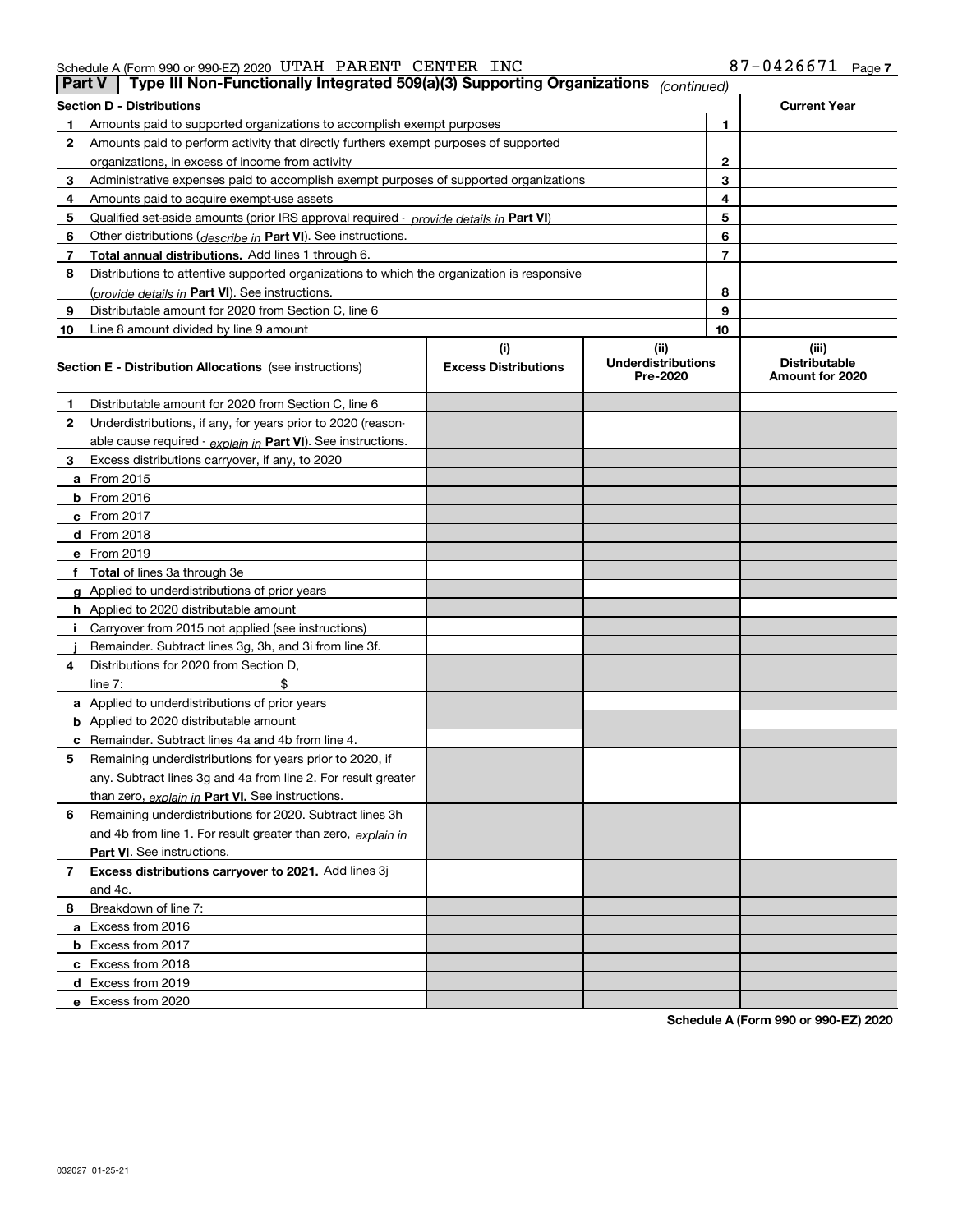|                | Schedule A (Form 990 or 990-EZ) 2020 UTAH PARENT CENTER INC                                                                                                                                                                                                                             |  | $87 - 0426671$ Page 8                                                                                                                                                                                                                                                                            |
|----------------|-----------------------------------------------------------------------------------------------------------------------------------------------------------------------------------------------------------------------------------------------------------------------------------------|--|--------------------------------------------------------------------------------------------------------------------------------------------------------------------------------------------------------------------------------------------------------------------------------------------------|
| <b>Part VI</b> | Supplemental Information. Provide the explanations required by Part II, line 10; Part II, line 17a or 17b; Part III, line 12;<br>Section D, lines 5, 6, and 8; and Part V, Section E, lines 2, 5, and 6. Also complete this part for any additional information.<br>(See instructions.) |  | Part IV, Section A, lines 1, 2, 3b, 3c, 4b, 4c, 5a, 6, 9a, 9b, 9c, 11a, 11b, and 11c; Part IV, Section B, lines 1 and 2; Part IV, Section C,<br>line 1; Part IV, Section D, lines 2 and 3; Part IV, Section E, lines 1c, 2a, 2b, 3a, and 3b; Part V, line 1; Part V, Section B, line 1e; Part V, |
|                |                                                                                                                                                                                                                                                                                         |  |                                                                                                                                                                                                                                                                                                  |
|                |                                                                                                                                                                                                                                                                                         |  |                                                                                                                                                                                                                                                                                                  |
|                |                                                                                                                                                                                                                                                                                         |  |                                                                                                                                                                                                                                                                                                  |
|                |                                                                                                                                                                                                                                                                                         |  |                                                                                                                                                                                                                                                                                                  |
|                |                                                                                                                                                                                                                                                                                         |  |                                                                                                                                                                                                                                                                                                  |
|                |                                                                                                                                                                                                                                                                                         |  |                                                                                                                                                                                                                                                                                                  |
|                |                                                                                                                                                                                                                                                                                         |  |                                                                                                                                                                                                                                                                                                  |
|                |                                                                                                                                                                                                                                                                                         |  |                                                                                                                                                                                                                                                                                                  |
|                |                                                                                                                                                                                                                                                                                         |  |                                                                                                                                                                                                                                                                                                  |
|                |                                                                                                                                                                                                                                                                                         |  |                                                                                                                                                                                                                                                                                                  |
|                |                                                                                                                                                                                                                                                                                         |  |                                                                                                                                                                                                                                                                                                  |
|                |                                                                                                                                                                                                                                                                                         |  |                                                                                                                                                                                                                                                                                                  |
|                |                                                                                                                                                                                                                                                                                         |  |                                                                                                                                                                                                                                                                                                  |
|                |                                                                                                                                                                                                                                                                                         |  |                                                                                                                                                                                                                                                                                                  |
|                |                                                                                                                                                                                                                                                                                         |  |                                                                                                                                                                                                                                                                                                  |
|                |                                                                                                                                                                                                                                                                                         |  |                                                                                                                                                                                                                                                                                                  |
|                |                                                                                                                                                                                                                                                                                         |  |                                                                                                                                                                                                                                                                                                  |
|                |                                                                                                                                                                                                                                                                                         |  |                                                                                                                                                                                                                                                                                                  |
|                |                                                                                                                                                                                                                                                                                         |  |                                                                                                                                                                                                                                                                                                  |
|                |                                                                                                                                                                                                                                                                                         |  |                                                                                                                                                                                                                                                                                                  |
|                |                                                                                                                                                                                                                                                                                         |  |                                                                                                                                                                                                                                                                                                  |
|                |                                                                                                                                                                                                                                                                                         |  |                                                                                                                                                                                                                                                                                                  |
|                |                                                                                                                                                                                                                                                                                         |  |                                                                                                                                                                                                                                                                                                  |
|                |                                                                                                                                                                                                                                                                                         |  |                                                                                                                                                                                                                                                                                                  |
|                |                                                                                                                                                                                                                                                                                         |  |                                                                                                                                                                                                                                                                                                  |
|                |                                                                                                                                                                                                                                                                                         |  |                                                                                                                                                                                                                                                                                                  |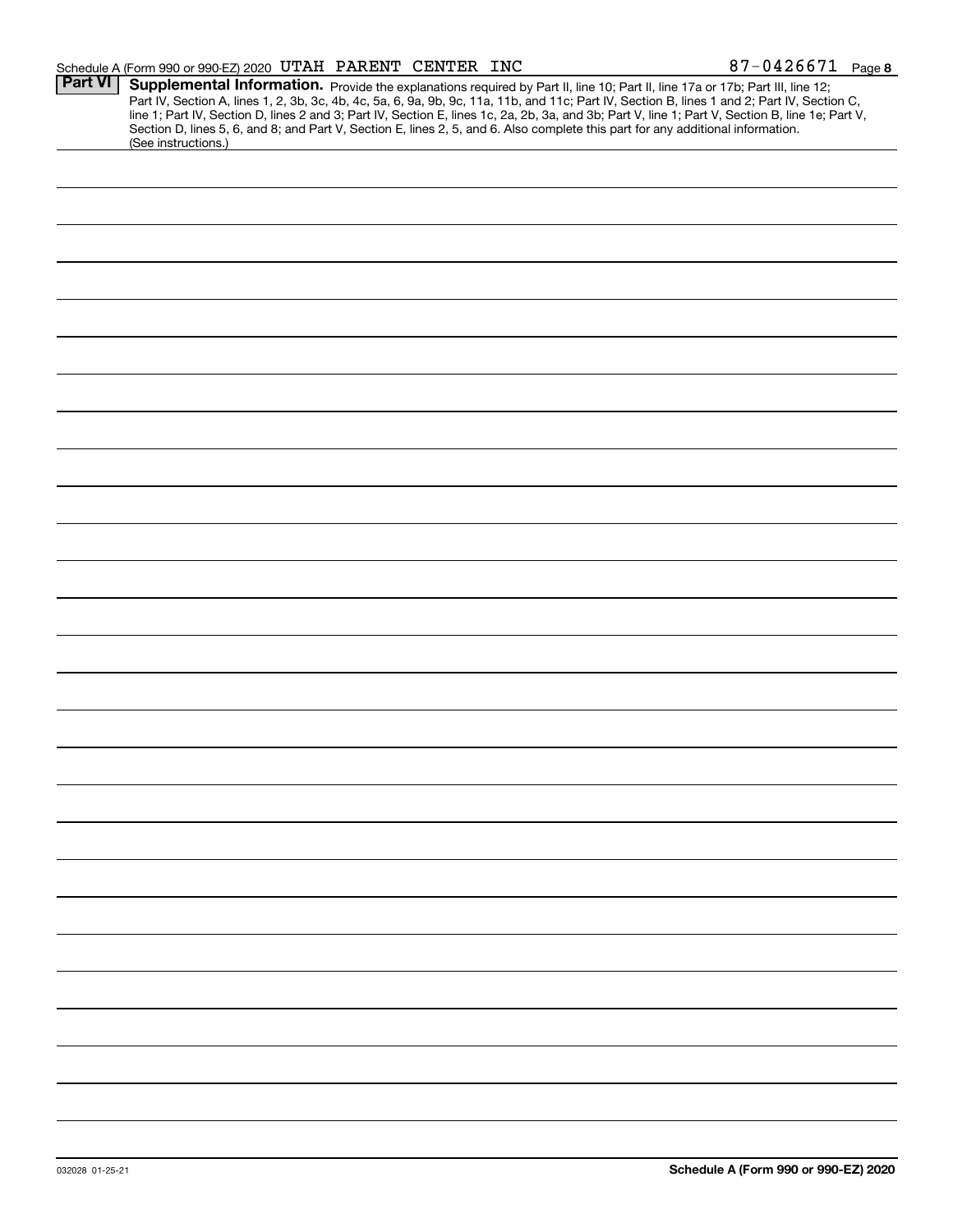Department of the Treasury Internal Revenue Service **(Form 990, 990-EZ, or 990-PF)**

#### Name of the organization

## \*\* PUBLIC DISCLOSURE COPY \*\*

## **Schedule B Schedule of Contributors**

**| Attach to Form 990, Form 990-EZ, or Form 990-PF. | Go to www.irs.gov/Form990 for the latest information.** OMB No. 1545-0047

# **2020**

**Employer identification number**

UTAH PARENT CENTER INC  $\vert$  87-0426671

| <b>Organization type (check one):</b> |          |                                                                                    |
|---------------------------------------|----------|------------------------------------------------------------------------------------|
| Filers of:                            | Section: |                                                                                    |
| Form 990 or 990-EZ                    |          | $\lfloor \mathbf{X} \rfloor$ 501(c)( 3) (enter number) organization                |
|                                       |          | $4947(a)(1)$ nonexempt charitable trust <b>not</b> treated as a private foundation |
|                                       |          | 527 political organization                                                         |
| Form 990-PF                           |          | 501(c)(3) exempt private foundation                                                |
|                                       |          | 4947(a)(1) nonexempt charitable trust treated as a private foundation              |
|                                       |          | 501(c)(3) taxable private foundation                                               |
|                                       |          |                                                                                    |

Check if your organization is covered by the **General Rule** or a **Special Rule.**<br>Nota: Only a section 501(c)(7), (8), or (10) erganization can chock boxes for be **Note:**  Only a section 501(c)(7), (8), or (10) organization can check boxes for both the General Rule and a Special Rule. See instructions.

#### **General Rule**

For an organization filing Form 990, 990-EZ, or 990-PF that received, during the year, contributions totaling \$5,000 or more (in money or property) from any one contributor. Complete Parts I and II. See instructions for determining a contributor's total contributions.

#### **Special Rules**

any one contributor, during the year, total contributions of the greater of  $\,$  (1) \$5,000; or **(2)** 2% of the amount on (i) Form 990, Part VIII, line 1h;  $\boxed{\textbf{X}}$  For an organization described in section 501(c)(3) filing Form 990 or 990-EZ that met the 33 1/3% support test of the regulations under sections 509(a)(1) and 170(b)(1)(A)(vi), that checked Schedule A (Form 990 or 990-EZ), Part II, line 13, 16a, or 16b, and that received from or (ii) Form 990-EZ, line 1. Complete Parts I and II.

For an organization described in section 501(c)(7), (8), or (10) filing Form 990 or 990-EZ that received from any one contributor, during the year, total contributions of more than \$1,000 exclusively for religious, charitable, scientific, literary, or educational purposes, or for the prevention of cruelty to children or animals. Complete Parts I (entering "N/A" in column (b) instead of the contributor name and address), II, and III.

purpose. Don't complete any of the parts unless the **General Rule** applies to this organization because it received *nonexclusively* year, contributions <sub>exclusively</sub> for religious, charitable, etc., purposes, but no such contributions totaled more than \$1,000. If this box is checked, enter here the total contributions that were received during the year for an  $\;$ exclusively religious, charitable, etc., For an organization described in section 501(c)(7), (8), or (10) filing Form 990 or 990-EZ that received from any one contributor, during the religious, charitable, etc., contributions totaling \$5,000 or more during the year  $\Box$ — $\Box$   $\Box$ 

**Caution:**  An organization that isn't covered by the General Rule and/or the Special Rules doesn't file Schedule B (Form 990, 990-EZ, or 990-PF), but it **must** answer "No" on Part IV, line 2, of its Form 990; or check the box on line H of its Form 990-EZ or on its Form 990-PF, Part I, line 2, to<br>cortify that it doesn't meet the filipe requirements of Schodule B (Fer certify that it doesn't meet the filing requirements of Schedule B (Form 990, 990-EZ, or 990-PF).

**For Paperwork Reduction Act Notice, see the instructions for Form 990, 990-EZ, or 990-PF. Schedule B (Form 990, 990-EZ, or 990-PF) (2020)** LHA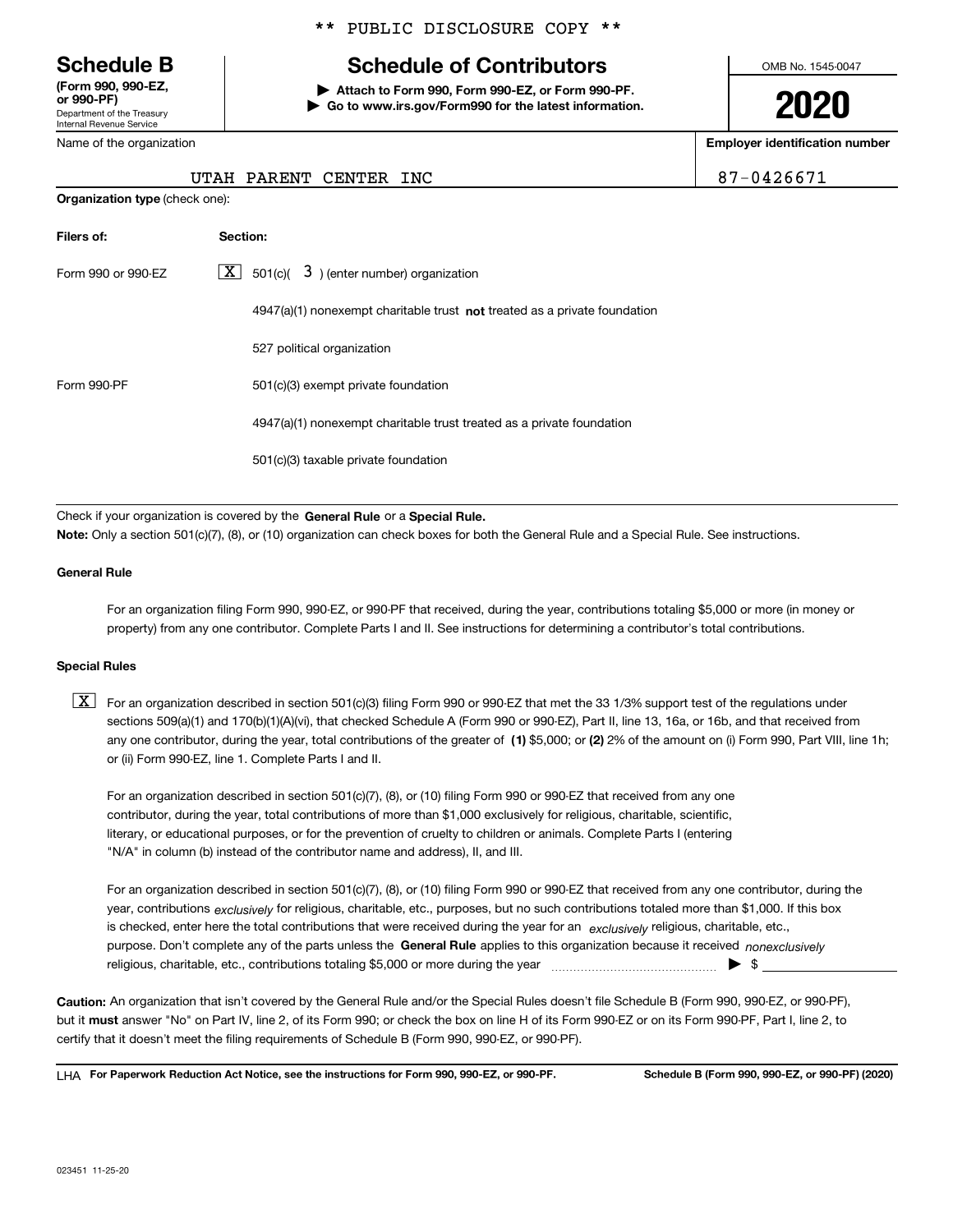## UTAH PARENT CENTER INC 87-0426671

|            | Schedule B (Form 990, 990-EZ, or 990-PF) (2020)                                                |                                   | Page 2                                                                                                 |
|------------|------------------------------------------------------------------------------------------------|-----------------------------------|--------------------------------------------------------------------------------------------------------|
|            | Name of organization                                                                           |                                   | <b>Employer identification number</b>                                                                  |
|            | UTAH PARENT CENTER INC                                                                         |                                   | 87-0426671                                                                                             |
| Part I     | Contributors (see instructions). Use duplicate copies of Part I if additional space is needed. |                                   |                                                                                                        |
| (a)<br>No. | (b)<br>Name, address, and ZIP + 4                                                              | (c)<br><b>Total contributions</b> | (d)<br>Type of contribution                                                                            |
| 1          |                                                                                                | 52,176.<br>\$                     | $\boxed{\text{X}}$<br>Person<br>Payroll<br>Noncash<br>(Complete Part II for<br>noncash contributions.) |
| (a)<br>No. | (b)<br>Name, address, and ZIP + 4                                                              | (c)<br><b>Total contributions</b> | (d)<br>Type of contribution                                                                            |
| 2          |                                                                                                | 51,097.<br>\$                     | $\boxed{\text{X}}$<br>Person<br>Payroll<br>Noncash<br>(Complete Part II for<br>noncash contributions.) |
| (a)<br>No. | (b)<br>Name, address, and ZIP + 4                                                              | (c)<br><b>Total contributions</b> | (d)<br>Type of contribution                                                                            |
| 3          |                                                                                                | 33,707.<br>\$                     | X<br>Person<br>Payroll<br>Noncash<br>(Complete Part II for<br>noncash contributions.)                  |
| (a)<br>No. | (b)<br>Name, address, and ZIP + 4                                                              | (c)<br><b>Total contributions</b> | (d)<br>Type of contribution                                                                            |
| 4          |                                                                                                | 35,310.<br>\$                     | X<br>Person<br>Payroll<br>Noncash<br>(Complete Part II for<br>noncash contributions.)                  |
| (a)<br>No. | (b)<br>Name, address, and ZIP + 4                                                              | (c)<br><b>Total contributions</b> | (d)<br>Type of contribution                                                                            |
| 5          |                                                                                                | 225,377.<br>\$                    | $\mathbf X$<br>Person<br>Payroll<br>Noncash<br>(Complete Part II for<br>noncash contributions.)        |
| (a)<br>No. | (b)<br>Name, address, and ZIP + 4                                                              | (c)<br><b>Total contributions</b> | (d)<br>Type of contribution                                                                            |
| 6          |                                                                                                | 33,021.<br>\$                     | $\mathbf X$<br>Person<br>Payroll<br>Noncash<br>(Complete Part II for<br>noncash contributions.)        |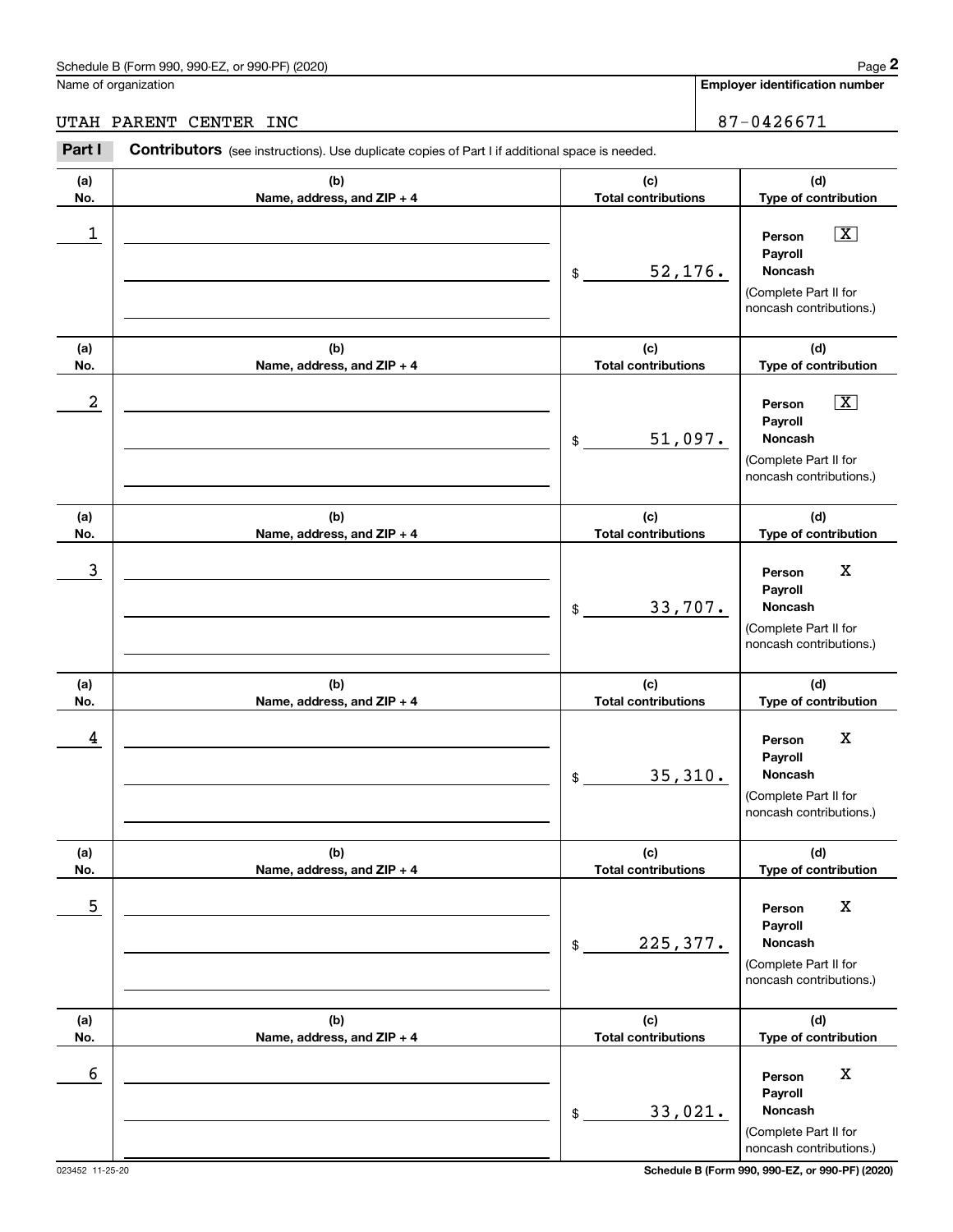## UTAH PARENT CENTER INC 87-0426671

|            | Schedule B (Form 990, 990-EZ, or 990-PF) (2020)                                                |                                   | Page 2                                                                                                 |
|------------|------------------------------------------------------------------------------------------------|-----------------------------------|--------------------------------------------------------------------------------------------------------|
|            | Name of organization                                                                           |                                   | Employer identification number                                                                         |
|            | UTAH PARENT<br>CENTER INC                                                                      |                                   | 87-0426671                                                                                             |
| Part I     | Contributors (see instructions). Use duplicate copies of Part I if additional space is needed. |                                   |                                                                                                        |
| (a)<br>No. | (b)<br>Name, address, and ZIP + 4                                                              | (c)<br><b>Total contributions</b> | (d)<br>Type of contribution                                                                            |
| 7          |                                                                                                | 114,285.<br>\$                    | $\boxed{\text{X}}$<br>Person<br>Payroll<br>Noncash<br>(Complete Part II for<br>noncash contributions.) |
| (a)<br>No. | (b)<br>Name, address, and ZIP + 4                                                              | (c)<br><b>Total contributions</b> | (d)<br>Type of contribution                                                                            |
| 8          |                                                                                                | 54,900.<br>\$                     | $\boxed{\text{X}}$<br>Person<br>Payroll<br>Noncash<br>(Complete Part II for<br>noncash contributions.) |
| (a)<br>No. | (b)<br>Name, address, and ZIP + 4                                                              | (c)<br><b>Total contributions</b> | (d)<br>Type of contribution                                                                            |
| 9          |                                                                                                | 206,070.<br>\$                    | X<br>Person<br>Payroll<br>Noncash<br>(Complete Part II for<br>noncash contributions.)                  |
| (a)<br>No. | (b)<br>Name, address, and ZIP + 4                                                              | (c)<br><b>Total contributions</b> | (d)<br>Type of contribution                                                                            |
| 10         |                                                                                                | 50,000.<br>\$                     | X<br>Person<br>Payroll<br>Noncash<br>(Complete Part II for<br>noncash contributions.)                  |
| (a)<br>No. | (b)<br>Name, address, and ZIP + 4                                                              | (c)<br><b>Total contributions</b> | (d)<br>Type of contribution                                                                            |
| 11         |                                                                                                | 33,964.<br>\$                     | $\mathbf X$<br>Person<br>Payroll<br><b>Noncash</b><br>(Complete Part II for<br>noncash contributions.) |
| (a)<br>No. | (b)<br>Name, address, and ZIP + 4                                                              | (c)<br><b>Total contributions</b> | (d)<br>Type of contribution                                                                            |
| 12         |                                                                                                | 91,213.<br>\$                     | $\mathbf X$<br>Person<br>Payroll<br>Noncash<br>(Complete Part II for<br>noncash contributions.)        |

023452 11-25-20 **Schedule B (Form 990, 990-EZ, or 990-PF) (2020)**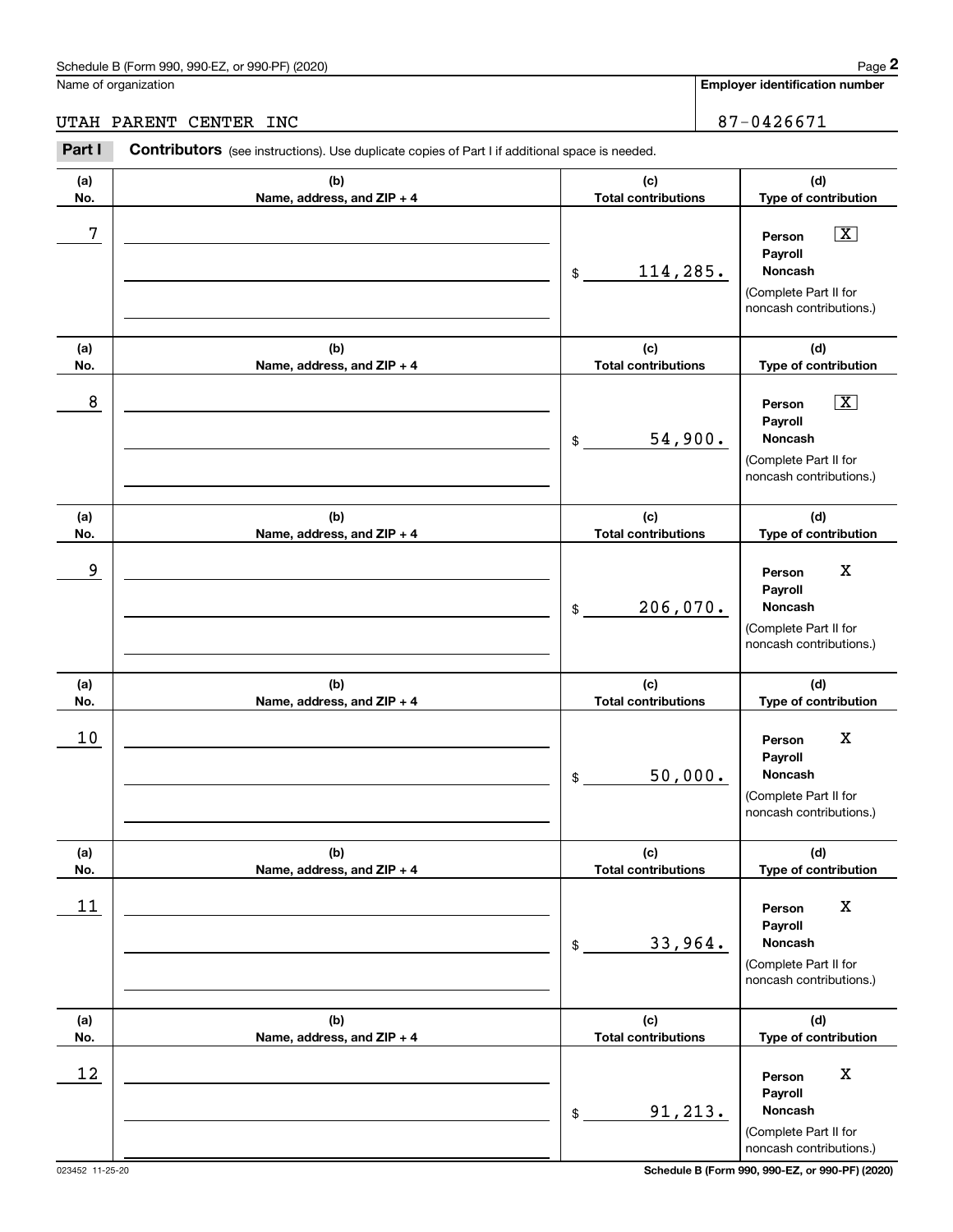## UTAH PARENT CENTER INC 87-0426671

|            | Schedule B (Form 990, 990-EZ, or 990-PF) (2020)<br>Name of organization                        |                                   | Page 2<br><b>Employer identification number</b>                                                        |
|------------|------------------------------------------------------------------------------------------------|-----------------------------------|--------------------------------------------------------------------------------------------------------|
|            |                                                                                                |                                   |                                                                                                        |
|            | UTAH PARENT<br>CENTER INC                                                                      |                                   | 87-0426671                                                                                             |
| Part I     | Contributors (see instructions). Use duplicate copies of Part I if additional space is needed. |                                   |                                                                                                        |
| (a)<br>No. | (b)<br>Name, address, and ZIP + 4                                                              | (c)<br><b>Total contributions</b> | (d)<br>Type of contribution                                                                            |
| 13         |                                                                                                | 111,914.<br>\$                    | $\boxed{\text{X}}$<br>Person<br>Payroll<br>Noncash<br>(Complete Part II for<br>noncash contributions.) |
| (a)<br>No. | (b)<br>Name, address, and ZIP + 4                                                              | (c)<br><b>Total contributions</b> | (d)<br>Type of contribution                                                                            |
| 14         |                                                                                                | 125,439.<br>\$                    | $\boxed{\text{X}}$<br>Person<br>Payroll<br>Noncash<br>(Complete Part II for<br>noncash contributions.) |
| (a)<br>No. | (b)<br>Name, address, and ZIP + 4                                                              | (c)<br><b>Total contributions</b> | (d)<br>Type of contribution                                                                            |
|            |                                                                                                | \$                                | Person<br>Payroll<br>Noncash<br>(Complete Part II for<br>noncash contributions.)                       |
| (a)<br>No. | (b)<br>Name, address, and ZIP + 4                                                              | (c)<br><b>Total contributions</b> | (d)<br>Type of contribution                                                                            |
|            |                                                                                                | \$                                | Person<br>Payroll<br>Noncash<br>(Complete Part II for<br>noncash contributions.)                       |
| (a)<br>No. | (b)<br>Name, address, and ZIP + 4                                                              | (c)<br><b>Total contributions</b> | (d)<br>Type of contribution                                                                            |
|            |                                                                                                | \$                                | Person<br>Payroll<br><b>Noncash</b><br>(Complete Part II for<br>noncash contributions.)                |
| (a)<br>No. | (b)<br>Name, address, and ZIP + 4                                                              | (c)<br><b>Total contributions</b> | (d)<br>Type of contribution                                                                            |
|            |                                                                                                | \$                                | Person<br>Payroll<br>Noncash<br>(Complete Part II for<br>noncash contributions.)                       |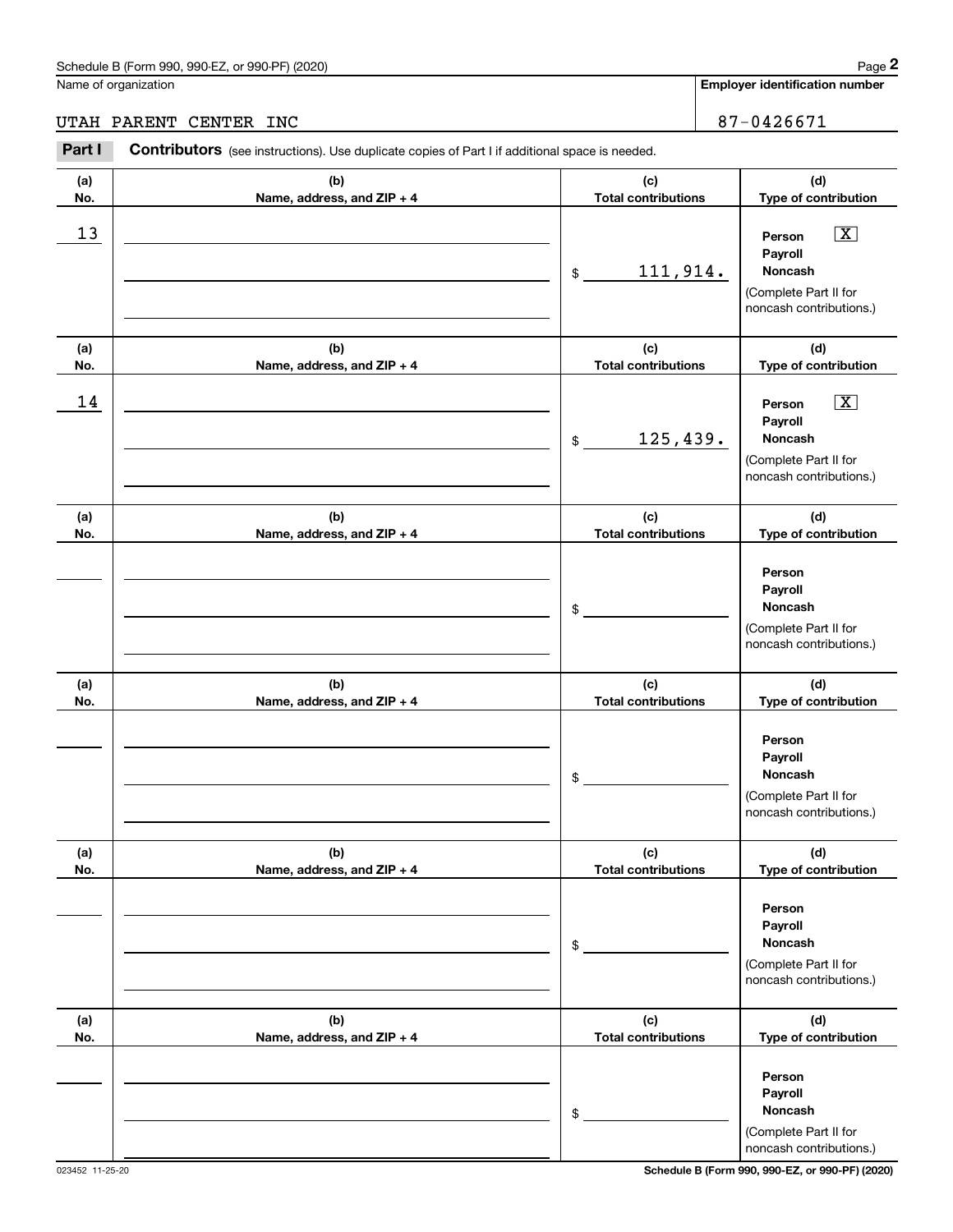## UTAH PARENT CENTER INC 87-0426671

|                              | Schedule B (Form 990, 990-EZ, or 990-PF) (2020)                                                     |                                                 | Page 3                                |
|------------------------------|-----------------------------------------------------------------------------------------------------|-------------------------------------------------|---------------------------------------|
|                              | Name of organization                                                                                |                                                 | <b>Employer identification number</b> |
|                              | UTAH PARENT CENTER INC                                                                              |                                                 | 87-0426671                            |
| Part II                      | Noncash Property (see instructions). Use duplicate copies of Part II if additional space is needed. |                                                 |                                       |
| (a)<br>No.<br>from<br>Part I | (b)<br>Description of noncash property given                                                        | (c)<br>FMV (or estimate)<br>(See instructions.) | (d)<br>Date received                  |
|                              |                                                                                                     | \$                                              |                                       |
| (a)<br>No.<br>from<br>Part I | (b)<br>Description of noncash property given                                                        | (c)<br>FMV (or estimate)<br>(See instructions.) | (d)<br>Date received                  |
|                              |                                                                                                     | \$                                              |                                       |
| (a)<br>No.<br>from<br>Part I | (b)<br>Description of noncash property given                                                        | (c)<br>FMV (or estimate)<br>(See instructions.) | (d)<br>Date received                  |
|                              |                                                                                                     | \$                                              |                                       |
| (a)<br>No.<br>from<br>Part I | (b)<br>Description of noncash property given                                                        | (c)<br>FMV (or estimate)<br>(See instructions.) | (d)<br>Date received                  |
|                              |                                                                                                     | \$                                              |                                       |
| (a)<br>No.<br>from<br>Part I | (b)<br>Description of noncash property given                                                        | (c)<br>FMV (or estimate)<br>(See instructions.) | (d)<br>Date received                  |
|                              |                                                                                                     | \$                                              |                                       |
| (a)<br>No.<br>from<br>Part I | (b)<br>Description of noncash property given                                                        | (c)<br>FMV (or estimate)<br>(See instructions.) | (d)<br>Date received                  |
|                              |                                                                                                     | \$                                              |                                       |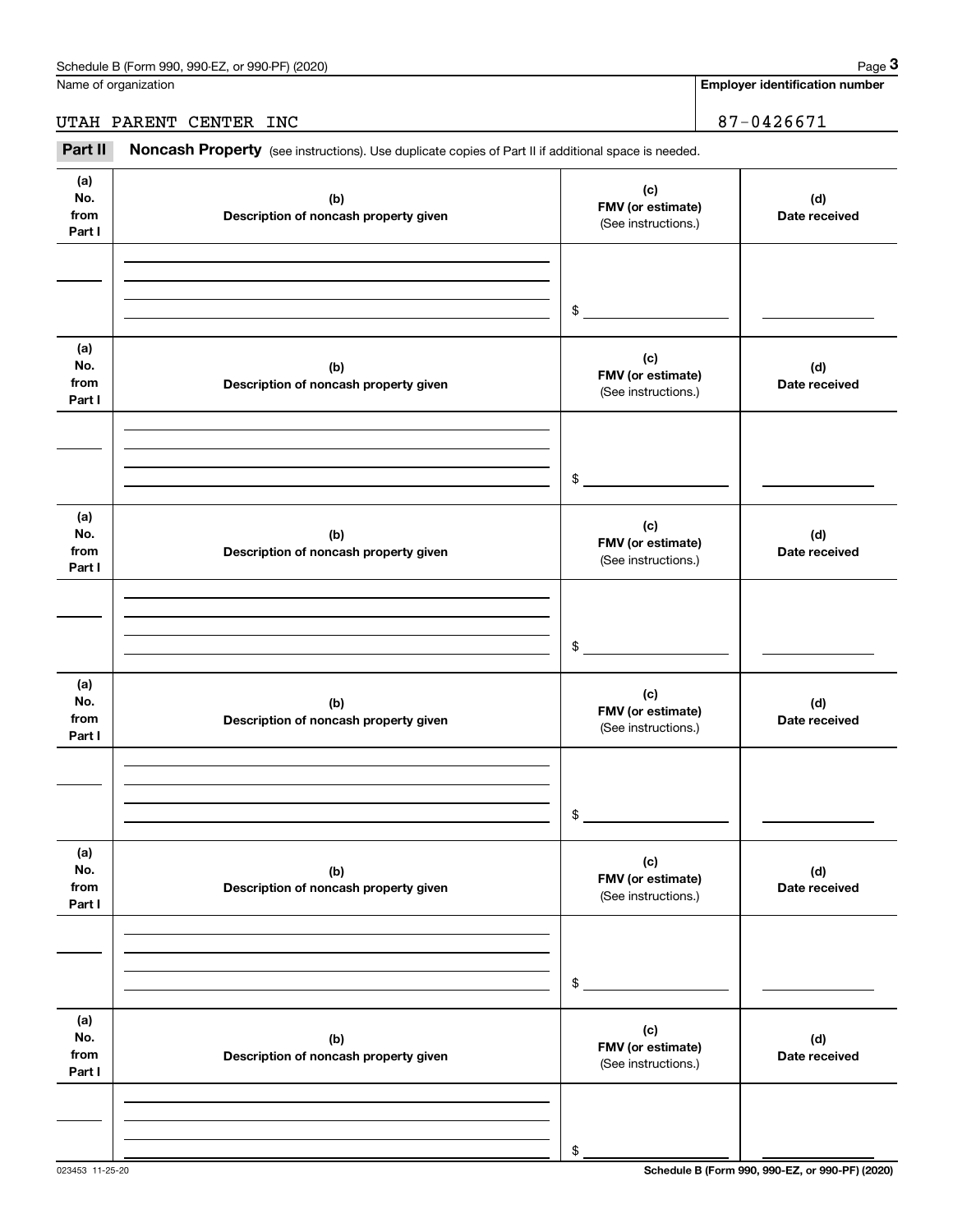|                           | Schedule B (Form 990, 990-EZ, or 990-PF) (2020)                                                                                                                                   |                      | Page 4                                                                                                                                                         |  |  |  |  |
|---------------------------|-----------------------------------------------------------------------------------------------------------------------------------------------------------------------------------|----------------------|----------------------------------------------------------------------------------------------------------------------------------------------------------------|--|--|--|--|
|                           | Name of organization                                                                                                                                                              |                      | <b>Employer identification number</b>                                                                                                                          |  |  |  |  |
|                           | UTAH PARENT CENTER INC                                                                                                                                                            |                      | 87-0426671                                                                                                                                                     |  |  |  |  |
| Part III                  | from any one contributor. Complete columns (a) through (e) and the following line entry. For organizations                                                                        |                      | Exclusively religious, charitable, etc., contributions to organizations described in section 501(c)(7), (8), or (10) that total more than \$1,000 for the year |  |  |  |  |
|                           | completing Part III, enter the total of exclusively religious, charitable, etc., contributions of \$1,000 or less for the year. (Enter this info. once.) $\blacktriangleright$ \$ |                      |                                                                                                                                                                |  |  |  |  |
| (a) No.                   | Use duplicate copies of Part III if additional space is needed.                                                                                                                   |                      |                                                                                                                                                                |  |  |  |  |
| from<br>Part I            | (b) Purpose of gift                                                                                                                                                               | (c) Use of gift      | (d) Description of how gift is held                                                                                                                            |  |  |  |  |
|                           |                                                                                                                                                                                   |                      |                                                                                                                                                                |  |  |  |  |
|                           |                                                                                                                                                                                   |                      |                                                                                                                                                                |  |  |  |  |
|                           |                                                                                                                                                                                   |                      |                                                                                                                                                                |  |  |  |  |
|                           |                                                                                                                                                                                   | (e) Transfer of gift |                                                                                                                                                                |  |  |  |  |
|                           | Transferee's name, address, and ZIP + 4                                                                                                                                           |                      | Relationship of transferor to transferee                                                                                                                       |  |  |  |  |
|                           |                                                                                                                                                                                   |                      |                                                                                                                                                                |  |  |  |  |
|                           |                                                                                                                                                                                   |                      |                                                                                                                                                                |  |  |  |  |
|                           |                                                                                                                                                                                   |                      |                                                                                                                                                                |  |  |  |  |
| (a) No.<br>from           | (b) Purpose of gift                                                                                                                                                               | (c) Use of gift      | (d) Description of how gift is held                                                                                                                            |  |  |  |  |
| Part I                    |                                                                                                                                                                                   |                      |                                                                                                                                                                |  |  |  |  |
|                           |                                                                                                                                                                                   |                      |                                                                                                                                                                |  |  |  |  |
|                           |                                                                                                                                                                                   |                      |                                                                                                                                                                |  |  |  |  |
|                           | (e) Transfer of gift                                                                                                                                                              |                      |                                                                                                                                                                |  |  |  |  |
|                           |                                                                                                                                                                                   |                      |                                                                                                                                                                |  |  |  |  |
|                           | Transferee's name, address, and ZIP + 4                                                                                                                                           |                      | Relationship of transferor to transferee                                                                                                                       |  |  |  |  |
|                           |                                                                                                                                                                                   |                      |                                                                                                                                                                |  |  |  |  |
|                           |                                                                                                                                                                                   |                      |                                                                                                                                                                |  |  |  |  |
| (a) No.                   |                                                                                                                                                                                   |                      |                                                                                                                                                                |  |  |  |  |
| from<br>Part I            | (b) Purpose of gift                                                                                                                                                               | (c) Use of gift      | (d) Description of how gift is held                                                                                                                            |  |  |  |  |
|                           |                                                                                                                                                                                   |                      |                                                                                                                                                                |  |  |  |  |
|                           |                                                                                                                                                                                   |                      |                                                                                                                                                                |  |  |  |  |
|                           |                                                                                                                                                                                   |                      |                                                                                                                                                                |  |  |  |  |
|                           |                                                                                                                                                                                   | (e) Transfer of gift |                                                                                                                                                                |  |  |  |  |
|                           | Transferee's name, address, and $ZIP + 4$                                                                                                                                         |                      | Relationship of transferor to transferee                                                                                                                       |  |  |  |  |
|                           |                                                                                                                                                                                   |                      |                                                                                                                                                                |  |  |  |  |
|                           |                                                                                                                                                                                   |                      |                                                                                                                                                                |  |  |  |  |
|                           |                                                                                                                                                                                   |                      |                                                                                                                                                                |  |  |  |  |
| (a) No.<br>from<br>Part I | (b) Purpose of gift                                                                                                                                                               | (c) Use of gift      | (d) Description of how gift is held                                                                                                                            |  |  |  |  |
|                           |                                                                                                                                                                                   |                      |                                                                                                                                                                |  |  |  |  |
|                           |                                                                                                                                                                                   |                      |                                                                                                                                                                |  |  |  |  |
|                           |                                                                                                                                                                                   |                      |                                                                                                                                                                |  |  |  |  |
|                           | (e) Transfer of gift                                                                                                                                                              |                      |                                                                                                                                                                |  |  |  |  |
|                           |                                                                                                                                                                                   |                      |                                                                                                                                                                |  |  |  |  |
|                           | Transferee's name, address, and $ZIP + 4$                                                                                                                                         |                      | Relationship of transferor to transferee                                                                                                                       |  |  |  |  |
|                           |                                                                                                                                                                                   |                      |                                                                                                                                                                |  |  |  |  |
|                           |                                                                                                                                                                                   |                      |                                                                                                                                                                |  |  |  |  |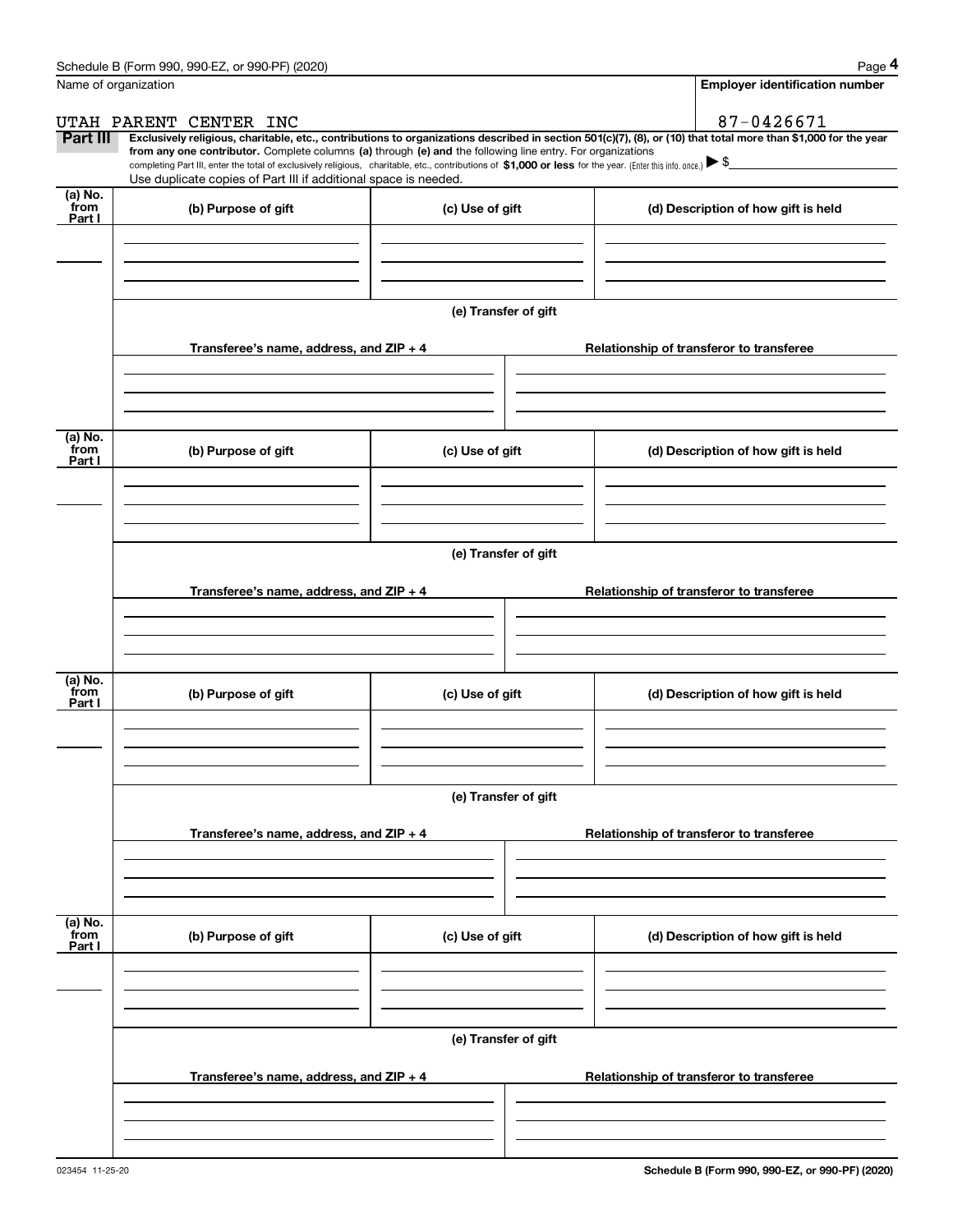| <b>SCHEDULE C</b>                                                                                     |  | <b>Political Campaign and Lobbying Activities</b>                                                                                                                                                                                                  |         |                                                                             | OMB No. 1545-0047                                                                                                                                           |
|-------------------------------------------------------------------------------------------------------|--|----------------------------------------------------------------------------------------------------------------------------------------------------------------------------------------------------------------------------------------------------|---------|-----------------------------------------------------------------------------|-------------------------------------------------------------------------------------------------------------------------------------------------------------|
| (Form 990 or 990-EZ)<br>For Organizations Exempt From Income Tax Under section 501(c) and section 527 |  |                                                                                                                                                                                                                                                    |         |                                                                             |                                                                                                                                                             |
| Complete if the organization is described below.<br>> Attach to Form 990 or Form 990-EZ.              |  |                                                                                                                                                                                                                                                    |         |                                                                             |                                                                                                                                                             |
| Department of the Treasury<br>Internal Revenue Service                                                |  | Go to www.irs.gov/Form990 for instructions and the latest information.                                                                                                                                                                             |         |                                                                             | <b>Open to Public</b><br>Inspection                                                                                                                         |
|                                                                                                       |  | If the organization answered "Yes," on Form 990, Part IV, line 3, or Form 990-EZ, Part V, line 46 (Political Campaign Activities), then                                                                                                            |         |                                                                             |                                                                                                                                                             |
|                                                                                                       |  | • Section 501(c)(3) organizations: Complete Parts I-A and B. Do not complete Part I-C.                                                                                                                                                             |         |                                                                             |                                                                                                                                                             |
| • Section 527 organizations: Complete Part I-A only.                                                  |  | • Section 501(c) (other than section 501(c)(3)) organizations: Complete Parts I-A and C below. Do not complete Part I-B.                                                                                                                           |         |                                                                             |                                                                                                                                                             |
|                                                                                                       |  | If the organization answered "Yes," on Form 990, Part IV, line 4, or Form 990-EZ, Part VI, line 47 (Lobbying Activities), then                                                                                                                     |         |                                                                             |                                                                                                                                                             |
|                                                                                                       |  | • Section 501(c)(3) organizations that have filed Form 5768 (election under section 501(h)): Complete Part II-A. Do not complete Part II-B.                                                                                                        |         |                                                                             |                                                                                                                                                             |
|                                                                                                       |  | • Section 501(c)(3) organizations that have NOT filed Form 5768 (election under section 501(h)): Complete Part II-B. Do not complete Part II-A.                                                                                                    |         |                                                                             |                                                                                                                                                             |
|                                                                                                       |  | If the organization answered "Yes," on Form 990, Part IV, line 5 (Proxy Tax) (See separate instructions) or Form 990-EZ, Part V, line 35c (Proxy                                                                                                   |         |                                                                             |                                                                                                                                                             |
| Tax) (See separate instructions), then                                                                |  |                                                                                                                                                                                                                                                    |         |                                                                             |                                                                                                                                                             |
|                                                                                                       |  | • Section 501(c)(4), (5), or (6) organizations: Complete Part III.                                                                                                                                                                                 |         |                                                                             |                                                                                                                                                             |
| Name of organization                                                                                  |  |                                                                                                                                                                                                                                                    |         |                                                                             | <b>Employer identification number</b>                                                                                                                       |
| Part I-A                                                                                              |  | UTAH PARENT CENTER INC<br>Complete if the organization is exempt under section 501(c) or is a section 527 organization.                                                                                                                            |         |                                                                             | 87-0426671                                                                                                                                                  |
|                                                                                                       |  |                                                                                                                                                                                                                                                    |         |                                                                             |                                                                                                                                                             |
|                                                                                                       |  | Provide a description of the organization's direct and indirect political campaign activities in Part IV.                                                                                                                                          |         |                                                                             |                                                                                                                                                             |
| 1.<br>Political campaign activity expenditures<br>2                                                   |  |                                                                                                                                                                                                                                                    |         |                                                                             | $\blacktriangleright$ \$                                                                                                                                    |
| Volunteer hours for political campaign activities                                                     |  |                                                                                                                                                                                                                                                    |         |                                                                             |                                                                                                                                                             |
|                                                                                                       |  |                                                                                                                                                                                                                                                    |         |                                                                             |                                                                                                                                                             |
| Part I-B                                                                                              |  | Complete if the organization is exempt under section 501(c)(3).                                                                                                                                                                                    |         |                                                                             |                                                                                                                                                             |
|                                                                                                       |  | 1 Enter the amount of any excise tax incurred by the organization under section 4955                                                                                                                                                               |         |                                                                             | $\blacktriangleright$ \$                                                                                                                                    |
| 2                                                                                                     |  |                                                                                                                                                                                                                                                    |         |                                                                             |                                                                                                                                                             |
| 3                                                                                                     |  |                                                                                                                                                                                                                                                    |         |                                                                             | Yes<br>No                                                                                                                                                   |
|                                                                                                       |  |                                                                                                                                                                                                                                                    |         |                                                                             | Yes<br>No                                                                                                                                                   |
| <b>b</b> If "Yes," describe in Part IV.                                                               |  | Part I-C   Complete if the organization is exempt under section 501(c), except section 501(c)(3).                                                                                                                                                  |         |                                                                             |                                                                                                                                                             |
|                                                                                                       |  | 1 Enter the amount directly expended by the filing organization for section 527 exempt function activities                                                                                                                                         |         |                                                                             | $\blacktriangleright$ \$                                                                                                                                    |
| 2                                                                                                     |  | Enter the amount of the filing organization's funds contributed to other organizations for section 527                                                                                                                                             |         |                                                                             |                                                                                                                                                             |
| exempt function activities                                                                            |  |                                                                                                                                                                                                                                                    |         |                                                                             | $\blacktriangleright$ \$                                                                                                                                    |
|                                                                                                       |  | 3 Total exempt function expenditures. Add lines 1 and 2. Enter here and on Form 1120-POL,                                                                                                                                                          |         |                                                                             |                                                                                                                                                             |
|                                                                                                       |  |                                                                                                                                                                                                                                                    |         |                                                                             | $\blacktriangleright$ \$                                                                                                                                    |
|                                                                                                       |  | Did the filing organization file Form 1120-POL for this year?                                                                                                                                                                                      |         |                                                                             | Yes<br>No                                                                                                                                                   |
| 5                                                                                                     |  | Enter the names, addresses and employer identification number (EIN) of all section 527 political organizations to which the filing organization                                                                                                    |         |                                                                             |                                                                                                                                                             |
|                                                                                                       |  | made payments. For each organization listed, enter the amount paid from the filing organization's funds. Also enter the amount of political                                                                                                        |         |                                                                             |                                                                                                                                                             |
|                                                                                                       |  | contributions received that were promptly and directly delivered to a separate political organization, such as a separate segregated fund or a<br>political action committee (PAC). If additional space is needed, provide information in Part IV. |         |                                                                             |                                                                                                                                                             |
| (a) Name                                                                                              |  | (b) Address                                                                                                                                                                                                                                        | (c) EIN | (d) Amount paid from<br>filing organization's<br>funds. If none, enter -0-. | (e) Amount of political<br>contributions received and<br>promptly and directly<br>delivered to a separate<br>political organization.<br>If none, enter -0-. |
|                                                                                                       |  |                                                                                                                                                                                                                                                    |         |                                                                             |                                                                                                                                                             |
|                                                                                                       |  |                                                                                                                                                                                                                                                    |         |                                                                             |                                                                                                                                                             |
|                                                                                                       |  |                                                                                                                                                                                                                                                    |         |                                                                             |                                                                                                                                                             |
|                                                                                                       |  |                                                                                                                                                                                                                                                    |         |                                                                             |                                                                                                                                                             |
|                                                                                                       |  |                                                                                                                                                                                                                                                    |         |                                                                             |                                                                                                                                                             |
|                                                                                                       |  |                                                                                                                                                                                                                                                    |         |                                                                             |                                                                                                                                                             |
|                                                                                                       |  |                                                                                                                                                                                                                                                    |         |                                                                             |                                                                                                                                                             |
|                                                                                                       |  |                                                                                                                                                                                                                                                    |         |                                                                             |                                                                                                                                                             |

| For Paperwork Reduction Act Notice, see the Instructions for Form 990 or 990-EZ. |  | <b>Sched</b> |
|----------------------------------------------------------------------------------|--|--------------|
|                                                                                  |  |              |
|                                                                                  |  |              |
|                                                                                  |  |              |
|                                                                                  |  |              |
|                                                                                  |  |              |
|                                                                                  |  |              |
|                                                                                  |  |              |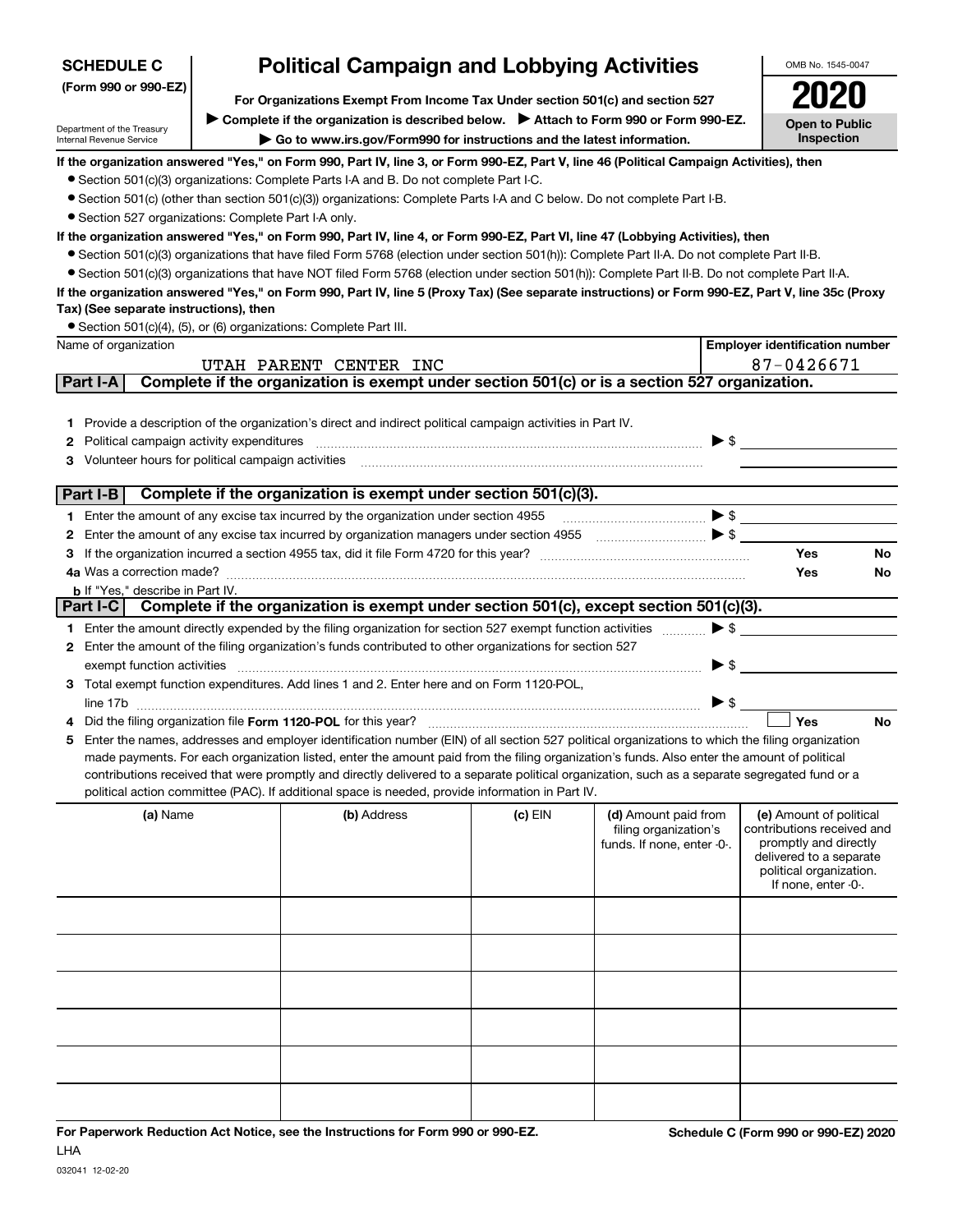| Schedule C (Form 990 or 990-EZ) 2020 UTAH PARENT CENTER INC                                                     |                                        |                                                                                  |                                                                                                                                   |                                        | 87-0426671 Page 2              |
|-----------------------------------------------------------------------------------------------------------------|----------------------------------------|----------------------------------------------------------------------------------|-----------------------------------------------------------------------------------------------------------------------------------|----------------------------------------|--------------------------------|
| Complete if the organization is exempt under section 501(c)(3) and filed Form 5768 (election under<br>Part II-A |                                        |                                                                                  |                                                                                                                                   |                                        |                                |
| section 501(h)).                                                                                                |                                        |                                                                                  |                                                                                                                                   |                                        |                                |
| A Check $\blacktriangleright$                                                                                   |                                        |                                                                                  | if the filing organization belongs to an affiliated group (and list in Part IV each affiliated group member's name, address, EIN, |                                        |                                |
| expenses, and share of excess lobbying expenditures).                                                           |                                        |                                                                                  |                                                                                                                                   |                                        |                                |
| <b>B</b> Check $\blacktriangleright$                                                                            |                                        | if the filing organization checked box A and "limited control" provisions apply. |                                                                                                                                   |                                        |                                |
|                                                                                                                 | <b>Limits on Lobbying Expenditures</b> | (The term "expenditures" means amounts paid or incurred.)                        |                                                                                                                                   | (a) Filing<br>organization's<br>totals | (b) Affiliated group<br>totals |
| 1a Total lobbying expenditures to influence public opinion (grassroots lobbying)                                |                                        |                                                                                  |                                                                                                                                   |                                        |                                |
| <b>b</b> Total lobbying expenditures to influence a legislative body (direct lobbying)                          |                                        |                                                                                  |                                                                                                                                   |                                        |                                |
| c                                                                                                               |                                        |                                                                                  |                                                                                                                                   |                                        |                                |
| <b>d</b> Other exempt purpose expenditures                                                                      |                                        |                                                                                  |                                                                                                                                   |                                        |                                |
| e Total exempt purpose expenditures (add lines 1c and 1d)                                                       |                                        |                                                                                  |                                                                                                                                   |                                        |                                |
| f Lobbying nontaxable amount. Enter the amount from the following table in both columns.                        |                                        |                                                                                  |                                                                                                                                   |                                        |                                |
| If the amount on line 1e, column (a) or (b) is:                                                                 |                                        | The lobbying nontaxable amount is:                                               |                                                                                                                                   |                                        |                                |
| Not over \$500,000                                                                                              |                                        | 20% of the amount on line 1e.                                                    |                                                                                                                                   |                                        |                                |
| Over \$500,000 but not over \$1,000,000                                                                         |                                        | \$100,000 plus 15% of the excess over \$500,000.                                 |                                                                                                                                   |                                        |                                |
| Over \$1,000,000 but not over \$1,500,000                                                                       |                                        | \$175,000 plus 10% of the excess over \$1,000,000.                               |                                                                                                                                   |                                        |                                |
| Over \$1,500,000 but not over \$17,000,000                                                                      |                                        | \$225,000 plus 5% of the excess over \$1,500,000.                                |                                                                                                                                   |                                        |                                |
| Over \$17,000,000                                                                                               | \$1,000,000.                           |                                                                                  |                                                                                                                                   |                                        |                                |
|                                                                                                                 |                                        |                                                                                  |                                                                                                                                   |                                        |                                |
| g Grassroots nontaxable amount (enter 25% of line 1f)                                                           |                                        |                                                                                  |                                                                                                                                   |                                        |                                |
| h Subtract line 1q from line 1a. If zero or less, enter -0-                                                     |                                        |                                                                                  |                                                                                                                                   |                                        |                                |
| Subtract line 1f from line 1c. If zero or less, enter -0-                                                       |                                        |                                                                                  |                                                                                                                                   |                                        |                                |
| If there is an amount other than zero on either line 1h or line 1i, did the organization file Form 4720         |                                        |                                                                                  |                                                                                                                                   |                                        |                                |
| reporting section 4911 tax for this year?                                                                       |                                        |                                                                                  |                                                                                                                                   |                                        | Yes<br>No.                     |
|                                                                                                                 |                                        | 4-Year Averaging Period Under Section 501(h)                                     |                                                                                                                                   |                                        |                                |
| (Some organizations that made a section 501(h) election do not have to complete all of the five columns below.  |                                        |                                                                                  |                                                                                                                                   |                                        |                                |
|                                                                                                                 |                                        | See the separate instructions for lines 2a through 2f.)                          |                                                                                                                                   |                                        |                                |
|                                                                                                                 |                                        | Lobbying Expenditures During 4-Year Averaging Period                             |                                                                                                                                   |                                        |                                |
| Calendar year<br>(or fiscal year beginning in)                                                                  | (a) $2017$                             | (b) 2018                                                                         | $(c)$ 2019                                                                                                                        | $(d)$ 2020                             | (e) Total                      |
| 2a Lobbying nontaxable amount                                                                                   |                                        |                                                                                  |                                                                                                                                   |                                        |                                |
| <b>b</b> Lobbying ceiling amount<br>(150% of line 2a, column(e))                                                |                                        |                                                                                  |                                                                                                                                   |                                        |                                |
| c Total lobbying expenditures                                                                                   |                                        |                                                                                  |                                                                                                                                   |                                        |                                |
| d Grassroots nontaxable amount                                                                                  |                                        |                                                                                  |                                                                                                                                   |                                        |                                |
| e Grassroots ceiling amount                                                                                     |                                        |                                                                                  |                                                                                                                                   |                                        |                                |
| (150% of line 2d, column (e))                                                                                   |                                        |                                                                                  |                                                                                                                                   |                                        |                                |
| f Grassroots lobbying expenditures                                                                              |                                        |                                                                                  |                                                                                                                                   |                                        |                                |

**Schedule C (Form 990 or 990-EZ) 2020**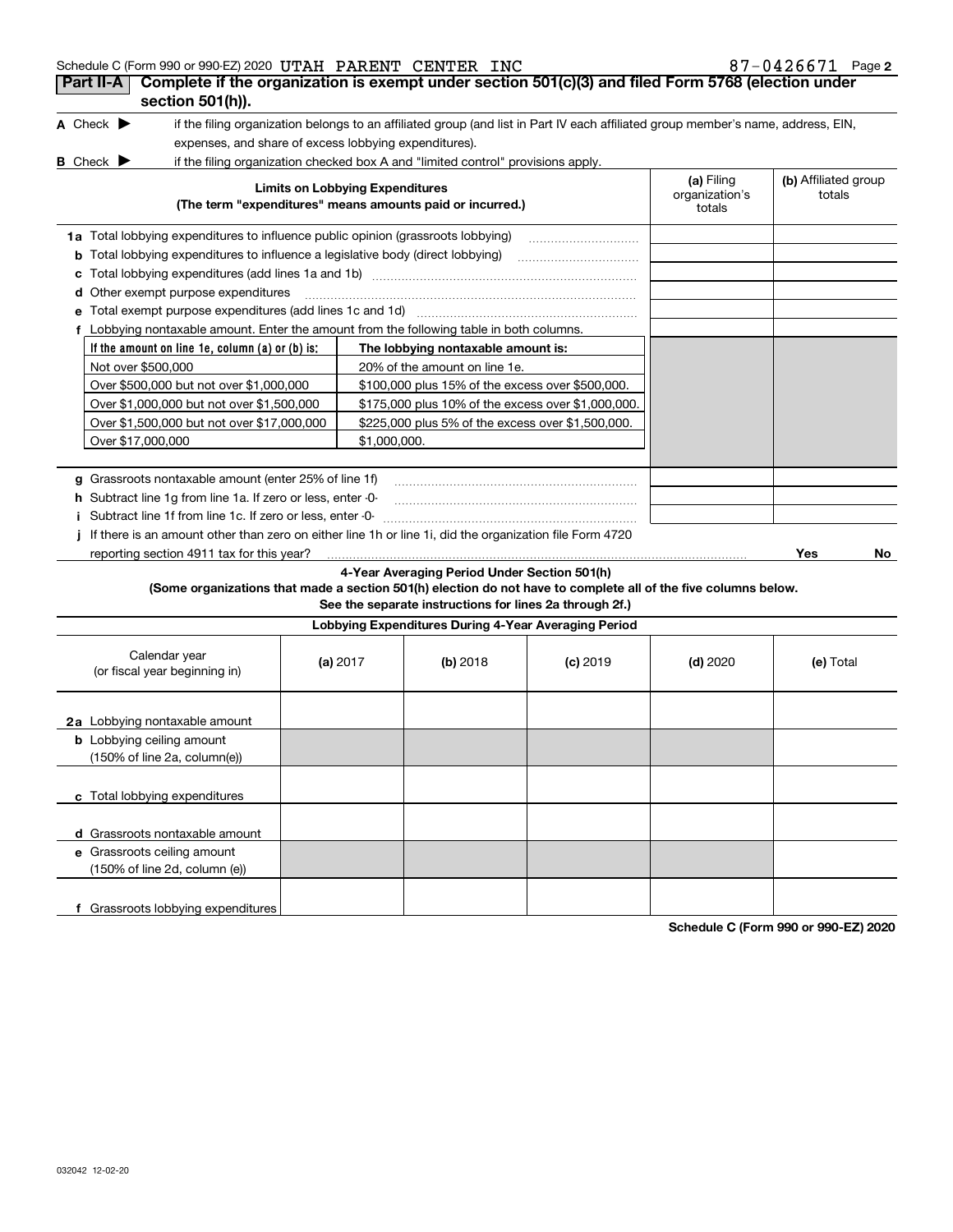#### Schedule C (Form 990 or 990-EZ) 2020 Page UTAH PARENT CENTER INC 87-0426671

## **3**

## **Part II-B** Complete if the organization is exempt under section 501(c)(3) and has NOT filed Form 5768 **(election under section 501(h)).**

|                | For each "Yes" response on lines 1a through 1i below, provide in Part IV a detailed description                                                                                                                                      |     | (a)          | (b)    |     |
|----------------|--------------------------------------------------------------------------------------------------------------------------------------------------------------------------------------------------------------------------------------|-----|--------------|--------|-----|
|                | of the lobbying activity.                                                                                                                                                                                                            | Yes | No           | Amount |     |
| 1              | During the year, did the filing organization attempt to influence foreign, national, state, or<br>local legislation, including any attempt to influence public opinion on a legislative matter<br>or referendum, through the use of: |     |              |        |     |
|                |                                                                                                                                                                                                                                      |     | x            |        |     |
|                | <b>b</b> Paid staff or management (include compensation in expenses reported on lines 1c through 1i)?                                                                                                                                | x   |              |        |     |
|                |                                                                                                                                                                                                                                      |     | Χ            |        |     |
|                |                                                                                                                                                                                                                                      |     | X            |        |     |
|                | e Publications, or published or broadcast statements?                                                                                                                                                                                |     | X            |        |     |
|                | f Grants to other organizations for lobbying purposes?                                                                                                                                                                               |     | X            |        |     |
|                | g Direct contact with legislators, their staffs, government officials, or a legislative body?                                                                                                                                        |     | $\mathbf X$  |        |     |
|                | h Rallies, demonstrations, seminars, conventions, speeches, lectures, or any similar means?                                                                                                                                          |     | X            |        |     |
|                | <i>i</i> Other activities?                                                                                                                                                                                                           | X   |              |        | 60. |
|                |                                                                                                                                                                                                                                      |     |              |        | 60. |
|                | 2a Did the activities in line 1 cause the organization to be not described in section 501(c)(3)?                                                                                                                                     |     | X            |        |     |
|                |                                                                                                                                                                                                                                      |     |              |        |     |
|                | c If "Yes," enter the amount of any tax incurred by organization managers under section 4912                                                                                                                                         |     |              |        |     |
|                | d If the filing organization incurred a section 4912 tax, did it file Form 4720 for this year?                                                                                                                                       |     |              |        |     |
|                | Complete if the organization is exempt under section 501(c)(4), section 501(c)(5), or section<br><b>Part III-A</b><br>$501(c)(6)$ .                                                                                                  |     |              |        |     |
|                |                                                                                                                                                                                                                                      |     |              | Yes    | No  |
| 1.             |                                                                                                                                                                                                                                      |     | 1            |        |     |
| 2              |                                                                                                                                                                                                                                      |     | $\mathbf{2}$ |        |     |
| 3              | Did the organization agree to carry over lobbying and political campaign activity expenditures from the prior year?                                                                                                                  |     | 3            |        |     |
|                | Complete if the organization is exempt under section 501(c)(4), section 501(c)(5), or section<br><b>Part III-B</b>                                                                                                                   |     |              |        |     |
|                | 501(c)(6) and if either (a) BOTH Part III-A, lines 1 and 2, are answered "No" OR (b) Part III-A, line 3, is                                                                                                                          |     |              |        |     |
|                | answered "Yes."                                                                                                                                                                                                                      |     |              |        |     |
| 1              |                                                                                                                                                                                                                                      |     | 1            |        |     |
| 2              | Section 162(e) nondeductible lobbying and political expenditures (do not include amounts of political                                                                                                                                |     |              |        |     |
|                | expenses for which the section 527(f) tax was paid).                                                                                                                                                                                 |     |              |        |     |
|                |                                                                                                                                                                                                                                      |     | 2a           |        |     |
|                | <b>b</b> Carryover from last year manufactured and content to content the content of the content of the content of the content of the content of the content of the content of the content of the content of the content of the con  |     | 2b           |        |     |
|                |                                                                                                                                                                                                                                      |     | 2c           |        |     |
|                | Aggregate amount reported in section 6033(e)(1)(A) notices of nondeductible section 162(e) dues                                                                                                                                      |     | 3            |        |     |
| 4              | If notices were sent and the amount on line 2c exceeds the amount on line 3, what portion of the excess                                                                                                                              |     |              |        |     |
|                | does the organization agree to carryover to the reasonable estimate of nondeductible lobbying and political                                                                                                                          |     |              |        |     |
|                | expenditure next year?                                                                                                                                                                                                               |     | 4            |        |     |
| 5              | Taxable amount of lobbying and political expenditures (See instructions)                                                                                                                                                             |     | 5            |        |     |
| <b>Part IV</b> | <b>Supplemental Information</b>                                                                                                                                                                                                      |     |              |        |     |
|                | Provide the descriptions required for Part I-A, line 1; Part I-B, line 4; Part I-C, line 5; Part II-A (affiliated group list); Part II-A, lines 1 and 2 (See                                                                         |     |              |        |     |
|                | instructions); and Part II-B, line 1. Also, complete this part for any additional information.                                                                                                                                       |     |              |        |     |
| PART           | II-B, LINE 1, LOBBYING ACTIVITIES:                                                                                                                                                                                                   |     |              |        |     |

## TIME SPENT APPLYING FOR A LOBBYING PERMIT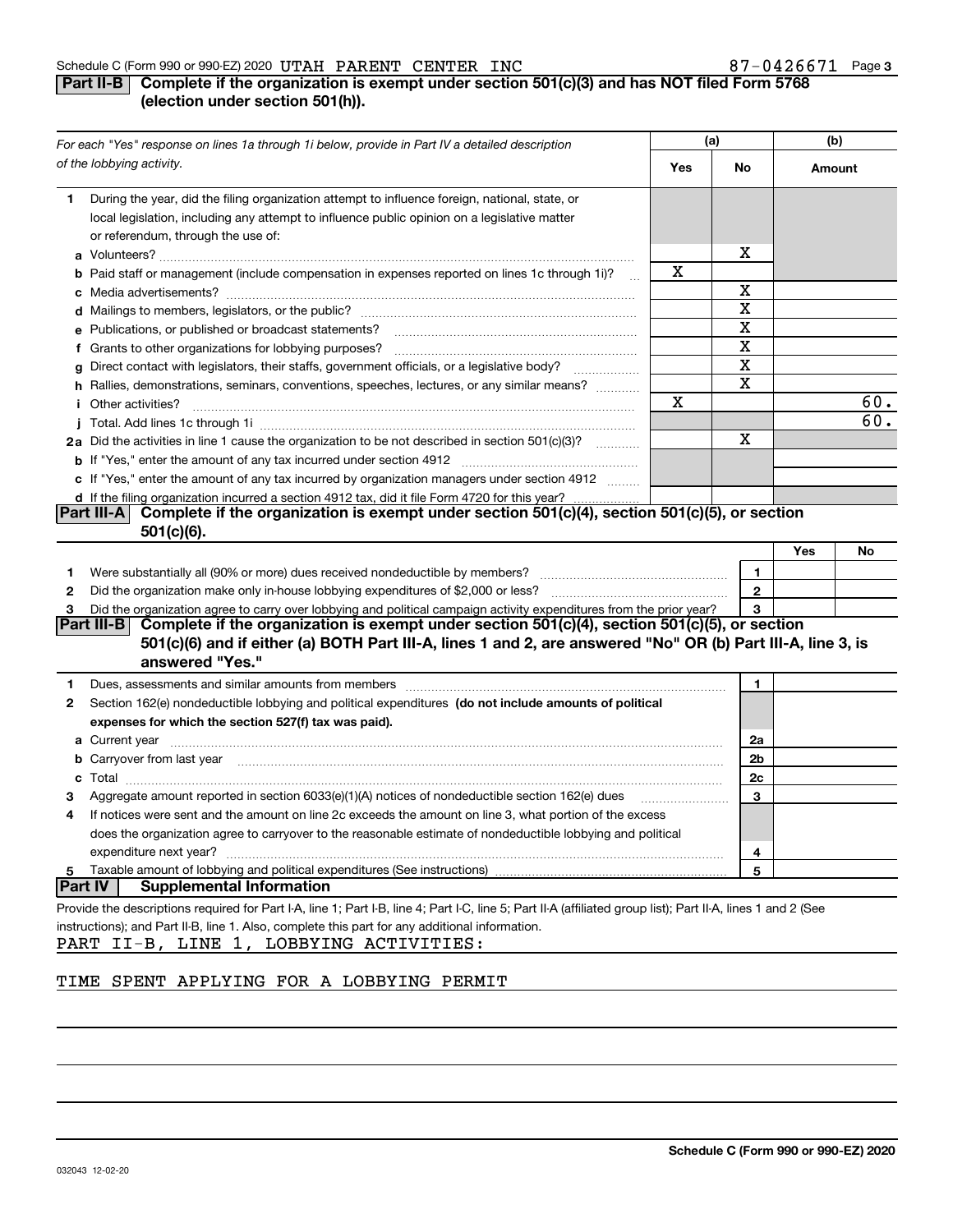| <b>SCHEDULE D</b> |  |
|-------------------|--|
|-------------------|--|

## **SCHEDULE D Supplemental Financial Statements**

(Form 990)<br>
Pepartment of the Treasury<br>
Department of the Treasury<br>
Department of the Treasury<br>
Department of the Treasury<br> **Co to www.irs.gov/Form990 for instructions and the latest information.**<br> **Co to www.irs.gov/Form9** 



Internal Revenue Service **Name of the organization Employer identification number**

Department of the Treasury

| Organizations Maintaining Donor Advised Funds or Other Similar Funds or Accounts. Complete if the<br><b>Part I</b><br>organization answered "Yes" on Form 990, Part IV, line 6.<br>(a) Donor advised funds<br>(b) Funds and other accounts<br>1.<br>Aggregate value of contributions to (during year)<br>2<br>з<br>4<br>Did the organization inform all donors and donor advisors in writing that the assets held in donor advised funds<br>5<br>Yes<br>No<br>Did the organization inform all grantees, donors, and donor advisors in writing that grant funds can be used only<br>6<br>for charitable purposes and not for the benefit of the donor or donor advisor, or for any other purpose conferring<br>Yes<br>No<br>Part II<br>Conservation Easements. Complete if the organization answered "Yes" on Form 990, Part IV, line 7.<br>Purpose(s) of conservation easements held by the organization (check all that apply).<br>1<br>Preservation of land for public use (for example, recreation or education)<br>Preservation of a historically important land area<br>Protection of natural habitat<br>Preservation of a certified historic structure<br>Preservation of open space<br>Complete lines 2a through 2d if the organization held a qualified conservation contribution in the form of a conservation easement on the last<br>2<br>Held at the End of the Tax Year<br>day of the tax year.<br>2a<br>a<br>2 <sub>b</sub><br>Total acreage restricted by conservation easements<br>b<br>2c<br>Number of conservation easements on a certified historic structure included in (a) manufacture included in (a)<br>c<br>Number of conservation easements included in (c) acquired after 7/25/06, and not on a historic structure<br>d<br>2d<br>Number of conservation easements modified, transferred, released, extinguished, or terminated by the organization during the tax<br>З.<br>$\vee$ ear $\blacktriangleright$<br>Number of states where property subject to conservation easement is located ><br>4<br>Does the organization have a written policy regarding the periodic monitoring, inspection, handling of<br>5<br><b>Yes</b><br>violations, and enforcement of the conservation easements it holds?<br>No<br>Staff and volunteer hours devoted to monitoring, inspecting, handling of violations, and enforcing conservation easements during the year<br>6<br>Amount of expenses incurred in monitoring, inspecting, handling of violations, and enforcing conservation easements during the year<br>7<br>$\blacktriangleright$ \$<br>Does each conservation easement reported on line 2(d) above satisfy the requirements of section 170(h)(4)(B)(i)<br>8<br>Yes<br>No<br>In Part XIII, describe how the organization reports conservation easements in its revenue and expense statement and<br>9<br>balance sheet, and include, if applicable, the text of the footnote to the organization's financial statements that describes the<br>organization's accounting for conservation easements.<br>Organizations Maintaining Collections of Art, Historical Treasures, or Other Similar Assets.<br><b>Part III</b><br>Complete if the organization answered "Yes" on Form 990, Part IV, line 8.<br>1a If the organization elected, as permitted under FASB ASC 958, not to report in its revenue statement and balance sheet works<br>of art, historical treasures, or other similar assets held for public exhibition, education, or research in furtherance of public<br>service, provide in Part XIII the text of the footnote to its financial statements that describes these items.<br>If the organization elected, as permitted under FASB ASC 958, to report in its revenue statement and balance sheet works of<br>b<br>art, historical treasures, or other similar assets held for public exhibition, education, or research in furtherance of public service,<br>provide the following amounts relating to these items:<br>\$<br>(i)<br>$\blacktriangleright$ \$<br>(ii) Assets included in Form 990, Part X<br>If the organization received or held works of art, historical treasures, or other similar assets for financial gain, provide<br>2<br>the following amounts required to be reported under FASB ASC 958 relating to these items:<br>- \$<br>Revenue included on Form 990, Part VIII, line 1 [2000] [2000] [2000] [2000] [3000] [3000] [3000] [3000] [3000<br>▶<br>а | UTAH PARENT CENTER INC                                                      | 87-0426671                 |
|------------------------------------------------------------------------------------------------------------------------------------------------------------------------------------------------------------------------------------------------------------------------------------------------------------------------------------------------------------------------------------------------------------------------------------------------------------------------------------------------------------------------------------------------------------------------------------------------------------------------------------------------------------------------------------------------------------------------------------------------------------------------------------------------------------------------------------------------------------------------------------------------------------------------------------------------------------------------------------------------------------------------------------------------------------------------------------------------------------------------------------------------------------------------------------------------------------------------------------------------------------------------------------------------------------------------------------------------------------------------------------------------------------------------------------------------------------------------------------------------------------------------------------------------------------------------------------------------------------------------------------------------------------------------------------------------------------------------------------------------------------------------------------------------------------------------------------------------------------------------------------------------------------------------------------------------------------------------------------------------------------------------------------------------------------------------------------------------------------------------------------------------------------------------------------------------------------------------------------------------------------------------------------------------------------------------------------------------------------------------------------------------------------------------------------------------------------------------------------------------------------------------------------------------------------------------------------------------------------------------------------------------------------------------------------------------------------------------------------------------------------------------------------------------------------------------------------------------------------------------------------------------------------------------------------------------------------------------------------------------------------------------------------------------------------------------------------------------------------------------------------------------------------------------------------------------------------------------------------------------------------------------------------------------------------------------------------------------------------------------------------------------------------------------------------------------------------------------------------------------------------------------------------------------------------------------------------------------------------------------------------------------------------------------------------------------------------------------------------------------------------------------------------------------------------------------------------------------------------------------------------------------------------------------------------------------------------------------------------------------------------------------------------------------------------------------------------------------------------------------------------------------------------------------------------------------------------------------------------------------------------------------------------------------------------------------------------------------------------------------------------------------------------------------------|-----------------------------------------------------------------------------|----------------------------|
|                                                                                                                                                                                                                                                                                                                                                                                                                                                                                                                                                                                                                                                                                                                                                                                                                                                                                                                                                                                                                                                                                                                                                                                                                                                                                                                                                                                                                                                                                                                                                                                                                                                                                                                                                                                                                                                                                                                                                                                                                                                                                                                                                                                                                                                                                                                                                                                                                                                                                                                                                                                                                                                                                                                                                                                                                                                                                                                                                                                                                                                                                                                                                                                                                                                                                                                                                                                                                                                                                                                                                                                                                                                                                                                                                                                                                                                                                                                                                                                                                                                                                                                                                                                                                                                                                                                                                                                                                              |                                                                             |                            |
|                                                                                                                                                                                                                                                                                                                                                                                                                                                                                                                                                                                                                                                                                                                                                                                                                                                                                                                                                                                                                                                                                                                                                                                                                                                                                                                                                                                                                                                                                                                                                                                                                                                                                                                                                                                                                                                                                                                                                                                                                                                                                                                                                                                                                                                                                                                                                                                                                                                                                                                                                                                                                                                                                                                                                                                                                                                                                                                                                                                                                                                                                                                                                                                                                                                                                                                                                                                                                                                                                                                                                                                                                                                                                                                                                                                                                                                                                                                                                                                                                                                                                                                                                                                                                                                                                                                                                                                                                              |                                                                             |                            |
|                                                                                                                                                                                                                                                                                                                                                                                                                                                                                                                                                                                                                                                                                                                                                                                                                                                                                                                                                                                                                                                                                                                                                                                                                                                                                                                                                                                                                                                                                                                                                                                                                                                                                                                                                                                                                                                                                                                                                                                                                                                                                                                                                                                                                                                                                                                                                                                                                                                                                                                                                                                                                                                                                                                                                                                                                                                                                                                                                                                                                                                                                                                                                                                                                                                                                                                                                                                                                                                                                                                                                                                                                                                                                                                                                                                                                                                                                                                                                                                                                                                                                                                                                                                                                                                                                                                                                                                                                              |                                                                             |                            |
|                                                                                                                                                                                                                                                                                                                                                                                                                                                                                                                                                                                                                                                                                                                                                                                                                                                                                                                                                                                                                                                                                                                                                                                                                                                                                                                                                                                                                                                                                                                                                                                                                                                                                                                                                                                                                                                                                                                                                                                                                                                                                                                                                                                                                                                                                                                                                                                                                                                                                                                                                                                                                                                                                                                                                                                                                                                                                                                                                                                                                                                                                                                                                                                                                                                                                                                                                                                                                                                                                                                                                                                                                                                                                                                                                                                                                                                                                                                                                                                                                                                                                                                                                                                                                                                                                                                                                                                                                              |                                                                             |                            |
|                                                                                                                                                                                                                                                                                                                                                                                                                                                                                                                                                                                                                                                                                                                                                                                                                                                                                                                                                                                                                                                                                                                                                                                                                                                                                                                                                                                                                                                                                                                                                                                                                                                                                                                                                                                                                                                                                                                                                                                                                                                                                                                                                                                                                                                                                                                                                                                                                                                                                                                                                                                                                                                                                                                                                                                                                                                                                                                                                                                                                                                                                                                                                                                                                                                                                                                                                                                                                                                                                                                                                                                                                                                                                                                                                                                                                                                                                                                                                                                                                                                                                                                                                                                                                                                                                                                                                                                                                              |                                                                             |                            |
|                                                                                                                                                                                                                                                                                                                                                                                                                                                                                                                                                                                                                                                                                                                                                                                                                                                                                                                                                                                                                                                                                                                                                                                                                                                                                                                                                                                                                                                                                                                                                                                                                                                                                                                                                                                                                                                                                                                                                                                                                                                                                                                                                                                                                                                                                                                                                                                                                                                                                                                                                                                                                                                                                                                                                                                                                                                                                                                                                                                                                                                                                                                                                                                                                                                                                                                                                                                                                                                                                                                                                                                                                                                                                                                                                                                                                                                                                                                                                                                                                                                                                                                                                                                                                                                                                                                                                                                                                              |                                                                             |                            |
|                                                                                                                                                                                                                                                                                                                                                                                                                                                                                                                                                                                                                                                                                                                                                                                                                                                                                                                                                                                                                                                                                                                                                                                                                                                                                                                                                                                                                                                                                                                                                                                                                                                                                                                                                                                                                                                                                                                                                                                                                                                                                                                                                                                                                                                                                                                                                                                                                                                                                                                                                                                                                                                                                                                                                                                                                                                                                                                                                                                                                                                                                                                                                                                                                                                                                                                                                                                                                                                                                                                                                                                                                                                                                                                                                                                                                                                                                                                                                                                                                                                                                                                                                                                                                                                                                                                                                                                                                              |                                                                             |                            |
|                                                                                                                                                                                                                                                                                                                                                                                                                                                                                                                                                                                                                                                                                                                                                                                                                                                                                                                                                                                                                                                                                                                                                                                                                                                                                                                                                                                                                                                                                                                                                                                                                                                                                                                                                                                                                                                                                                                                                                                                                                                                                                                                                                                                                                                                                                                                                                                                                                                                                                                                                                                                                                                                                                                                                                                                                                                                                                                                                                                                                                                                                                                                                                                                                                                                                                                                                                                                                                                                                                                                                                                                                                                                                                                                                                                                                                                                                                                                                                                                                                                                                                                                                                                                                                                                                                                                                                                                                              |                                                                             |                            |
|                                                                                                                                                                                                                                                                                                                                                                                                                                                                                                                                                                                                                                                                                                                                                                                                                                                                                                                                                                                                                                                                                                                                                                                                                                                                                                                                                                                                                                                                                                                                                                                                                                                                                                                                                                                                                                                                                                                                                                                                                                                                                                                                                                                                                                                                                                                                                                                                                                                                                                                                                                                                                                                                                                                                                                                                                                                                                                                                                                                                                                                                                                                                                                                                                                                                                                                                                                                                                                                                                                                                                                                                                                                                                                                                                                                                                                                                                                                                                                                                                                                                                                                                                                                                                                                                                                                                                                                                                              |                                                                             |                            |
|                                                                                                                                                                                                                                                                                                                                                                                                                                                                                                                                                                                                                                                                                                                                                                                                                                                                                                                                                                                                                                                                                                                                                                                                                                                                                                                                                                                                                                                                                                                                                                                                                                                                                                                                                                                                                                                                                                                                                                                                                                                                                                                                                                                                                                                                                                                                                                                                                                                                                                                                                                                                                                                                                                                                                                                                                                                                                                                                                                                                                                                                                                                                                                                                                                                                                                                                                                                                                                                                                                                                                                                                                                                                                                                                                                                                                                                                                                                                                                                                                                                                                                                                                                                                                                                                                                                                                                                                                              |                                                                             |                            |
|                                                                                                                                                                                                                                                                                                                                                                                                                                                                                                                                                                                                                                                                                                                                                                                                                                                                                                                                                                                                                                                                                                                                                                                                                                                                                                                                                                                                                                                                                                                                                                                                                                                                                                                                                                                                                                                                                                                                                                                                                                                                                                                                                                                                                                                                                                                                                                                                                                                                                                                                                                                                                                                                                                                                                                                                                                                                                                                                                                                                                                                                                                                                                                                                                                                                                                                                                                                                                                                                                                                                                                                                                                                                                                                                                                                                                                                                                                                                                                                                                                                                                                                                                                                                                                                                                                                                                                                                                              |                                                                             |                            |
|                                                                                                                                                                                                                                                                                                                                                                                                                                                                                                                                                                                                                                                                                                                                                                                                                                                                                                                                                                                                                                                                                                                                                                                                                                                                                                                                                                                                                                                                                                                                                                                                                                                                                                                                                                                                                                                                                                                                                                                                                                                                                                                                                                                                                                                                                                                                                                                                                                                                                                                                                                                                                                                                                                                                                                                                                                                                                                                                                                                                                                                                                                                                                                                                                                                                                                                                                                                                                                                                                                                                                                                                                                                                                                                                                                                                                                                                                                                                                                                                                                                                                                                                                                                                                                                                                                                                                                                                                              |                                                                             |                            |
|                                                                                                                                                                                                                                                                                                                                                                                                                                                                                                                                                                                                                                                                                                                                                                                                                                                                                                                                                                                                                                                                                                                                                                                                                                                                                                                                                                                                                                                                                                                                                                                                                                                                                                                                                                                                                                                                                                                                                                                                                                                                                                                                                                                                                                                                                                                                                                                                                                                                                                                                                                                                                                                                                                                                                                                                                                                                                                                                                                                                                                                                                                                                                                                                                                                                                                                                                                                                                                                                                                                                                                                                                                                                                                                                                                                                                                                                                                                                                                                                                                                                                                                                                                                                                                                                                                                                                                                                                              |                                                                             |                            |
|                                                                                                                                                                                                                                                                                                                                                                                                                                                                                                                                                                                                                                                                                                                                                                                                                                                                                                                                                                                                                                                                                                                                                                                                                                                                                                                                                                                                                                                                                                                                                                                                                                                                                                                                                                                                                                                                                                                                                                                                                                                                                                                                                                                                                                                                                                                                                                                                                                                                                                                                                                                                                                                                                                                                                                                                                                                                                                                                                                                                                                                                                                                                                                                                                                                                                                                                                                                                                                                                                                                                                                                                                                                                                                                                                                                                                                                                                                                                                                                                                                                                                                                                                                                                                                                                                                                                                                                                                              |                                                                             |                            |
|                                                                                                                                                                                                                                                                                                                                                                                                                                                                                                                                                                                                                                                                                                                                                                                                                                                                                                                                                                                                                                                                                                                                                                                                                                                                                                                                                                                                                                                                                                                                                                                                                                                                                                                                                                                                                                                                                                                                                                                                                                                                                                                                                                                                                                                                                                                                                                                                                                                                                                                                                                                                                                                                                                                                                                                                                                                                                                                                                                                                                                                                                                                                                                                                                                                                                                                                                                                                                                                                                                                                                                                                                                                                                                                                                                                                                                                                                                                                                                                                                                                                                                                                                                                                                                                                                                                                                                                                                              |                                                                             |                            |
|                                                                                                                                                                                                                                                                                                                                                                                                                                                                                                                                                                                                                                                                                                                                                                                                                                                                                                                                                                                                                                                                                                                                                                                                                                                                                                                                                                                                                                                                                                                                                                                                                                                                                                                                                                                                                                                                                                                                                                                                                                                                                                                                                                                                                                                                                                                                                                                                                                                                                                                                                                                                                                                                                                                                                                                                                                                                                                                                                                                                                                                                                                                                                                                                                                                                                                                                                                                                                                                                                                                                                                                                                                                                                                                                                                                                                                                                                                                                                                                                                                                                                                                                                                                                                                                                                                                                                                                                                              |                                                                             |                            |
|                                                                                                                                                                                                                                                                                                                                                                                                                                                                                                                                                                                                                                                                                                                                                                                                                                                                                                                                                                                                                                                                                                                                                                                                                                                                                                                                                                                                                                                                                                                                                                                                                                                                                                                                                                                                                                                                                                                                                                                                                                                                                                                                                                                                                                                                                                                                                                                                                                                                                                                                                                                                                                                                                                                                                                                                                                                                                                                                                                                                                                                                                                                                                                                                                                                                                                                                                                                                                                                                                                                                                                                                                                                                                                                                                                                                                                                                                                                                                                                                                                                                                                                                                                                                                                                                                                                                                                                                                              |                                                                             |                            |
|                                                                                                                                                                                                                                                                                                                                                                                                                                                                                                                                                                                                                                                                                                                                                                                                                                                                                                                                                                                                                                                                                                                                                                                                                                                                                                                                                                                                                                                                                                                                                                                                                                                                                                                                                                                                                                                                                                                                                                                                                                                                                                                                                                                                                                                                                                                                                                                                                                                                                                                                                                                                                                                                                                                                                                                                                                                                                                                                                                                                                                                                                                                                                                                                                                                                                                                                                                                                                                                                                                                                                                                                                                                                                                                                                                                                                                                                                                                                                                                                                                                                                                                                                                                                                                                                                                                                                                                                                              |                                                                             |                            |
|                                                                                                                                                                                                                                                                                                                                                                                                                                                                                                                                                                                                                                                                                                                                                                                                                                                                                                                                                                                                                                                                                                                                                                                                                                                                                                                                                                                                                                                                                                                                                                                                                                                                                                                                                                                                                                                                                                                                                                                                                                                                                                                                                                                                                                                                                                                                                                                                                                                                                                                                                                                                                                                                                                                                                                                                                                                                                                                                                                                                                                                                                                                                                                                                                                                                                                                                                                                                                                                                                                                                                                                                                                                                                                                                                                                                                                                                                                                                                                                                                                                                                                                                                                                                                                                                                                                                                                                                                              |                                                                             |                            |
|                                                                                                                                                                                                                                                                                                                                                                                                                                                                                                                                                                                                                                                                                                                                                                                                                                                                                                                                                                                                                                                                                                                                                                                                                                                                                                                                                                                                                                                                                                                                                                                                                                                                                                                                                                                                                                                                                                                                                                                                                                                                                                                                                                                                                                                                                                                                                                                                                                                                                                                                                                                                                                                                                                                                                                                                                                                                                                                                                                                                                                                                                                                                                                                                                                                                                                                                                                                                                                                                                                                                                                                                                                                                                                                                                                                                                                                                                                                                                                                                                                                                                                                                                                                                                                                                                                                                                                                                                              |                                                                             |                            |
|                                                                                                                                                                                                                                                                                                                                                                                                                                                                                                                                                                                                                                                                                                                                                                                                                                                                                                                                                                                                                                                                                                                                                                                                                                                                                                                                                                                                                                                                                                                                                                                                                                                                                                                                                                                                                                                                                                                                                                                                                                                                                                                                                                                                                                                                                                                                                                                                                                                                                                                                                                                                                                                                                                                                                                                                                                                                                                                                                                                                                                                                                                                                                                                                                                                                                                                                                                                                                                                                                                                                                                                                                                                                                                                                                                                                                                                                                                                                                                                                                                                                                                                                                                                                                                                                                                                                                                                                                              |                                                                             |                            |
|                                                                                                                                                                                                                                                                                                                                                                                                                                                                                                                                                                                                                                                                                                                                                                                                                                                                                                                                                                                                                                                                                                                                                                                                                                                                                                                                                                                                                                                                                                                                                                                                                                                                                                                                                                                                                                                                                                                                                                                                                                                                                                                                                                                                                                                                                                                                                                                                                                                                                                                                                                                                                                                                                                                                                                                                                                                                                                                                                                                                                                                                                                                                                                                                                                                                                                                                                                                                                                                                                                                                                                                                                                                                                                                                                                                                                                                                                                                                                                                                                                                                                                                                                                                                                                                                                                                                                                                                                              |                                                                             |                            |
|                                                                                                                                                                                                                                                                                                                                                                                                                                                                                                                                                                                                                                                                                                                                                                                                                                                                                                                                                                                                                                                                                                                                                                                                                                                                                                                                                                                                                                                                                                                                                                                                                                                                                                                                                                                                                                                                                                                                                                                                                                                                                                                                                                                                                                                                                                                                                                                                                                                                                                                                                                                                                                                                                                                                                                                                                                                                                                                                                                                                                                                                                                                                                                                                                                                                                                                                                                                                                                                                                                                                                                                                                                                                                                                                                                                                                                                                                                                                                                                                                                                                                                                                                                                                                                                                                                                                                                                                                              |                                                                             |                            |
|                                                                                                                                                                                                                                                                                                                                                                                                                                                                                                                                                                                                                                                                                                                                                                                                                                                                                                                                                                                                                                                                                                                                                                                                                                                                                                                                                                                                                                                                                                                                                                                                                                                                                                                                                                                                                                                                                                                                                                                                                                                                                                                                                                                                                                                                                                                                                                                                                                                                                                                                                                                                                                                                                                                                                                                                                                                                                                                                                                                                                                                                                                                                                                                                                                                                                                                                                                                                                                                                                                                                                                                                                                                                                                                                                                                                                                                                                                                                                                                                                                                                                                                                                                                                                                                                                                                                                                                                                              |                                                                             |                            |
|                                                                                                                                                                                                                                                                                                                                                                                                                                                                                                                                                                                                                                                                                                                                                                                                                                                                                                                                                                                                                                                                                                                                                                                                                                                                                                                                                                                                                                                                                                                                                                                                                                                                                                                                                                                                                                                                                                                                                                                                                                                                                                                                                                                                                                                                                                                                                                                                                                                                                                                                                                                                                                                                                                                                                                                                                                                                                                                                                                                                                                                                                                                                                                                                                                                                                                                                                                                                                                                                                                                                                                                                                                                                                                                                                                                                                                                                                                                                                                                                                                                                                                                                                                                                                                                                                                                                                                                                                              |                                                                             |                            |
|                                                                                                                                                                                                                                                                                                                                                                                                                                                                                                                                                                                                                                                                                                                                                                                                                                                                                                                                                                                                                                                                                                                                                                                                                                                                                                                                                                                                                                                                                                                                                                                                                                                                                                                                                                                                                                                                                                                                                                                                                                                                                                                                                                                                                                                                                                                                                                                                                                                                                                                                                                                                                                                                                                                                                                                                                                                                                                                                                                                                                                                                                                                                                                                                                                                                                                                                                                                                                                                                                                                                                                                                                                                                                                                                                                                                                                                                                                                                                                                                                                                                                                                                                                                                                                                                                                                                                                                                                              |                                                                             |                            |
|                                                                                                                                                                                                                                                                                                                                                                                                                                                                                                                                                                                                                                                                                                                                                                                                                                                                                                                                                                                                                                                                                                                                                                                                                                                                                                                                                                                                                                                                                                                                                                                                                                                                                                                                                                                                                                                                                                                                                                                                                                                                                                                                                                                                                                                                                                                                                                                                                                                                                                                                                                                                                                                                                                                                                                                                                                                                                                                                                                                                                                                                                                                                                                                                                                                                                                                                                                                                                                                                                                                                                                                                                                                                                                                                                                                                                                                                                                                                                                                                                                                                                                                                                                                                                                                                                                                                                                                                                              |                                                                             |                            |
|                                                                                                                                                                                                                                                                                                                                                                                                                                                                                                                                                                                                                                                                                                                                                                                                                                                                                                                                                                                                                                                                                                                                                                                                                                                                                                                                                                                                                                                                                                                                                                                                                                                                                                                                                                                                                                                                                                                                                                                                                                                                                                                                                                                                                                                                                                                                                                                                                                                                                                                                                                                                                                                                                                                                                                                                                                                                                                                                                                                                                                                                                                                                                                                                                                                                                                                                                                                                                                                                                                                                                                                                                                                                                                                                                                                                                                                                                                                                                                                                                                                                                                                                                                                                                                                                                                                                                                                                                              |                                                                             |                            |
|                                                                                                                                                                                                                                                                                                                                                                                                                                                                                                                                                                                                                                                                                                                                                                                                                                                                                                                                                                                                                                                                                                                                                                                                                                                                                                                                                                                                                                                                                                                                                                                                                                                                                                                                                                                                                                                                                                                                                                                                                                                                                                                                                                                                                                                                                                                                                                                                                                                                                                                                                                                                                                                                                                                                                                                                                                                                                                                                                                                                                                                                                                                                                                                                                                                                                                                                                                                                                                                                                                                                                                                                                                                                                                                                                                                                                                                                                                                                                                                                                                                                                                                                                                                                                                                                                                                                                                                                                              |                                                                             |                            |
|                                                                                                                                                                                                                                                                                                                                                                                                                                                                                                                                                                                                                                                                                                                                                                                                                                                                                                                                                                                                                                                                                                                                                                                                                                                                                                                                                                                                                                                                                                                                                                                                                                                                                                                                                                                                                                                                                                                                                                                                                                                                                                                                                                                                                                                                                                                                                                                                                                                                                                                                                                                                                                                                                                                                                                                                                                                                                                                                                                                                                                                                                                                                                                                                                                                                                                                                                                                                                                                                                                                                                                                                                                                                                                                                                                                                                                                                                                                                                                                                                                                                                                                                                                                                                                                                                                                                                                                                                              |                                                                             |                            |
|                                                                                                                                                                                                                                                                                                                                                                                                                                                                                                                                                                                                                                                                                                                                                                                                                                                                                                                                                                                                                                                                                                                                                                                                                                                                                                                                                                                                                                                                                                                                                                                                                                                                                                                                                                                                                                                                                                                                                                                                                                                                                                                                                                                                                                                                                                                                                                                                                                                                                                                                                                                                                                                                                                                                                                                                                                                                                                                                                                                                                                                                                                                                                                                                                                                                                                                                                                                                                                                                                                                                                                                                                                                                                                                                                                                                                                                                                                                                                                                                                                                                                                                                                                                                                                                                                                                                                                                                                              |                                                                             |                            |
|                                                                                                                                                                                                                                                                                                                                                                                                                                                                                                                                                                                                                                                                                                                                                                                                                                                                                                                                                                                                                                                                                                                                                                                                                                                                                                                                                                                                                                                                                                                                                                                                                                                                                                                                                                                                                                                                                                                                                                                                                                                                                                                                                                                                                                                                                                                                                                                                                                                                                                                                                                                                                                                                                                                                                                                                                                                                                                                                                                                                                                                                                                                                                                                                                                                                                                                                                                                                                                                                                                                                                                                                                                                                                                                                                                                                                                                                                                                                                                                                                                                                                                                                                                                                                                                                                                                                                                                                                              |                                                                             |                            |
|                                                                                                                                                                                                                                                                                                                                                                                                                                                                                                                                                                                                                                                                                                                                                                                                                                                                                                                                                                                                                                                                                                                                                                                                                                                                                                                                                                                                                                                                                                                                                                                                                                                                                                                                                                                                                                                                                                                                                                                                                                                                                                                                                                                                                                                                                                                                                                                                                                                                                                                                                                                                                                                                                                                                                                                                                                                                                                                                                                                                                                                                                                                                                                                                                                                                                                                                                                                                                                                                                                                                                                                                                                                                                                                                                                                                                                                                                                                                                                                                                                                                                                                                                                                                                                                                                                                                                                                                                              |                                                                             |                            |
|                                                                                                                                                                                                                                                                                                                                                                                                                                                                                                                                                                                                                                                                                                                                                                                                                                                                                                                                                                                                                                                                                                                                                                                                                                                                                                                                                                                                                                                                                                                                                                                                                                                                                                                                                                                                                                                                                                                                                                                                                                                                                                                                                                                                                                                                                                                                                                                                                                                                                                                                                                                                                                                                                                                                                                                                                                                                                                                                                                                                                                                                                                                                                                                                                                                                                                                                                                                                                                                                                                                                                                                                                                                                                                                                                                                                                                                                                                                                                                                                                                                                                                                                                                                                                                                                                                                                                                                                                              |                                                                             |                            |
|                                                                                                                                                                                                                                                                                                                                                                                                                                                                                                                                                                                                                                                                                                                                                                                                                                                                                                                                                                                                                                                                                                                                                                                                                                                                                                                                                                                                                                                                                                                                                                                                                                                                                                                                                                                                                                                                                                                                                                                                                                                                                                                                                                                                                                                                                                                                                                                                                                                                                                                                                                                                                                                                                                                                                                                                                                                                                                                                                                                                                                                                                                                                                                                                                                                                                                                                                                                                                                                                                                                                                                                                                                                                                                                                                                                                                                                                                                                                                                                                                                                                                                                                                                                                                                                                                                                                                                                                                              |                                                                             |                            |
|                                                                                                                                                                                                                                                                                                                                                                                                                                                                                                                                                                                                                                                                                                                                                                                                                                                                                                                                                                                                                                                                                                                                                                                                                                                                                                                                                                                                                                                                                                                                                                                                                                                                                                                                                                                                                                                                                                                                                                                                                                                                                                                                                                                                                                                                                                                                                                                                                                                                                                                                                                                                                                                                                                                                                                                                                                                                                                                                                                                                                                                                                                                                                                                                                                                                                                                                                                                                                                                                                                                                                                                                                                                                                                                                                                                                                                                                                                                                                                                                                                                                                                                                                                                                                                                                                                                                                                                                                              |                                                                             |                            |
|                                                                                                                                                                                                                                                                                                                                                                                                                                                                                                                                                                                                                                                                                                                                                                                                                                                                                                                                                                                                                                                                                                                                                                                                                                                                                                                                                                                                                                                                                                                                                                                                                                                                                                                                                                                                                                                                                                                                                                                                                                                                                                                                                                                                                                                                                                                                                                                                                                                                                                                                                                                                                                                                                                                                                                                                                                                                                                                                                                                                                                                                                                                                                                                                                                                                                                                                                                                                                                                                                                                                                                                                                                                                                                                                                                                                                                                                                                                                                                                                                                                                                                                                                                                                                                                                                                                                                                                                                              |                                                                             |                            |
|                                                                                                                                                                                                                                                                                                                                                                                                                                                                                                                                                                                                                                                                                                                                                                                                                                                                                                                                                                                                                                                                                                                                                                                                                                                                                                                                                                                                                                                                                                                                                                                                                                                                                                                                                                                                                                                                                                                                                                                                                                                                                                                                                                                                                                                                                                                                                                                                                                                                                                                                                                                                                                                                                                                                                                                                                                                                                                                                                                                                                                                                                                                                                                                                                                                                                                                                                                                                                                                                                                                                                                                                                                                                                                                                                                                                                                                                                                                                                                                                                                                                                                                                                                                                                                                                                                                                                                                                                              |                                                                             |                            |
|                                                                                                                                                                                                                                                                                                                                                                                                                                                                                                                                                                                                                                                                                                                                                                                                                                                                                                                                                                                                                                                                                                                                                                                                                                                                                                                                                                                                                                                                                                                                                                                                                                                                                                                                                                                                                                                                                                                                                                                                                                                                                                                                                                                                                                                                                                                                                                                                                                                                                                                                                                                                                                                                                                                                                                                                                                                                                                                                                                                                                                                                                                                                                                                                                                                                                                                                                                                                                                                                                                                                                                                                                                                                                                                                                                                                                                                                                                                                                                                                                                                                                                                                                                                                                                                                                                                                                                                                                              |                                                                             |                            |
|                                                                                                                                                                                                                                                                                                                                                                                                                                                                                                                                                                                                                                                                                                                                                                                                                                                                                                                                                                                                                                                                                                                                                                                                                                                                                                                                                                                                                                                                                                                                                                                                                                                                                                                                                                                                                                                                                                                                                                                                                                                                                                                                                                                                                                                                                                                                                                                                                                                                                                                                                                                                                                                                                                                                                                                                                                                                                                                                                                                                                                                                                                                                                                                                                                                                                                                                                                                                                                                                                                                                                                                                                                                                                                                                                                                                                                                                                                                                                                                                                                                                                                                                                                                                                                                                                                                                                                                                                              |                                                                             |                            |
|                                                                                                                                                                                                                                                                                                                                                                                                                                                                                                                                                                                                                                                                                                                                                                                                                                                                                                                                                                                                                                                                                                                                                                                                                                                                                                                                                                                                                                                                                                                                                                                                                                                                                                                                                                                                                                                                                                                                                                                                                                                                                                                                                                                                                                                                                                                                                                                                                                                                                                                                                                                                                                                                                                                                                                                                                                                                                                                                                                                                                                                                                                                                                                                                                                                                                                                                                                                                                                                                                                                                                                                                                                                                                                                                                                                                                                                                                                                                                                                                                                                                                                                                                                                                                                                                                                                                                                                                                              |                                                                             |                            |
|                                                                                                                                                                                                                                                                                                                                                                                                                                                                                                                                                                                                                                                                                                                                                                                                                                                                                                                                                                                                                                                                                                                                                                                                                                                                                                                                                                                                                                                                                                                                                                                                                                                                                                                                                                                                                                                                                                                                                                                                                                                                                                                                                                                                                                                                                                                                                                                                                                                                                                                                                                                                                                                                                                                                                                                                                                                                                                                                                                                                                                                                                                                                                                                                                                                                                                                                                                                                                                                                                                                                                                                                                                                                                                                                                                                                                                                                                                                                                                                                                                                                                                                                                                                                                                                                                                                                                                                                                              |                                                                             |                            |
|                                                                                                                                                                                                                                                                                                                                                                                                                                                                                                                                                                                                                                                                                                                                                                                                                                                                                                                                                                                                                                                                                                                                                                                                                                                                                                                                                                                                                                                                                                                                                                                                                                                                                                                                                                                                                                                                                                                                                                                                                                                                                                                                                                                                                                                                                                                                                                                                                                                                                                                                                                                                                                                                                                                                                                                                                                                                                                                                                                                                                                                                                                                                                                                                                                                                                                                                                                                                                                                                                                                                                                                                                                                                                                                                                                                                                                                                                                                                                                                                                                                                                                                                                                                                                                                                                                                                                                                                                              |                                                                             |                            |
|                                                                                                                                                                                                                                                                                                                                                                                                                                                                                                                                                                                                                                                                                                                                                                                                                                                                                                                                                                                                                                                                                                                                                                                                                                                                                                                                                                                                                                                                                                                                                                                                                                                                                                                                                                                                                                                                                                                                                                                                                                                                                                                                                                                                                                                                                                                                                                                                                                                                                                                                                                                                                                                                                                                                                                                                                                                                                                                                                                                                                                                                                                                                                                                                                                                                                                                                                                                                                                                                                                                                                                                                                                                                                                                                                                                                                                                                                                                                                                                                                                                                                                                                                                                                                                                                                                                                                                                                                              |                                                                             |                            |
|                                                                                                                                                                                                                                                                                                                                                                                                                                                                                                                                                                                                                                                                                                                                                                                                                                                                                                                                                                                                                                                                                                                                                                                                                                                                                                                                                                                                                                                                                                                                                                                                                                                                                                                                                                                                                                                                                                                                                                                                                                                                                                                                                                                                                                                                                                                                                                                                                                                                                                                                                                                                                                                                                                                                                                                                                                                                                                                                                                                                                                                                                                                                                                                                                                                                                                                                                                                                                                                                                                                                                                                                                                                                                                                                                                                                                                                                                                                                                                                                                                                                                                                                                                                                                                                                                                                                                                                                                              |                                                                             |                            |
|                                                                                                                                                                                                                                                                                                                                                                                                                                                                                                                                                                                                                                                                                                                                                                                                                                                                                                                                                                                                                                                                                                                                                                                                                                                                                                                                                                                                                                                                                                                                                                                                                                                                                                                                                                                                                                                                                                                                                                                                                                                                                                                                                                                                                                                                                                                                                                                                                                                                                                                                                                                                                                                                                                                                                                                                                                                                                                                                                                                                                                                                                                                                                                                                                                                                                                                                                                                                                                                                                                                                                                                                                                                                                                                                                                                                                                                                                                                                                                                                                                                                                                                                                                                                                                                                                                                                                                                                                              |                                                                             |                            |
|                                                                                                                                                                                                                                                                                                                                                                                                                                                                                                                                                                                                                                                                                                                                                                                                                                                                                                                                                                                                                                                                                                                                                                                                                                                                                                                                                                                                                                                                                                                                                                                                                                                                                                                                                                                                                                                                                                                                                                                                                                                                                                                                                                                                                                                                                                                                                                                                                                                                                                                                                                                                                                                                                                                                                                                                                                                                                                                                                                                                                                                                                                                                                                                                                                                                                                                                                                                                                                                                                                                                                                                                                                                                                                                                                                                                                                                                                                                                                                                                                                                                                                                                                                                                                                                                                                                                                                                                                              |                                                                             |                            |
|                                                                                                                                                                                                                                                                                                                                                                                                                                                                                                                                                                                                                                                                                                                                                                                                                                                                                                                                                                                                                                                                                                                                                                                                                                                                                                                                                                                                                                                                                                                                                                                                                                                                                                                                                                                                                                                                                                                                                                                                                                                                                                                                                                                                                                                                                                                                                                                                                                                                                                                                                                                                                                                                                                                                                                                                                                                                                                                                                                                                                                                                                                                                                                                                                                                                                                                                                                                                                                                                                                                                                                                                                                                                                                                                                                                                                                                                                                                                                                                                                                                                                                                                                                                                                                                                                                                                                                                                                              |                                                                             |                            |
|                                                                                                                                                                                                                                                                                                                                                                                                                                                                                                                                                                                                                                                                                                                                                                                                                                                                                                                                                                                                                                                                                                                                                                                                                                                                                                                                                                                                                                                                                                                                                                                                                                                                                                                                                                                                                                                                                                                                                                                                                                                                                                                                                                                                                                                                                                                                                                                                                                                                                                                                                                                                                                                                                                                                                                                                                                                                                                                                                                                                                                                                                                                                                                                                                                                                                                                                                                                                                                                                                                                                                                                                                                                                                                                                                                                                                                                                                                                                                                                                                                                                                                                                                                                                                                                                                                                                                                                                                              |                                                                             |                            |
|                                                                                                                                                                                                                                                                                                                                                                                                                                                                                                                                                                                                                                                                                                                                                                                                                                                                                                                                                                                                                                                                                                                                                                                                                                                                                                                                                                                                                                                                                                                                                                                                                                                                                                                                                                                                                                                                                                                                                                                                                                                                                                                                                                                                                                                                                                                                                                                                                                                                                                                                                                                                                                                                                                                                                                                                                                                                                                                                                                                                                                                                                                                                                                                                                                                                                                                                                                                                                                                                                                                                                                                                                                                                                                                                                                                                                                                                                                                                                                                                                                                                                                                                                                                                                                                                                                                                                                                                                              |                                                                             |                            |
|                                                                                                                                                                                                                                                                                                                                                                                                                                                                                                                                                                                                                                                                                                                                                                                                                                                                                                                                                                                                                                                                                                                                                                                                                                                                                                                                                                                                                                                                                                                                                                                                                                                                                                                                                                                                                                                                                                                                                                                                                                                                                                                                                                                                                                                                                                                                                                                                                                                                                                                                                                                                                                                                                                                                                                                                                                                                                                                                                                                                                                                                                                                                                                                                                                                                                                                                                                                                                                                                                                                                                                                                                                                                                                                                                                                                                                                                                                                                                                                                                                                                                                                                                                                                                                                                                                                                                                                                                              |                                                                             |                            |
|                                                                                                                                                                                                                                                                                                                                                                                                                                                                                                                                                                                                                                                                                                                                                                                                                                                                                                                                                                                                                                                                                                                                                                                                                                                                                                                                                                                                                                                                                                                                                                                                                                                                                                                                                                                                                                                                                                                                                                                                                                                                                                                                                                                                                                                                                                                                                                                                                                                                                                                                                                                                                                                                                                                                                                                                                                                                                                                                                                                                                                                                                                                                                                                                                                                                                                                                                                                                                                                                                                                                                                                                                                                                                                                                                                                                                                                                                                                                                                                                                                                                                                                                                                                                                                                                                                                                                                                                                              |                                                                             |                            |
|                                                                                                                                                                                                                                                                                                                                                                                                                                                                                                                                                                                                                                                                                                                                                                                                                                                                                                                                                                                                                                                                                                                                                                                                                                                                                                                                                                                                                                                                                                                                                                                                                                                                                                                                                                                                                                                                                                                                                                                                                                                                                                                                                                                                                                                                                                                                                                                                                                                                                                                                                                                                                                                                                                                                                                                                                                                                                                                                                                                                                                                                                                                                                                                                                                                                                                                                                                                                                                                                                                                                                                                                                                                                                                                                                                                                                                                                                                                                                                                                                                                                                                                                                                                                                                                                                                                                                                                                                              |                                                                             |                            |
|                                                                                                                                                                                                                                                                                                                                                                                                                                                                                                                                                                                                                                                                                                                                                                                                                                                                                                                                                                                                                                                                                                                                                                                                                                                                                                                                                                                                                                                                                                                                                                                                                                                                                                                                                                                                                                                                                                                                                                                                                                                                                                                                                                                                                                                                                                                                                                                                                                                                                                                                                                                                                                                                                                                                                                                                                                                                                                                                                                                                                                                                                                                                                                                                                                                                                                                                                                                                                                                                                                                                                                                                                                                                                                                                                                                                                                                                                                                                                                                                                                                                                                                                                                                                                                                                                                                                                                                                                              | LHA For Departments Reduction Act Notice, and the Instructions for Form 000 | Cohodulo D (Form 000) 2020 |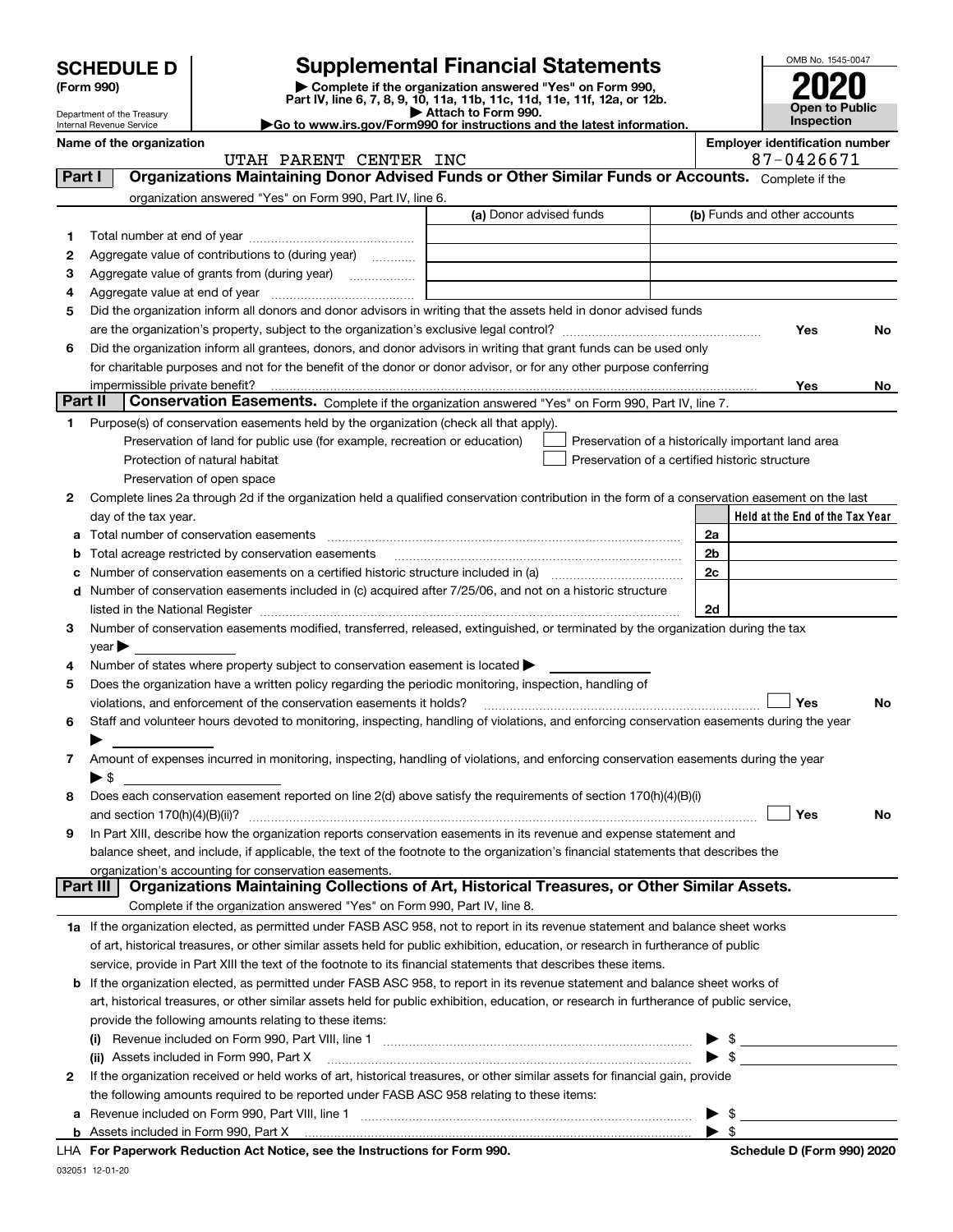| Organizations Maintaining Collections of Art, Historical Treasures, or Other Similar Assets (continued)<br><b>Part III</b><br>Using the organization's acquisition, accession, and other records, check any of the following that make significant use of its<br>З |                     |             |
|--------------------------------------------------------------------------------------------------------------------------------------------------------------------------------------------------------------------------------------------------------------------|---------------------|-------------|
|                                                                                                                                                                                                                                                                    |                     |             |
|                                                                                                                                                                                                                                                                    |                     |             |
| collection items (check all that apply):                                                                                                                                                                                                                           |                     |             |
| Public exhibition<br>Loan or exchange program<br>a                                                                                                                                                                                                                 |                     |             |
| Other and the control of the control of the control of the control of the control of the control of the control of the control of the control of the control of the control of the control of the control of the control of th<br>Scholarly research<br>b<br>e     |                     |             |
| Preservation for future generations<br>c                                                                                                                                                                                                                           |                     |             |
| Provide a description of the organization's collections and explain how they further the organization's exempt purpose in Part XIII.                                                                                                                               |                     |             |
| During the year, did the organization solicit or receive donations of art, historical treasures, or other similar assets<br>5                                                                                                                                      |                     |             |
| to be sold to raise funds rather than to be maintained as part of the organization's collection?<br>. <u>.</u> .                                                                                                                                                   | Yes                 | No          |
| <b>Part IV</b><br>Escrow and Custodial Arrangements. Complete if the organization answered "Yes" on Form 990, Part IV, line 9, or                                                                                                                                  |                     |             |
| reported an amount on Form 990, Part X, line 21.                                                                                                                                                                                                                   |                     |             |
| 1a Is the organization an agent, trustee, custodian or other intermediary for contributions or other assets not included                                                                                                                                           |                     |             |
|                                                                                                                                                                                                                                                                    | Yes                 | No          |
| b If "Yes," explain the arrangement in Part XIII and complete the following table:                                                                                                                                                                                 |                     |             |
|                                                                                                                                                                                                                                                                    | Amount              |             |
| c Beginning balance measurements and the contract of the contract of the contract of the contract of the contract of the contract of the contract of the contract of the contract of the contract of the contract of the contr<br>1c                               |                     |             |
| 1d                                                                                                                                                                                                                                                                 |                     |             |
| e Distributions during the year manufactured and continuum and contact the year manufactured and contact the year manufactured and contact the year manufactured and contact the year manufactured and contact the year manufa<br>1e                               |                     |             |
| 1f<br>Ending balance manufactured and contract the contract of the contract of the contract of the contract of the contract of the contract of the contract of the contract of the contract of the contract of the contract of the c                               |                     |             |
| 2a Did the organization include an amount on Form 990, Part X, line 21, for escrow or custodial account liability?                                                                                                                                                 | Yes                 | No          |
| <b>b</b> If "Yes," explain the arrangement in Part XIII. Check here if the explanation has been provided on Part XIII                                                                                                                                              |                     |             |
| Endowment Funds. Complete if the organization answered "Yes" on Form 990, Part IV, line 10.<br><b>Part V</b>                                                                                                                                                       |                     |             |
| (b) Prior year<br>(a) Current year<br>(c) Two years back<br>(d) Three years back                                                                                                                                                                                   | (e) Four years back |             |
| 404,935.<br>414,991.<br>412,865.<br>394,286.<br>Beginning of year balance<br>1a                                                                                                                                                                                    |                     | 353,999.    |
| 242.                                                                                                                                                                                                                                                               |                     | 250.        |
| $-2,366.$<br>31,730.<br>117,077.<br>12,936.<br>Net investment earnings, gains, and losses                                                                                                                                                                          |                     | 54,426.     |
|                                                                                                                                                                                                                                                                    |                     |             |
| e Other expenditures for facilities                                                                                                                                                                                                                                |                     |             |
| 12,029.<br>7,690.<br>10,810.<br>13,393.<br>and programs                                                                                                                                                                                                            |                     | 14,389.     |
|                                                                                                                                                                                                                                                                    |                     |             |
| 509,983.<br>404,935.<br>414,991.<br>412,865.<br>End of year balance                                                                                                                                                                                                |                     | 394,286.    |
| Provide the estimated percentage of the current year end balance (line 1g, column (a)) held as:<br>2                                                                                                                                                               |                     |             |
| Board designated or quasi-endowment<br>%                                                                                                                                                                                                                           |                     |             |
| <b>b</b> Permanent endowment > 37.3905<br>%                                                                                                                                                                                                                        |                     |             |
| Term endowment $\triangleright$ 62.6095<br>%<br>c                                                                                                                                                                                                                  |                     |             |
| The percentages on lines 2a, 2b, and 2c should equal 100%.                                                                                                                                                                                                         |                     |             |
| 3a Are there endowment funds not in the possession of the organization that are held and administered for the organization                                                                                                                                         |                     |             |
| by:                                                                                                                                                                                                                                                                |                     | Yes<br>No   |
| (i)                                                                                                                                                                                                                                                                | 3a(i)               | X           |
|                                                                                                                                                                                                                                                                    | 3a(ii)              | $\mathbf X$ |
|                                                                                                                                                                                                                                                                    | 3b                  |             |
| Describe in Part XIII the intended uses of the organization's endowment funds.                                                                                                                                                                                     |                     |             |
| Land, Buildings, and Equipment.<br><b>Part VI</b>                                                                                                                                                                                                                  |                     |             |
| Complete if the organization answered "Yes" on Form 990, Part IV, line 11a. See Form 990, Part X, line 10.                                                                                                                                                         |                     |             |
| Description of property<br>(a) Cost or other<br>(b) Cost or other<br>(c) Accumulated                                                                                                                                                                               | (d) Book value      |             |
| basis (investment)<br>basis (other)<br>depreciation                                                                                                                                                                                                                |                     |             |
|                                                                                                                                                                                                                                                                    |                     |             |
| b                                                                                                                                                                                                                                                                  |                     |             |
|                                                                                                                                                                                                                                                                    |                     |             |
| 98,215.<br>52,433.                                                                                                                                                                                                                                                 |                     | 45,782.     |
|                                                                                                                                                                                                                                                                    |                     |             |
|                                                                                                                                                                                                                                                                    |                     | 45,782.     |
| Schedule D (Form 990) 2020                                                                                                                                                                                                                                         |                     |             |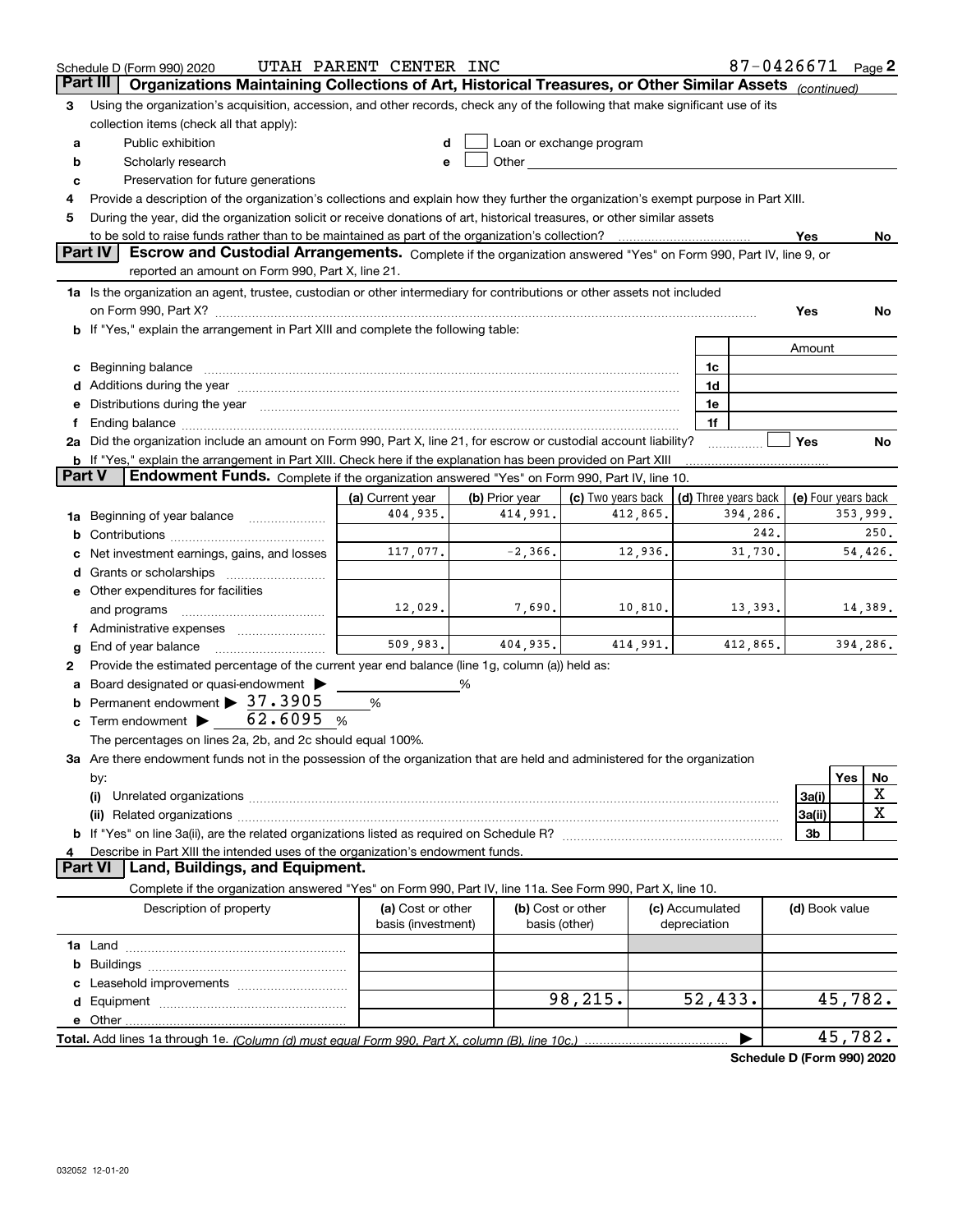## (a) Description of security or category (including name of security)  $\vert$  (b) Book value  $\vert$  (c) ichedule D (Form 990) 2020 **UTAH PARENT CENTER INC 6**<br>**Part VII Investments - Other Securities.**<br>Complete if the organization answered "Yes" on Form 990, Part IV, line 11b. See Form 990, Part X, line 12. (b) Book value (c) Method of valuation: Cost or end-of-year market value Financial derivatives

| (1) Financial derivatives                                                              |  |
|----------------------------------------------------------------------------------------|--|
| (2) Closely held equity interests                                                      |  |
| (3) Other                                                                              |  |
| (A)                                                                                    |  |
| (B)                                                                                    |  |
| (C)                                                                                    |  |
| (D)                                                                                    |  |
| (E)                                                                                    |  |
| (F)                                                                                    |  |
| (G)                                                                                    |  |
| (H)                                                                                    |  |
| Total. (Col. (b) must equal Form 990, Part X, col. (B) line 12.) $\blacktriangleright$ |  |

## **Part VIII Investments - Program Related.**

Complete if the organization answered "Yes" on Form 990, Part IV, line 11c. See Form 990, Part X, line 13.

| (a) Description of investment                                       | (b) Book value | (c) Method of valuation: Cost or end-of-year market value |
|---------------------------------------------------------------------|----------------|-----------------------------------------------------------|
| (1)                                                                 |                |                                                           |
| (2)                                                                 |                |                                                           |
| $\frac{1}{2}$                                                       |                |                                                           |
| (4)                                                                 |                |                                                           |
| $\left(5\right)$                                                    |                |                                                           |
| (6)                                                                 |                |                                                           |
| (7)                                                                 |                |                                                           |
| (8)                                                                 |                |                                                           |
| (9)                                                                 |                |                                                           |
| Total. (Col. (b) must equal Form 990, Part X, col. (B) line $13.$ ) |                |                                                           |

## **Part IX Other Assets.**

Complete if the organization answered "Yes" on Form 990, Part IV, line 11d. See Form 990, Part X, line 15.

| (a) Description                                                                                                                       | (b) Book value |
|---------------------------------------------------------------------------------------------------------------------------------------|----------------|
| (1)                                                                                                                                   |                |
| (2)                                                                                                                                   |                |
| (3)                                                                                                                                   |                |
| (4)                                                                                                                                   |                |
| (5)                                                                                                                                   |                |
| (6)                                                                                                                                   |                |
| (7)                                                                                                                                   |                |
| (8)                                                                                                                                   |                |
| (9)                                                                                                                                   |                |
|                                                                                                                                       |                |
| Total. (Column (b) must equal Form 990. Part X. col. (B) line 15.) ………………………………………………………………………………………<br>  Part X   Other Liabilities. |                |
| Complete if the organization answered "Yes" on Form 990, Part IV, line 11e or 11f. See Form 990, Part X, line 25.                     |                |
| (a) Description of liability<br>1.                                                                                                    | (b) Book value |
| Federal income taxes<br>(1)                                                                                                           |                |
| (2)                                                                                                                                   |                |
| (3)                                                                                                                                   |                |

| (6) |  |
|-----|--|
|     |  |
| (8) |  |
| (9) |  |

**Total.**  *(Column (b) must equal Form 990, Part X, col. (B) line 25.)* 

**2.** | Liability for uncertain tax positions. In Part XIII, provide the text of the footnote to the organization's financial statements that reports the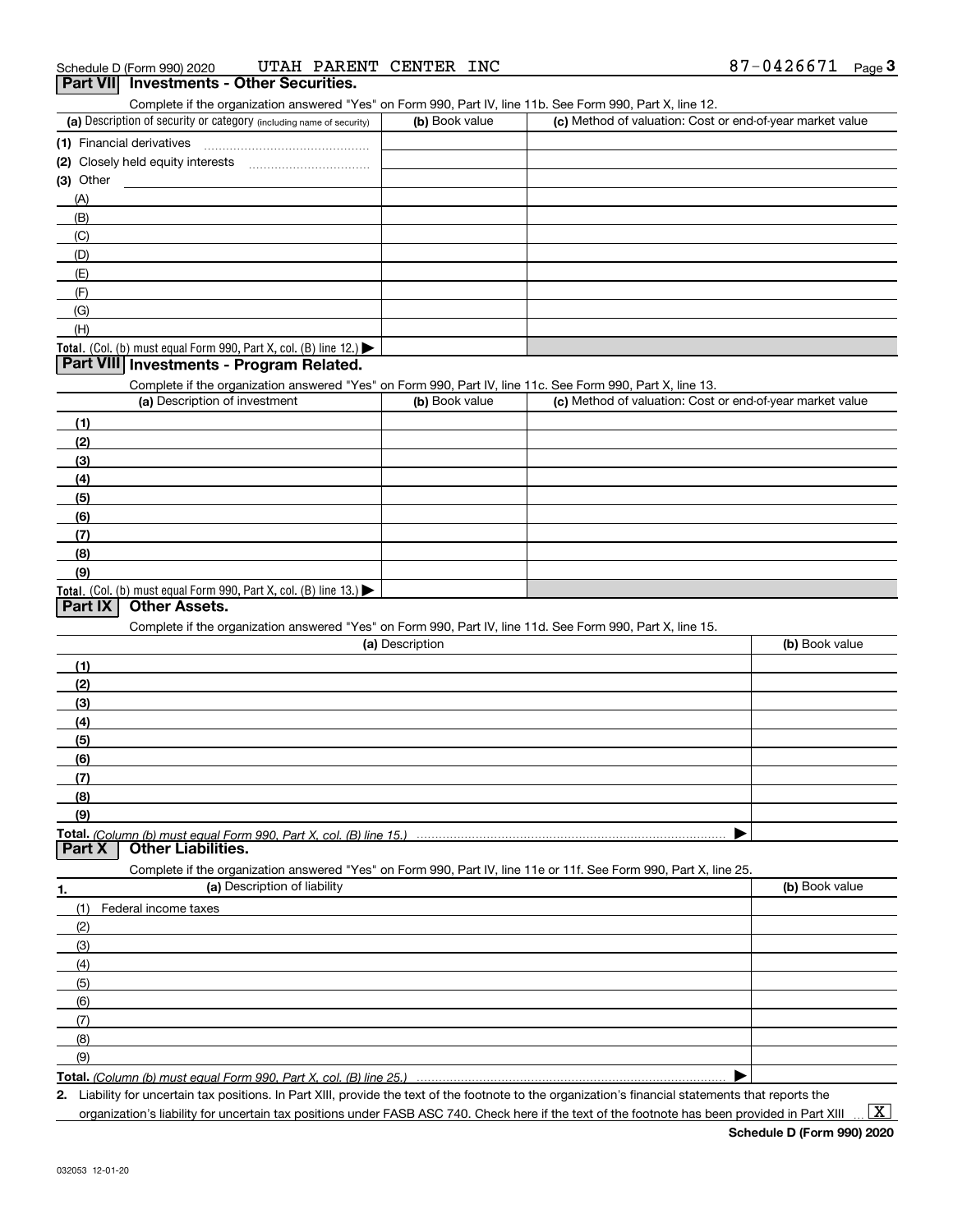|    | UTAH PARENT CENTER INC<br>Schedule D (Form 990) 2020                                                                                                                                                                                |                |          |                | 87-0426671 | Page $4$ |
|----|-------------------------------------------------------------------------------------------------------------------------------------------------------------------------------------------------------------------------------------|----------------|----------|----------------|------------|----------|
|    | Reconciliation of Revenue per Audited Financial Statements With Revenue per Return.<br><b>Part XI</b>                                                                                                                               |                |          |                |            |          |
|    | Complete if the organization answered "Yes" on Form 990, Part IV, line 12a.                                                                                                                                                         |                |          |                |            |          |
| 1. | Total revenue, gains, and other support per audited financial statements                                                                                                                                                            |                |          | $\blacksquare$ | 1,806,977. |          |
| 2  | Amounts included on line 1 but not on Form 990, Part VIII, line 12:                                                                                                                                                                 |                |          |                |            |          |
| a  |                                                                                                                                                                                                                                     | 2a             | 89, 253. |                |            |          |
| b  |                                                                                                                                                                                                                                     | 2 <sub>b</sub> | 1,000.   |                |            |          |
| c  |                                                                                                                                                                                                                                     | 2c             |          |                |            |          |
|    | Other (Describe in Part XIII.) <b>Construction Contract Construction</b>                                                                                                                                                            | 2d             |          |                |            |          |
|    | e Add lines 2a through 2d                                                                                                                                                                                                           |                |          | 2e             |            | 90, 253. |
| 3  |                                                                                                                                                                                                                                     |                |          | 3              | 1,716,724. |          |
| 4  | Amounts included on Form 990, Part VIII, line 12, but not on line 1:                                                                                                                                                                |                |          |                |            |          |
|    |                                                                                                                                                                                                                                     | 4a             |          |                |            |          |
|    |                                                                                                                                                                                                                                     | 4b             |          |                |            |          |
|    | c Add lines 4a and 4b                                                                                                                                                                                                               |                |          | 4c             |            | 0.       |
|    |                                                                                                                                                                                                                                     |                |          | 5              | 1,716,724. |          |
|    | Part XII   Reconciliation of Expenses per Audited Financial Statements With Expenses per Return.                                                                                                                                    |                |          |                |            |          |
|    | Complete if the organization answered "Yes" on Form 990, Part IV, line 12a.                                                                                                                                                         |                |          |                |            |          |
| 1  |                                                                                                                                                                                                                                     |                |          | $\blacksquare$ | 1,528,026. |          |
| 2  | Amounts included on line 1 but not on Form 990, Part IX, line 25:                                                                                                                                                                   |                |          |                |            |          |
| a  |                                                                                                                                                                                                                                     | 2a             | 1,000.   |                |            |          |
| b  |                                                                                                                                                                                                                                     | 2 <sub>b</sub> |          |                |            |          |
|    |                                                                                                                                                                                                                                     | 2c             |          |                |            |          |
| d  |                                                                                                                                                                                                                                     | 2d             |          |                |            |          |
| e  | Add lines 2a through 2d <b>contained a contained a contained a contained a</b> contained a contained a contained a contained a contained a contained a contained a contained a contained a contained a contained a contained a cont |                |          | 2e             |            | 1,000.   |
| 3  |                                                                                                                                                                                                                                     |                |          | 3              | 1,527,026. |          |
| 4  | Amounts included on Form 990, Part IX, line 25, but not on line 1:                                                                                                                                                                  |                |          |                |            |          |
| a  | Investment expenses not included on Form 990, Part VIII, line 7b [11, 111, 111, 111]                                                                                                                                                | 4a             |          |                |            |          |
|    |                                                                                                                                                                                                                                     | 4h             |          |                |            |          |
|    | Add lines 4a and 4b                                                                                                                                                                                                                 |                |          | 4c             |            | 0.       |
| 5. |                                                                                                                                                                                                                                     |                |          | 5              | 1,527,026. |          |
|    | Part XIII Supplemental Information.                                                                                                                                                                                                 |                |          |                |            |          |
|    | Provide the descriptions required for Part II, lines 3, 5, and 9; Part III, lines 1a and 4; Part IV, lines 1b and 2b; Part V, line 4; Part X, line 2; Part XI,                                                                      |                |          |                |            |          |

lines 2d and 4b; and Part XII, lines 2d and 4b. Also complete this part to provide any additional information.

## PART V, LINE 4:

|  |  |  | ENDOWMENT FUNDS PRIMARILY REPRESENT AMOUNTS RECEIVED TO BE USED TO PROVIDE |  |  |  |  |  |  |  |
|--|--|--|----------------------------------------------------------------------------|--|--|--|--|--|--|--|
|--|--|--|----------------------------------------------------------------------------|--|--|--|--|--|--|--|

AN ENDOWMENT FOR AUTISM RELATED COMMUNITY SUPPORT.

PART X, LINE 2:

UTAH PARENT CENTER, INC. IS ORGANIZED AS A UTAH NONPROFIT CORPORATION AND

HAS BEEN RECOGNIZED BY THE INTERNAL REVENUE SERVICE (IRS) AS EXEMPT FROM

FEDERAL INCOME TAXES UNDER SECTION 501(A) OF THE INTERNAL REVENUE CODE AS

AN ORGANIZATION DESCRIBED IN SECTION 501(C)(3), QUALIFYING FOR THE

CHARITABLE CONTRIBUTION DEDUCTION UNDER SECTION  $170(B)(1)(A)(VI)$ , AND HAS

BEEN DETERMINED NOT TO BE A PRIVATE FOUNDATION UNDER SECTION 509(A)(1).

### THE ORGANIZATION IS ANNUALLY REQUIRED TO FILE A RETURN OF ORGANIZATION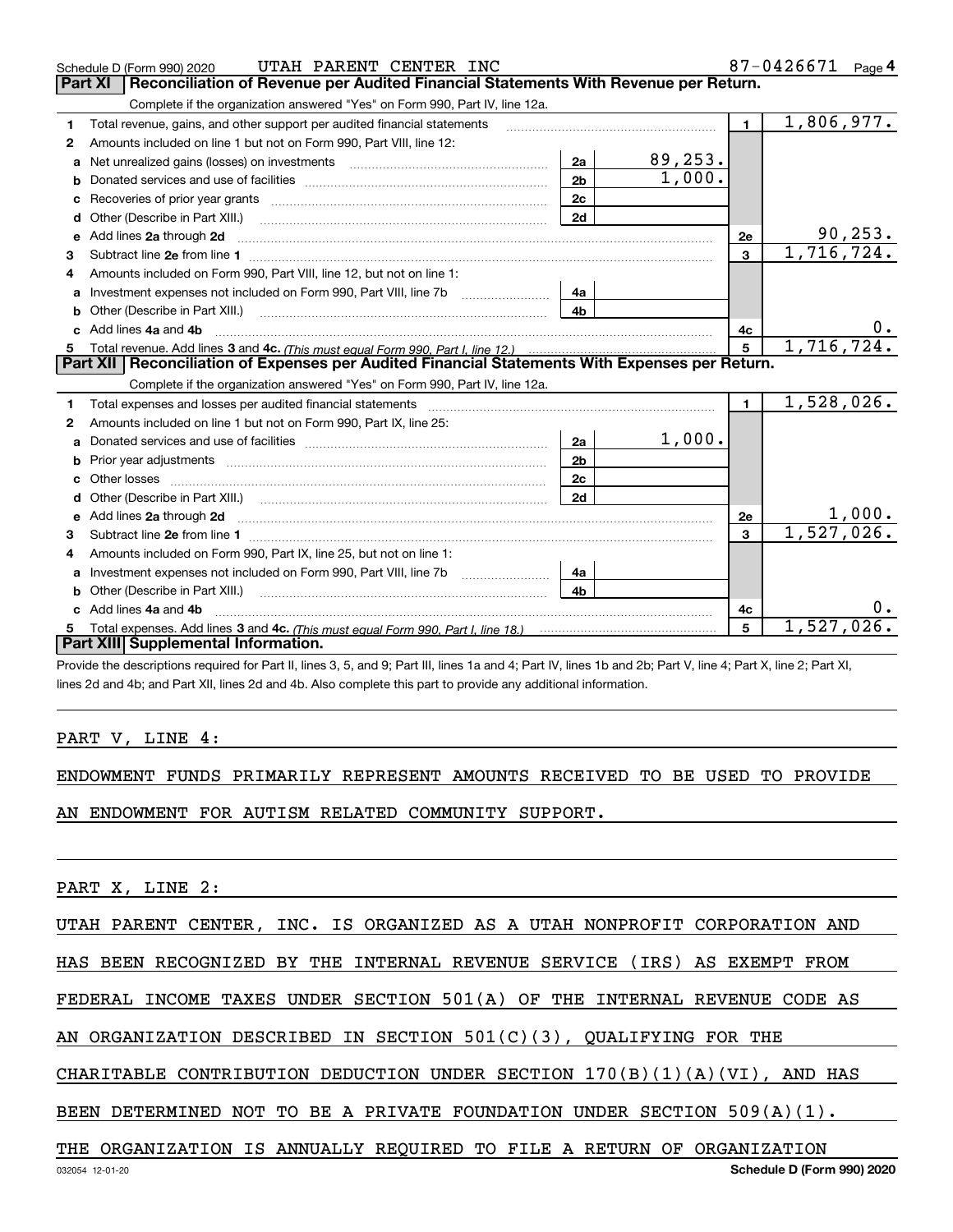| UTAH PARENT<br>CENTER INC<br>Schedule D (Form 990) 2020                  | 87-0426671<br>Page 5 |
|--------------------------------------------------------------------------|----------------------|
| <b>Part XIII Supplemental Information</b> (continued)                    |                      |
| INCOME TAX (FORM 990) WITH THE IRS. IN ADDITION, THE<br>EXEMPT FROM      |                      |
| ORGANIZATION IS SUBJECT TO INCOME TAX ON NET<br>INCOME                   | THAT IS DERIVED FROM |
| BUSINESS ACTIVITIES THAT ARE UNRELATED TO<br>ITS EXEMPT PURPOSE.         | THE                  |
| ORGANIZATION HAS DETERMINED IT IS NOT SUBJECT TO<br>UNRELATED            | BUSINESS<br>INCOME   |
| TAX AND<br>EXEMPT ORGANIZATION BUSINESS<br>HAS NOT FILED<br>INCOME<br>AN | TAX RETURN           |
| $(FORM 990-T)$<br>WITH<br>THE<br>IRS.                                    |                      |

THE ORGANIZATION BELIEVES THAT IT HAS APPROPRIATE SUPPORT FOR ANY TAX POSITIONS TAKEN AFFECTING ITS ANNUAL FILING REQUIREMENTS AND, AS SUCH, DOES NOT HAVE ANY UNCERTAIN TAX POSITIONS THAT ARE MATERIAL TO THE FINANCIAL STATEMENTS. THE ORGANIZATION WOULD RECOGNIZE FUTURE ACCRUED INTEREST AND PENALTIES RELATED TO UNRECOGNIZED TAX BENEFITS AND LIABILITIES IN INCOME TAX EXPENSE IF SUCH INTEREST AND PENALTIES ARE INCURRED.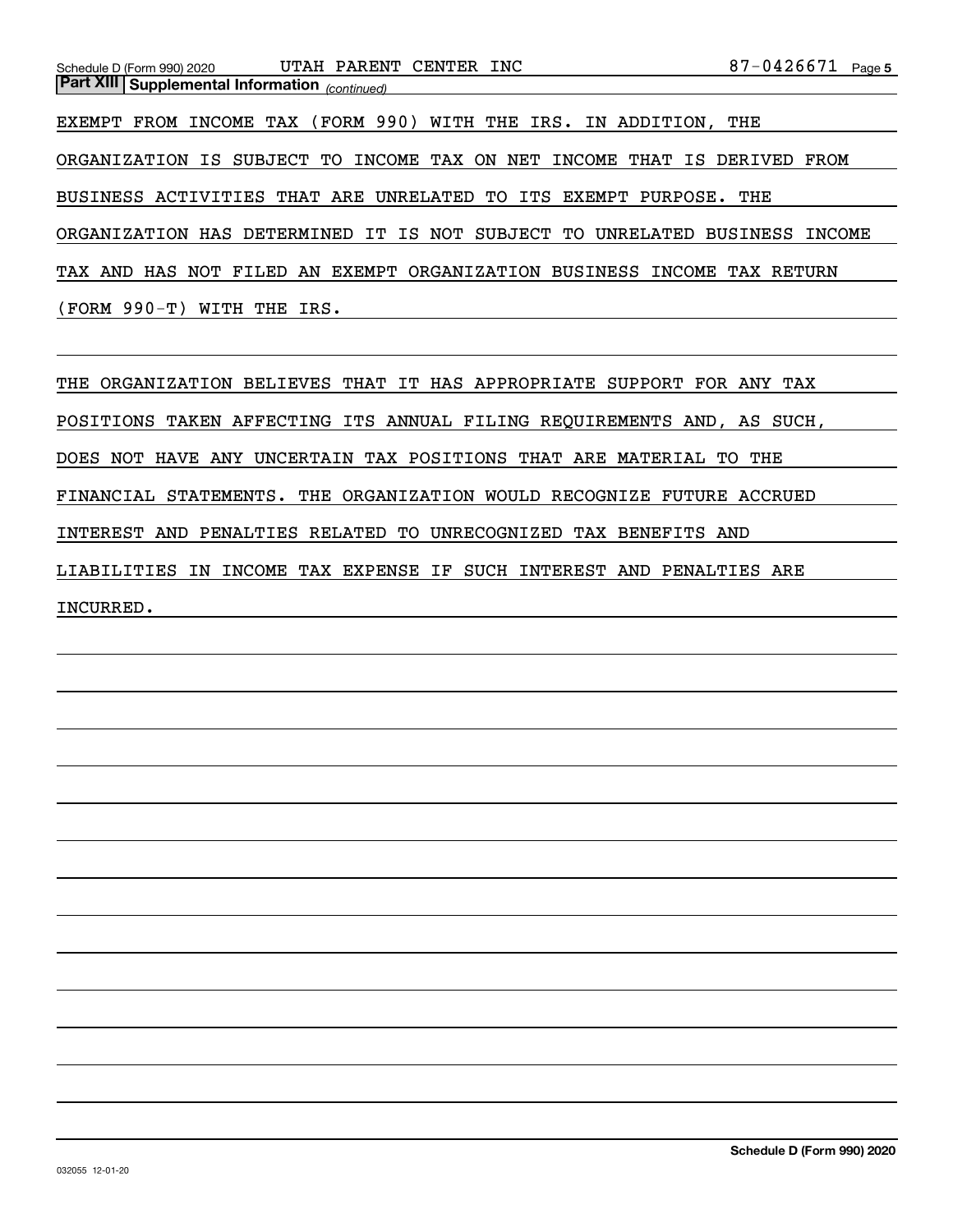**SCHEDULE O Supplemental Information to Form 990 or 990-EZ**

Internal Revenue Service

Department of the Treasury **(Form 990 or 990-EZ)**

Name of the organization

**Complete to provide information for responses to specific questions on Form 990 or 990-EZ or to provide any additional information. | Attach to Form 990 or 990-EZ. | Go to www.irs.gov/Form990 for the latest information.**



UTAH PARENT CENTER INC<br>
and the state of the state of 87-0426671

**Employer identification number**

FORM 990, PART I, LINE 1, DESCRIPTION OF ORGANIZATION MISSION:

LIVE INCLUDED, PRODUCTIVE LIVES AS MEMBERS OF THE COMMUNITY.

FORM 990, PART VI, SECTION B, LINE 11B:

THE BOARD OF DIRECTORS RECEIVED A COMPLETED COPY OF THE FORM 990 AND ALL

SUPPORTING SCHEDULES AND HAD OPPORTUNITY TO ASK QUESTIONS OR GIVE INPUT TO

THE INFORMATION PRIOR TO THE FILING OF THE FORM. THIS IS DOCUMENTED BY

EMAIL CORRESPONDENCE AND MEETING MINUTES.

FORM 990, PART VI, SECTION B, LINE 12C:

EACH MEMBER OF THE BOARD OF DIRECTORS AND ALL STAFF REVIEW THE CONFLICT OF INTEREST POLICY AND COMPLETE AN ANNUAL CONFLICT OF INTEREST STATEMENT MAKING DECLARATIONS RELATED TO AND IN COMPLIANCE WITH THE POLICY. AS BUSINESS IS CONDUCTED AND ISSUES ARE ADDRESSED BY STAFF AND BOARD MEMBERS ON AN ONGOING BASIS, WE MONITOR FOR CONFLICTS AND ANYONE WHO HAS A CONFLICT OR PERCEIVED CONFLICT IS REQUIRED TO RECUSE THEMSELVES FROM DELIBERATIONS AND DECISION-MAKING.

FORM 990, PART VI, SECTION B, LINE 15: WHEN DETERMINING THE COMPENSATION OF THE EXECUTIVE DIRECTOR AND OTHER KEY EMPLOYEES, ADMINISTRATORS AND BOARD MEMBERS OBTAIN COMPARABILITY INFORMATION FROM OUTSIDE SOURCES (E.G. UTAH NONPROFITS ASSOCIATION, OTHER PARENT CENTERS DOING SIMILAR WORK). THIS INFORMATION IS REVIEWED AND PRESENTED ANNUALLY FOR DELIBERATION AND DECISION-MAKING BY THE BOARD OF DIRECTORS. THE UPC BOARD OF DIRECTORS IS AN ALL VOLUNTEER BOARD AND ARE NOT COMPENSATED FOR THEIR SERVICES.